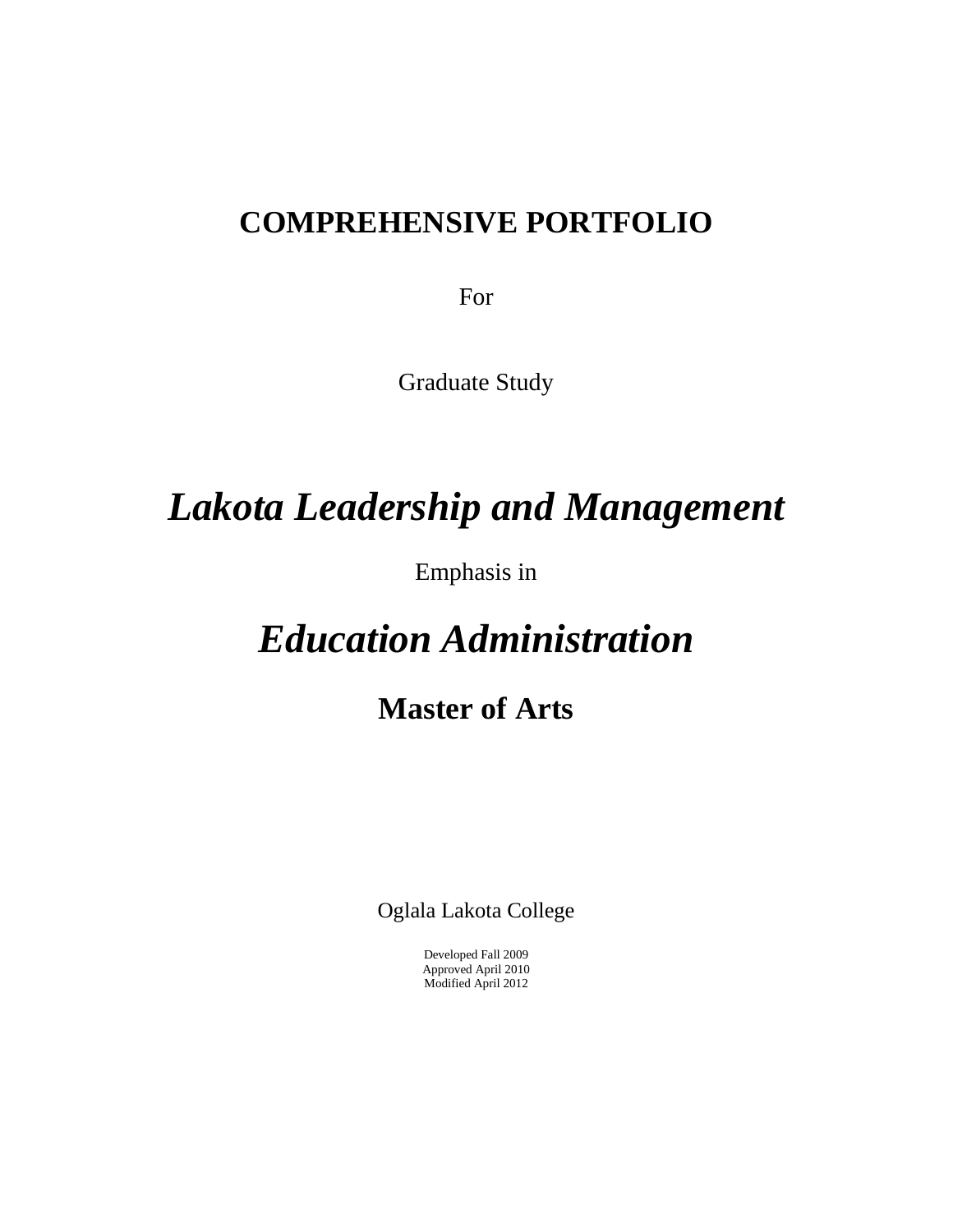## **TABLE OF CONTENTS**

| <b>APPENDIXES</b>                                   |
|-----------------------------------------------------|
| APPENDIX B: COMPREHENSIVE PORTFOLIO SCORING GUIDE13 |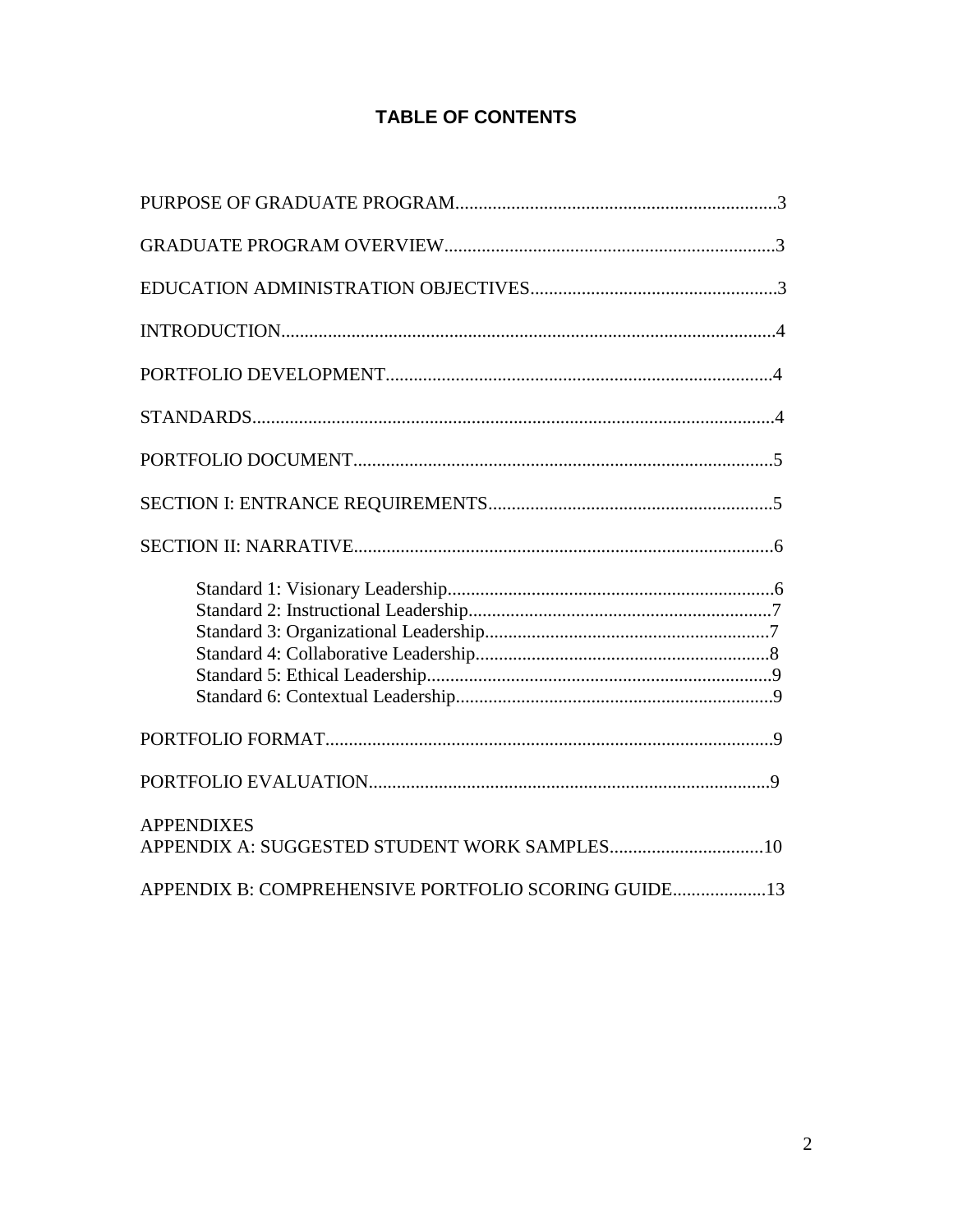#### **PURPOSE OF GRADUATE PROGRAM**

The purpose of the graduate program at Oglala Lakota College is to develop individual management and leadership skills that are harmonious with Lakota values. Further, the knowledge base of the graduate program is designed to produce students with expanded intellectual application, independence in reading and research, using critical thinking skills in decision making, and ability to design and move toward change through strategic planning.

#### **GRADUATE PROGRAM OVERVIEW**

Oglala Lakota College's graduate programs of study are designed to expand understanding of contemporary society through a full application of the Lakota culture and its world relationships; to increase knowledge in a particular area; to challenge values and philosophy; to encourage independent research, and implementation; to develop and refine communication skills; to foster reflective thinking processes; to provide intellectual stimulation and a foundation for continued study (Oglala Lakota Catalog, 2011).

#### **EDUCATION ADMINISTRATION OBJECTIVES**

| Students will integrate their knowledge and development of qualities necessary      |
|-------------------------------------------------------------------------------------|
| for Wolakota leadership.                                                            |
| Students will specify and implement how Lakota values, belief systems, and life-    |
| styles of leaders and managers impact peoples and societies.                        |
| Students will recognize and practice listening, Lakota oratory skills, and other    |
| appropriate methods in the expression of Lakota values.                             |
| Students will assess how historical processes of colonization affected Lakota       |
| culture and the social organization of indigenous peoples. Use the assessment to    |
| develop a plan of action for change.                                                |
| Students will practice concepts of organizing communities and constructing          |
| change.                                                                             |
| Students will examine and evaluate financial management systems and                 |
| recommend strategies for monitoring these systems                                   |
| Students will identify, synthesize and interpret forces that underlie environmental |
| issues using the Lakota world view of Mitakuye Oyasin. Determine how people         |
| and nature influence and affect environment, community, and curriculum.             |
| Students will analyze and apply the development and implementation process of       |
| exercising of tribal rights.                                                        |
| Students will comprehend, interpret, and demonstrate the nature and significance    |
| of research, and provide them opportunities for application and implementation of   |
| research techniques.                                                                |
| Students will demonstrate an understanding of the larger political, economic and    |
| legal context within policies benefiting the diverse learner needs and school       |
| community.                                                                          |
| (Education administration objectives modified fall 2011)                            |
|                                                                                     |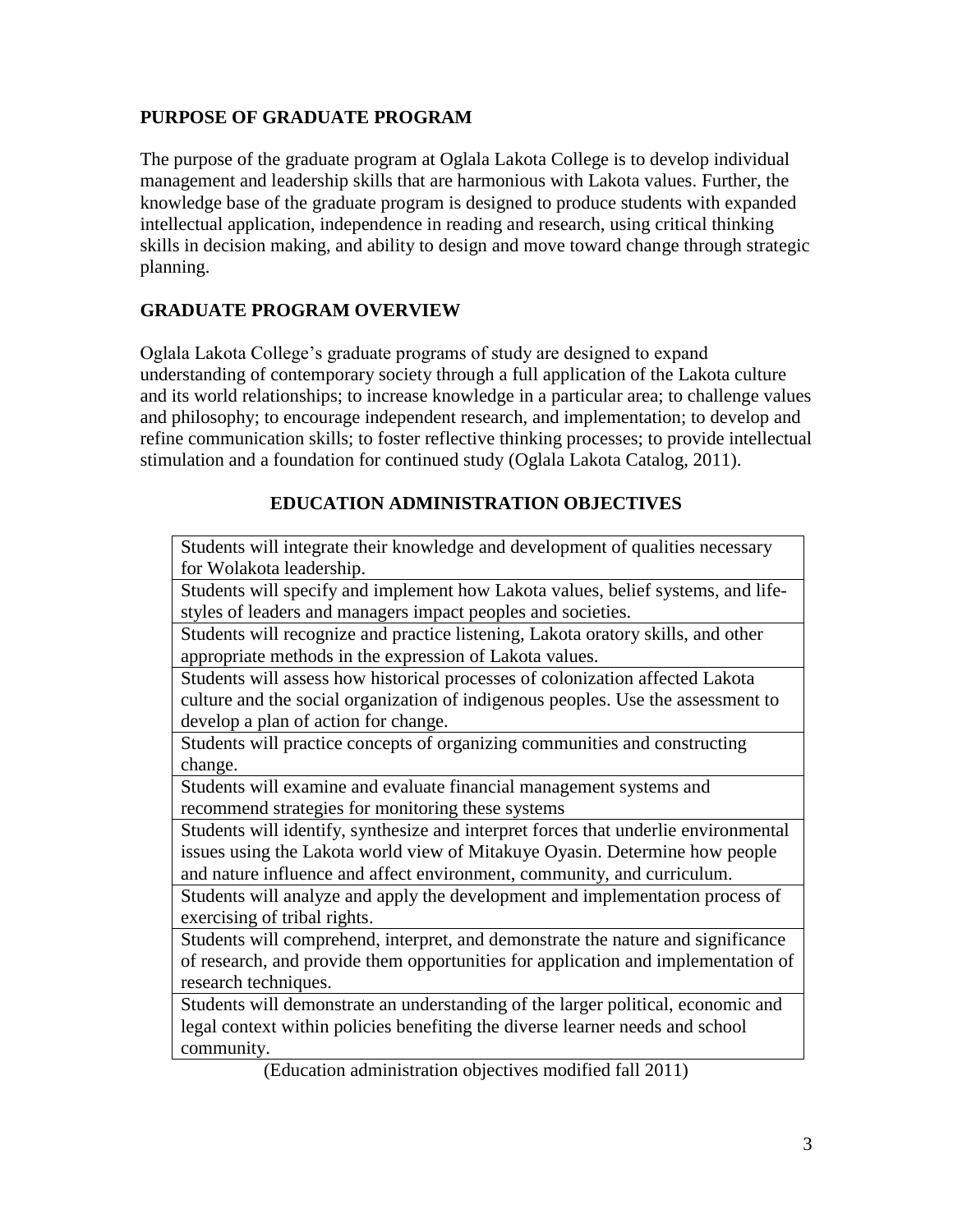## **INTRODUCTION**

Participants accepted in the Lakota Leadership and Management: Education Administration master's program is required to successfully complete a portfolio prior to the completion of the program. The portfolio will be used to document student growth and development relative to performance and program standards throughout their program of study.

#### **PORTFOLIO DEVELOPMENT**

The portfolio development process is ongoing. Students should integrate coursework and/or related field experience for the purpose of connecting theory and practice. Upon entering the program the Graduate Studies Department will provide the students with documents, information and guidance related to the portfolio process. The comprehensive portfolio should draw on each LakM and LMEA course of the program. The student should use the portfolio evaluation rubric attached.

#### **Suggested timeline for completing key indicator responses**

Suggested timeline below is aligned with the Lakota Leadership and Management: Education Administration course rotation for program of study. This is only a suggested timeline to assist you in monitoring the completion of specific key indicator responses per semester.

| DUI DUIILUDLUI. |                                                      |
|-----------------|------------------------------------------------------|
| Semester 1      | Key indicators #1, #2, #3, #4, #5, #6, #10, #15, #16 |
| Fall            |                                                      |
| Semester 2      | Key indicators#8, #9                                 |
| Spring          |                                                      |
| Semester 3      | Key indicators#11, #14, #17, #18, #19                |
| Fall            |                                                      |
| Semester 4      | Key indicators#7, #12, #13                           |
| Spring          |                                                      |
| Semester 5      | Key indicators $\#20$ , $\#21$ , $\#22$              |
| Fall            |                                                      |

#### **STANDARDS**

The portfolio is grounded Con in:

- Standards for Advanced Programs in Educational Leadership for Principals, Superintendents, Curriculum Directors, and Supervisors, by National Policy Board for Educational Administration. [http://www.npbea.org/ELCC/ELCCStandards%20\\_5-02.pdf](http://www.npbea.org/ELCC/ELCCStandards%20_5-02.pdf)
- Competencies required by state of South Dakota standards (Appendix B)
- Oglala Lakota College Dept. of Education Conceptual Framework, <http://www.olc.edu/~afisher/newsite/Conceptual%20Framework.htm>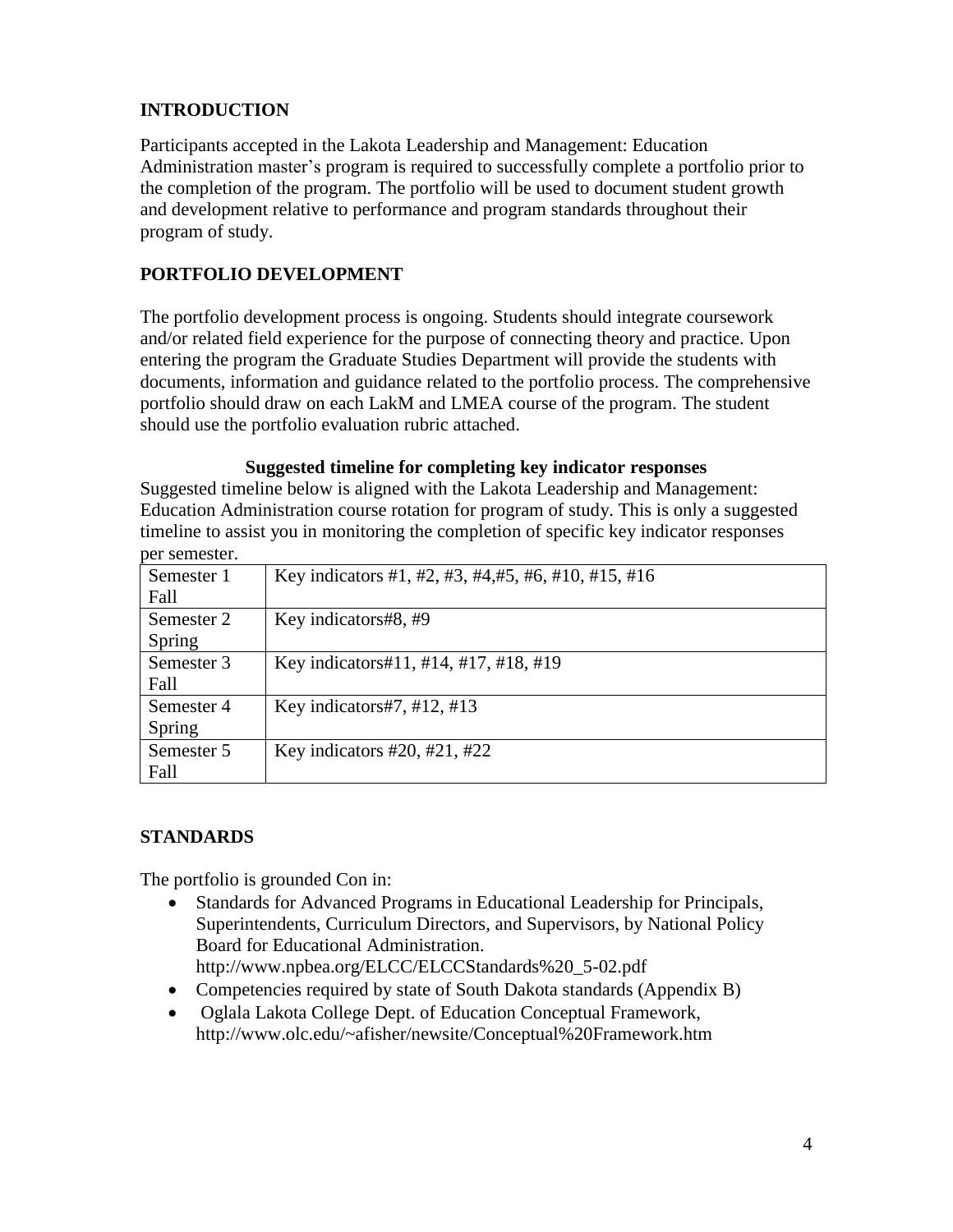## **PORTFOLIO DOCUMENT**

The portfolio document consists of four parts: The first is **SECTION I**, which consists of your entrance requirements; resume, autobiography, philosophy of education, reference letters speaking to your leadership abilities, transcripts to demonstrate graduation from an accredited teacher preparation program and valid teaching certificate.

**SECTION II** is the **NARRATIVE,** which includes an **Executive Summary** of the portfolio document and written responses to the 22 portfolio **key indicators**. The executive summary includes a one-two paragraph overview of each standard which summarizes and explains the value of the standard's contents for readers to review. The executive summary serves primarily as an introduction to the reader, describing the content of each standard and clarifying why these particular contents are important.

The narrative section includes a separate document for each **key indicator r**esponse. Key indicators are presented in question form related to each ELCC standard. You will formulate a reflective response and provide a theoretical base to justify your response. Each key indicator response should be a minimum of one – two page(s), double-spaced, APA style formatting and cite scholarly literature and integrate the Lakota philosophy and belief in support of the topic. A list of references should be included at the end of each key indicator.

The third section is **APPENDIX A**, is a pullout tool to guide you toward the suggested courses and work samples that you may reference within your reflective responses to each key indicator. Your responses MUST reference a specific student work sample within your indicator response to defend your choice of evidence as suggested in the scoring rubric. Students cannot use the same work sample for each key indicator. The written response to each **key indicator** and the supporting student work sample must demonstrate competency in the relevant ELCC element, SD State standard(s) and cultural value.

The forth section is **APPENDIX B Comprehensive Portfolio Scoring Guide**. The portfolio document will be evaluated by faculty members and Education Administration Advisory Committee using the relevant scoring rubric. Evaluators will use Foliotek, an electronic portfolio system, to view each candidate's portfolio. The scoring guide and scores are tallied electronically when reports are generated on an average scale score.

## **SECTION I: ENTRANCE REQUIREMENTS**

- Resume
- Autobiography
- Philosophy of Education
- Reference letters
- Transcripts
- Teacher Certification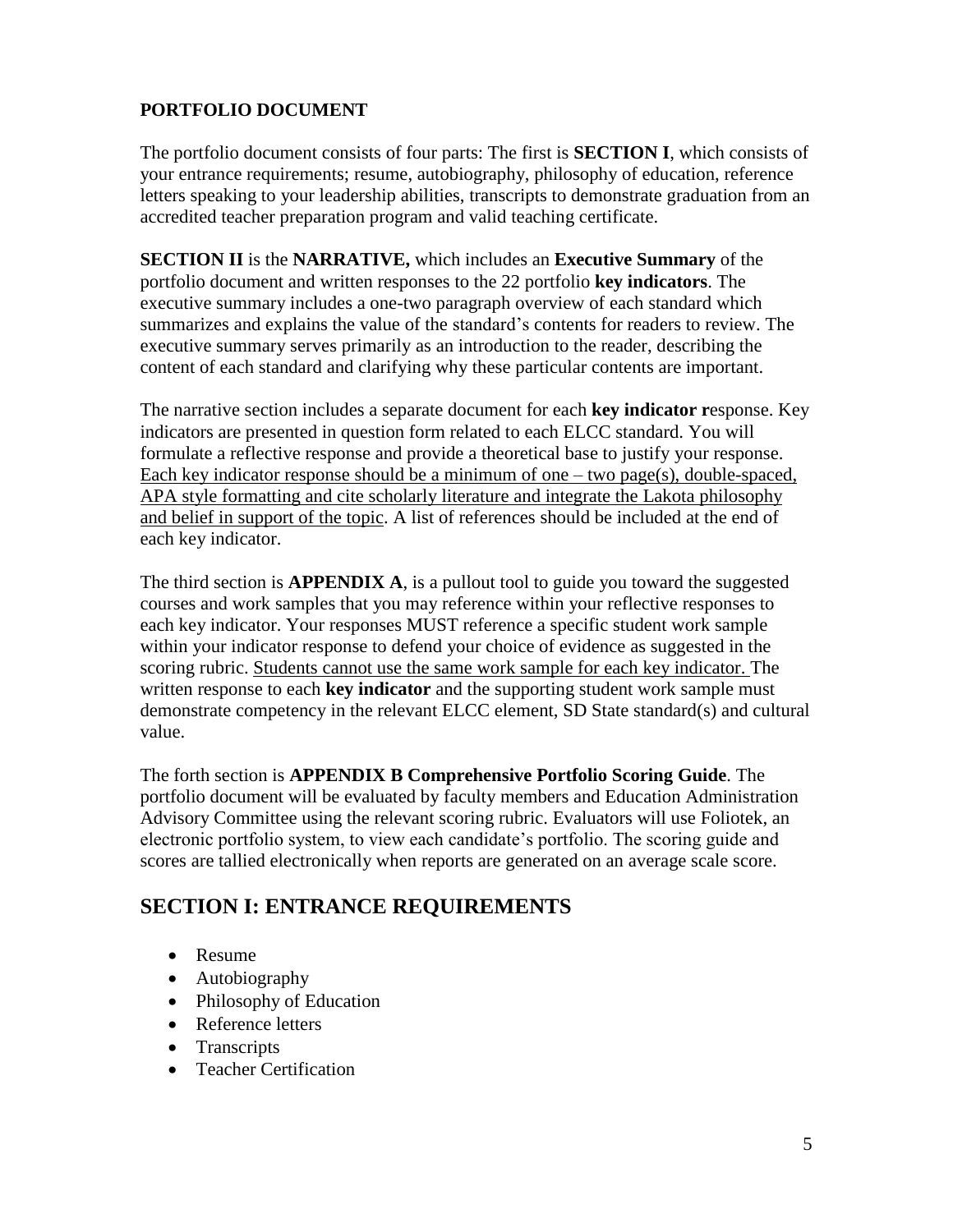## **SECTION II: NARRATIVE**

#### **Executive Summary**

• Synopsis of each ELCC standard

#### **Standard 1: Visionary Leadership**

Key Indicator 1: Define vision, and discuss the role of the educational Lakota leader in developing this vision.**[ELCC 1.1] [SD State Competency #6][Lakota values: wisdom and courage]***LakM 513 Lakota Leadership and Management, LakM 533 Lakota Social Organization, LakM 603 Graduate Research and Writing, LMEA 703 Instructional Supervision, LMEA 713 School Administration, LMEA 796 Principal Internship*

Key Indicator 2: How can a Lakota leader best articulate components of the vision, and what Lakota leadership ways of knowing and doing are necessary to implement and support the vision? **[ELCC 1.2] [SD State Competency #7] [Lakota values: wisdom and courage]***LakM 513 Lakota Leadership and Management, LakM 533 Lakota Social Organization, LakM 603 Graduate Research and Writing, LMEA 703 Instructional Supervision, LMEA 713 School Administration, LMEA 796 Principal Internship, LMEA 773 Survey Design*

Key Indicator 3: Identify and discuss specific strategies (grounded in the literature and the Lakota philosophy and belief system) that may be used by a Lakota leader to promote the implementation of a shared vision. **[ELCC 1.3] [SD State Competencies #6 & #7][Lakota values: wisdom and courage]***LakM 513 Lakota Leadership and Management, LakM 533 Lakota Social Organization, LMEA 703 Instructional Supervision, LMEA 713 School Administration, LMEA 796 Principal Internship*

Key Indicator 4: Provide at least three examples of specific strategies (grounded in literature and Lakota philosophy and belief system) for guiding a climate of continuous improvement among educational staff and community members**[ELCC 1.4] [SD State Competencies #6, #1, #7][Lakota values: wisdom and courage]***LakM 513 Lakota Leadership and Management, LakM 533 Lakota Social Organization, LakM 603 Graduate Research and Writing, LMEA 703 Instructional Supervision, LMEA 713 School Administration, LMEA 796 Principal Internship, LMEA 773 Survey Design*

Key Indicator 5: Provide at least three examples of specific strategies (grounded in literature and Lakota philosophy and belief system) for involving various stakeholders and community members in the entire process of developing, implementing, and maintaining the vision. **[ELCC 1.5] [SD State Competencies #1, #3, #5, #6][Lakota values: wisdom and courage]***LakM 513 Lakota Leadership and Management, LakM 533 Lakota Social Organization, LakM 603 Graduate Research and Writing, LMEA 703 Instructional Supervision, LMEA 713 School Administration, LMEA 796 Principal Internship, LMEA 773 Survey Design*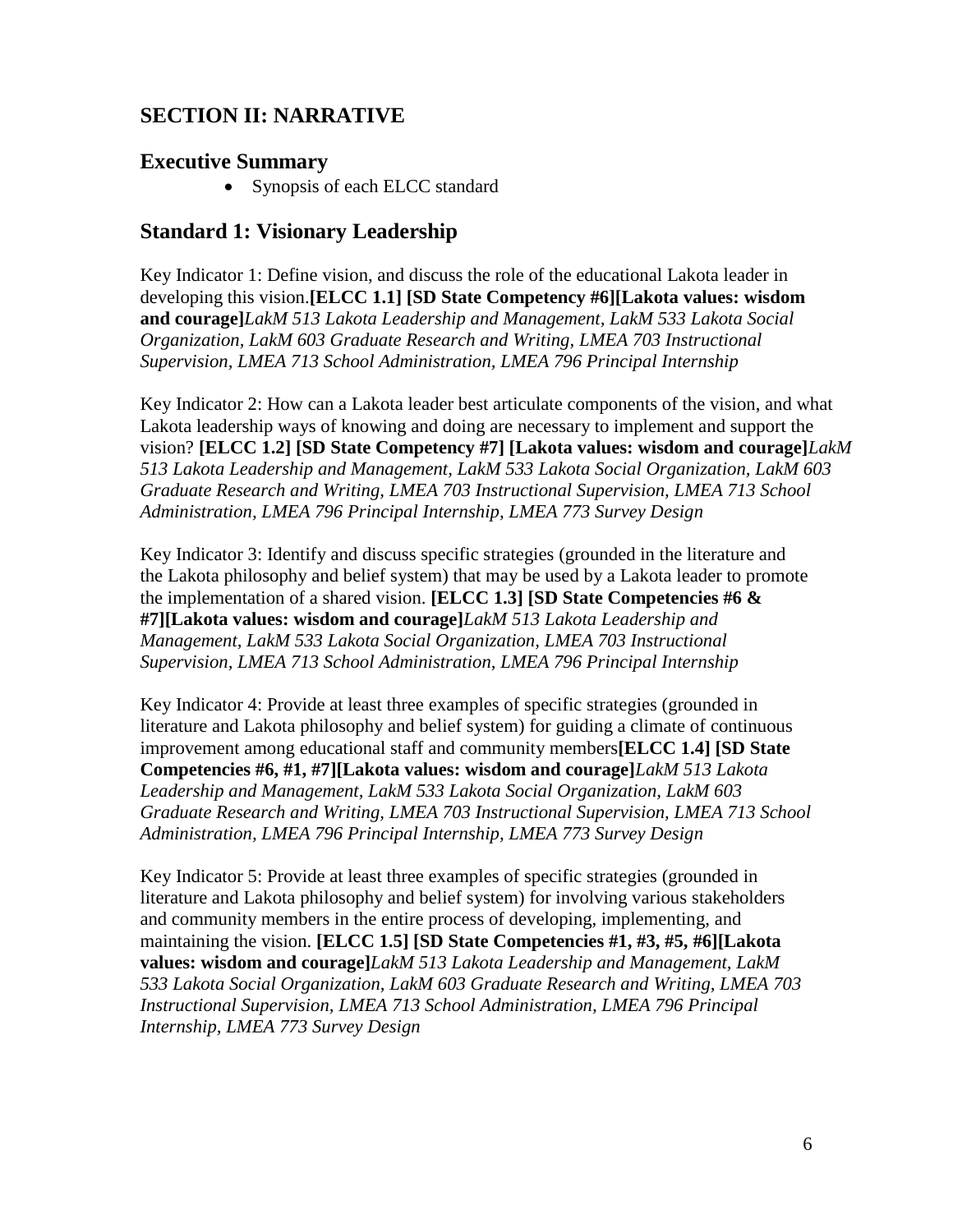## **Standard 2: Instructional Leadership**

Key Indicator 6: What are the dynamics and relationship of the school community, school culture and the state education system? **[ELCC 2.1][SD State Competency #1][Lakota values: wisdom and courage]***LakM 513 Lakota Leadership and Management, LakM 533 Lakota Social Organization, LMEA 703 Instructional Supervision, LMEA 713 School Administration, LMEA 723 Counseling Theories, LMEA 796 Principal Internship*

Key Indicator 7: Using Lakota ways of knowing and doing, what are cutting edge procedures for designing and evaluating curricula, and what role does technology play in the process of designing and evaluating curricula? **[ELCC 2.2] [SD State Competencies #2 & #4][Lakota values: wisdom and courage]***LMEA 703 Instructional Supervision, LMEA 713 School Administration, LMEA 733 Curriculum Development, LMEA 796 Principal Internship*

Key Indicator 8: Provide three examples of cutting edge strategies (based on scholarly literature and Lakota philosophy and belief system) for improved instruction connected to increased student achievement. **[ELCC 2.3] [SD State Competencies #2 & #4][Lakota values: wisdom and courage]***LakM 603 Graduate Research and Writing*, *LMEA 703 Instructional Supervision, LMEA 713 School Administration , LMEA 723 Counseling Theories, LMEA 733 Curriculum Development, LMEA 796 Principal Internship, LMEA 773 Survey Design*

Key Indicator 9: Provide three examples of cutting edge strategies (based on scholarly literature and Lakota philosophy and belief system) for designing, implementing, and evaluating professional growth and development plans. **[ELCC 2.4][SD State Competencies #4, #6, #7] [Lakota values: wisdom and courage]***LakM 603 Graduate Research and Writing, LMEA 703 Instructional Supervision, LMEA713 School Administration, LMEA 733 Curriculum Development, LMEA 796 Principal Internship*

Key Indicator10: Discuss strategies (based on scholarly literature and Lakota philosophy and belief system) for reinforcing student's foundation in Lakota history, values, thought and philosophy, and for students to develop leadership skills that will provide a catalyst for change. **[Lakota values: respect, generosity, wisdom, fortitude, courage and humility]** *LakM 513 Lakota Leadership and Management, LakM 533 Lakota Social Organization, LMEA 703 Instructional Supervision*

## **Standard 3: Organizational Leadership**

Key Indicator 11: Provide recommendations of cutting edge strategies(based on scholarly literature and Lakota philosophy and belief system) for schools to effectively utilize organizational planning that aligns resources to the learning needs of students.**[ELCC 3.1] [SD State Competencies #5 & #6] [Lakota values: patience and fortitude]***LakM 513 Lakota Leadership and Management, LakM 533 Lakota Social Organization, LakM 603 Graduate Research and Writing, LMEA 713School Administration, LMEA 723 Counseling Theories, LMEA 733 Curriculum Development, LMEA 743 School Finance, LMEA 603 School Law, LMEA 796 Principal Internship*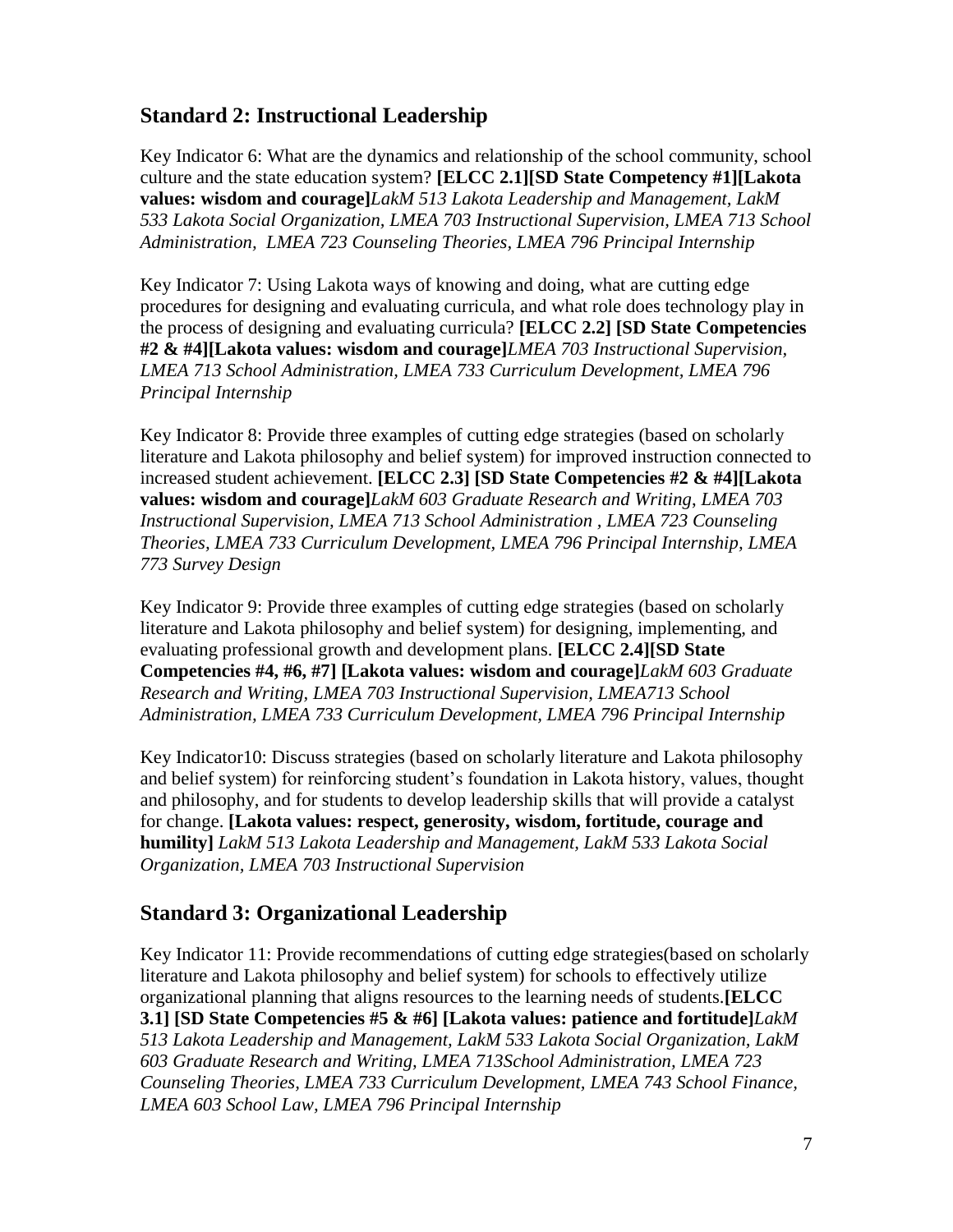Key Indicator 12: What are key elements (based on scholarly literature and Lakota philosophy and belief system) of effective school level fiscal operations that utilize a variety of funding sources (including facilities)? **[ELCC 3.2] [SD State Competency #5][Lakota values: patience and fortitude]** *LakM 513 Lakota Leadership and Management, LakM 533 Lakota Social Organization, LakM 603 Graduate Research and Writing, LMEA 603 School Law*, *LMEA 743 School Finance, LMEA 796 Principal Internship, LMEA 753 Advanced Educational Psychology*

Key Indicator 13: Provide recommendations (based on scholarly literature and Lakota philosophy and belief system) for schools to effectively manage resources (including technology and creative funding sources) in order to maximize student learning. **[ELCC 3.3][SD State Competencies #2 & #3][Lakota values: patience and fortitude]** *LMEA 713 School Administration, LMEA 723 Counseling Theories, LMEA 733 Curriculum Development*, *LMEA 743 School Finance, LMEA 603 School Law, LMEA 796 Principal Internship*

## **Standard 4: Collaborative Leadership**

Key Indicator 14: Discuss the nature of the symbiotic relationship between schools and the Oyate (larger community) that they serve, including Tiwahe (families), Tiospaye (extended family), community agencies, grassroots, etc. **[ELCC 4.1] [SD State Competency #3][Lakota values: patience and fortitude]** *LakM 513 Lakota Leadership and Management, LakM 533 Lakota Social Organization, LakM 603 Graduate Research and Writing, LMEA 713 School Administration, LMEA 723 Counseling Theories, LMEA 743 School Finance, LMEA 603 School Law, LMEA 753 Advanced Educational Psychology, LMEA 763 Statistics, LMEA 796 Principal Internship*

Key Indicator 15: Identify cultural, economic, community agencies and grassroots organizations in your area. Discuss the importance of educators reaching out to these community resources (based on scholarly literature and Lakota philosophy and belief system). **[ELCC 4.2] [SD State Competency #3][Lakota values: patience and fortitude]** *LakM 513 Lakota Leadership and Management, LakM 533 Lakota Social Organization, LakM 603 Graduate Research and Writing, LMEA 713 School Administration, LMEA 723 Counseling Theories, LMEA 733 Curriculum Development, LMEA 753 Advanced Educational Psychology, LMEA 603 School Law, LMEA 796 Principal Internship*

Key Indicator 16: What is the role of the school leader in mobilizing community resources to achieve the school's vision (based on scholarly literature and Lakota philosophy and belief system)? **[ELCC 4.3] [SD State Competency #3][Lakota values: patience and fortitude]** *LakM 513 Lakota Leadership and Management, LakM 533 Lakota Social Organization, LMEA 713 School Administration, LMEA 723 Counseling Theories, LMEA 733 Curriculum Development, LMEA 743 School Finance, LMEA 753 Advanced Educational Psychology, LMEA 603 School Law, LMEA 796 Principal Internship*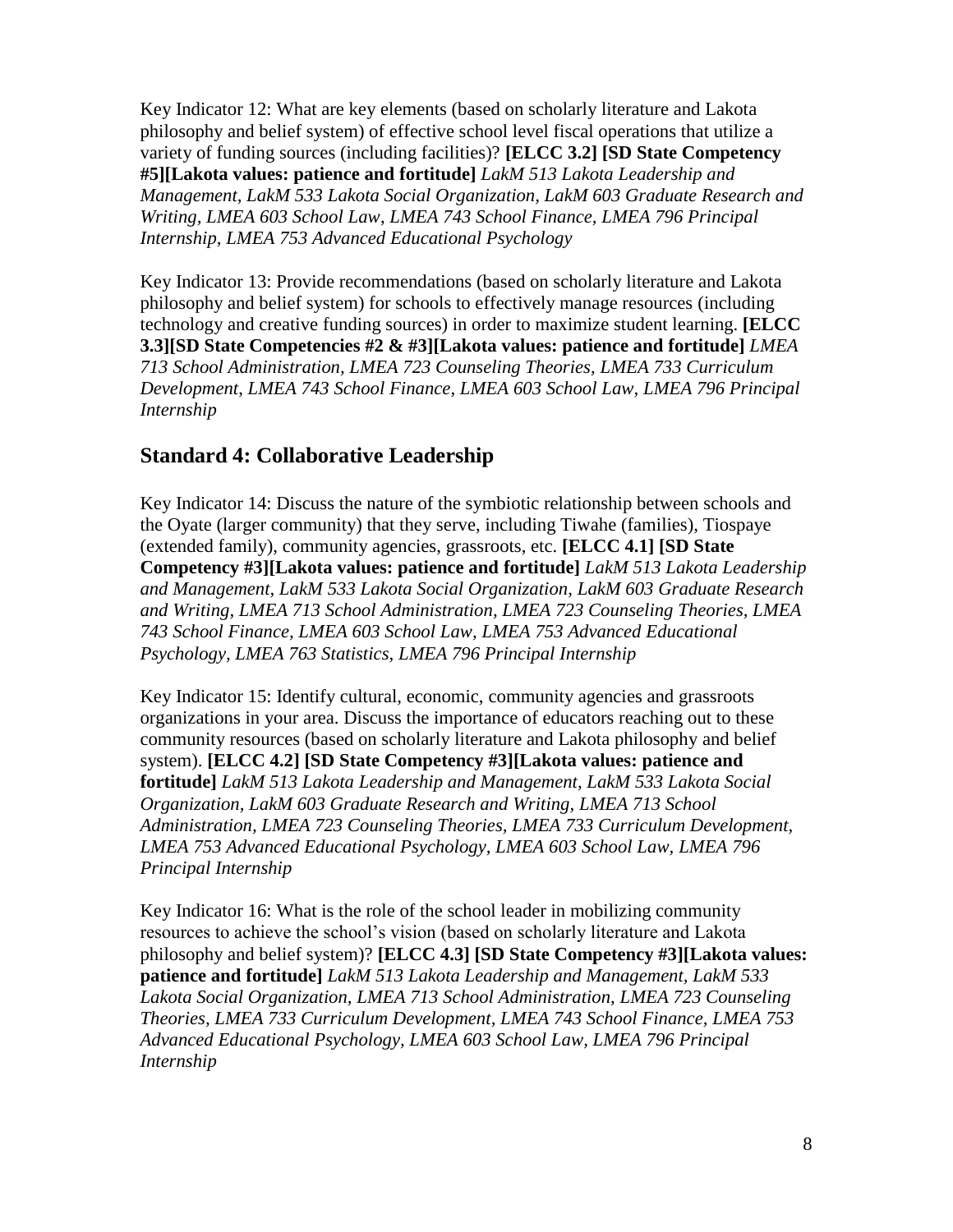## **Standard 5: Ethical Leadership**

Key Indicator 17: What is your understanding of the terms integrity, fairness and ethics according to Lakota values? How are they interrelated? How can they be distinguished? How does the application of your understanding of integrity aid in respecting the rights of others in your interactions culturally? Compare this understanding to ethical systems used in leadership. **[ELCC 5.1] [SD State Competency #5][Lakota values: knowledge and wisdom]** *LakM 513 Lakota Leadership/Management, LakM 533 Lakota Social Organization, LMEA 703 Instructional Supervision, LMEA 713 School Administration, LMEA 796 Principal Internship*

Key Indicator 18: Describe the commonly recognized systems of ethical decision making available to the Lakota educational leader. How do these systems help in your interacting with others with fairness? **[ELCC 5.2] [SD State Competency #5][Lakota values: knowledge and wisdom]** *LakM 513 Lakota Leadership and Management, LakM 533 Lakota Social Organization, LMEA 703 Instructional Supervision, LMEA 713 School Administration, LMEA 796 Principal Internship*

Key Indicator 19: Describe moral based terms that may be used to enhance and clarify communicating ethical decisions. What is meant by a personal code of ethics? What is a professional code of ethics? Describe your own personal code as it compares or contrasts to the professional code for the organization supporting your area of interest i.e. AASA (American Association of School Administrators), NASSP (National Association of Secondary School Principals), and NAESP (National Association of Elementary School Principals).**[ELCC 5.3][Lakota values: knowledge and wisdom]** *LakM 513 Lakota Leadership and Management, LakM 533 Lakota Social Organization, LMEA 703 Instructional Supervision, LMEA 713 School Administration, LMEA 796 Principal Internship*

## **Standard 6: Contextual Leadership**

Key Indicator 20: Develop a plan of action (based on scholarly literature and Lakota philosophy and belief system) for how to promote success within the political, social, economic, legal and cultural context for a variety of fiscally managed schools.**[ELCC 6.1] [SD state competencies #1, #2, #3, #4, #5, #6, #7] [Lakota values: knowledge and wisdom]***LakM 513 Lakota Leadership and Management, LakM 533 Lakota Social Organization, LakM 603 Graduate Research and Writing, LakM 593 Establishing Lakota Sovereignty, LMEA 713 School Administration, LMEA 723 Counseling Theories, LMEA 733 Curriculum Development, LMEA 743 School Finance, LMEA 603 School Law, LMEA 796 Principal Internship*

Key Indicator 21: Describe the major areas of inquiry that guide education law and provide key components for school policy making. What are the primary constitutional tests for deciding education law conflicts in the area of students' rights (based on scholarly literature and Lakota philosophy and belief system)? **[ELCC 6.2] [Lakota values: knowledge and wisdom]***LakM 513 Lakota Leadership and Management, LakM 533 Lakota Social Organization, LMEA 713 School Administration, LMEA 723*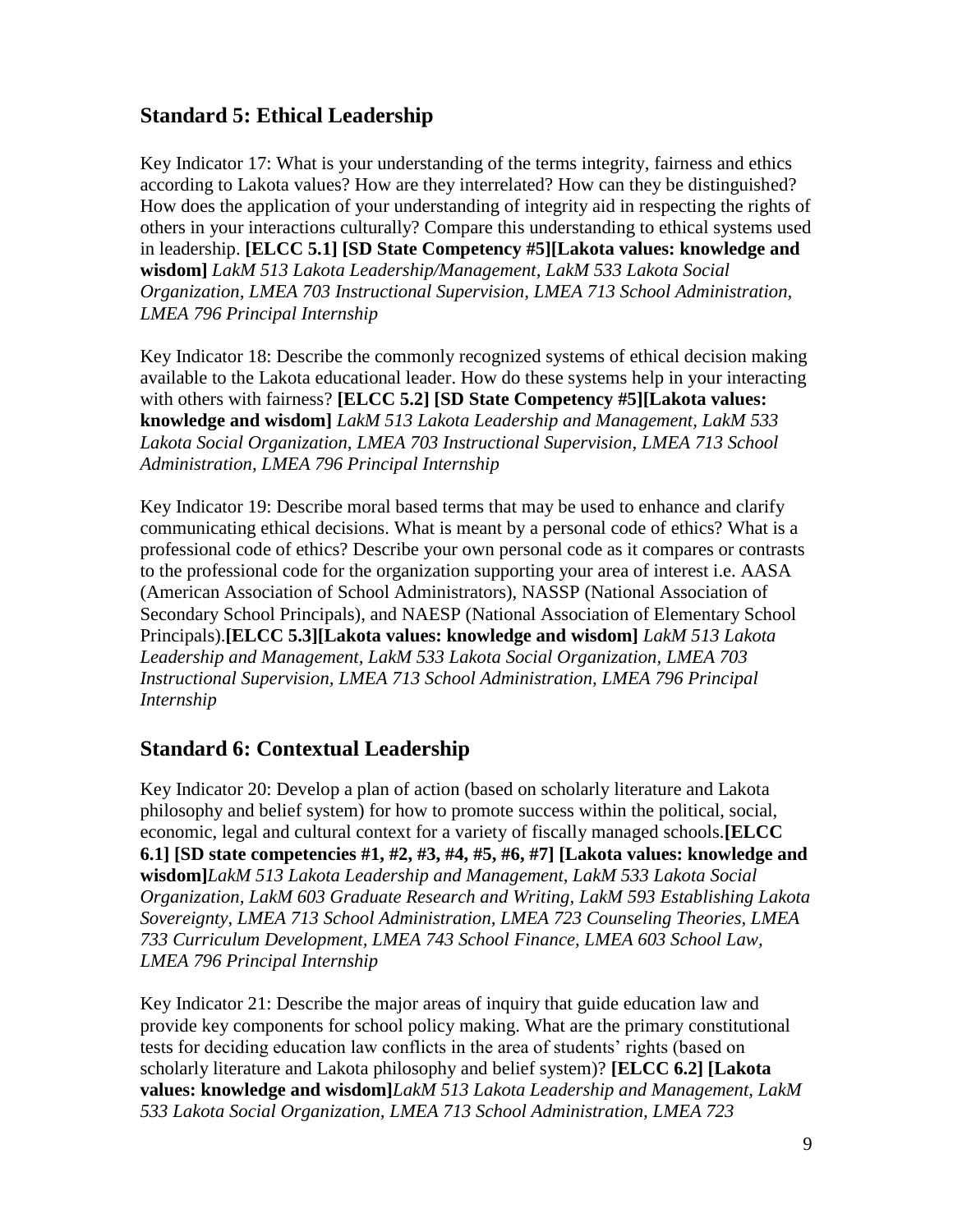*Counseling Theories, LMEA 603 School Law, LMEA 753 Advanced Educational Psychology, LMEA 796 Principal Internship*

Key Indicator 22: What current issues and policy solutions in education law might be used to communicate with school stakeholders for the improvement of the school community (based on scholarly literature and Lakota philosophy and belief system)?**[ELCC 6.3][SD State competency #3][Lakota values: knowledge and wisdom]** *LakM 513 Lakota Leadership and Management, LakM 533 Lakota Social Organization, LakM 593 Establishing Lakota Sovereignty, LMEA 713 School Administration, LMEA 723 Counseling Theories, LMEA 743 School Finance, LMEA 603 School Law, LMEA 753 Advanced Educational Psychology, LMEA 773 Survey Design, LMEA 796 Principal Internship*

#### **PORTFOLIO FORMAT**

Portfolio key indicators and student work samples will be uploaded to Foliotek, an electronic portfolio system.

#### **PORTFOLIO EVALUATION**

Please refer to APPENDIX B, portfolio scoring guide to evaluate each of your responses. Reviewers will use the scoring rubric to evaluate each of the responses as 'outstanding' (5 points), 'meets with strengths' (4 points),'meets expectations' (3 points)'meets with weakness' (2 points), 'does not meet expectations' (1 point). An average score will then be derived for each response. In order to earn a SATISFACTORY, a candidate must receive an average evaluation of 'meets expectation' or higher equivalent to 3> on EACH of the 22 responses.

The overall expectation of graduate studies department is that all candidates successfully complete the portfolio process. However, any student who receives an UNSATISFACTORY score may attempt to successfully complete the process by making suggested changes to the portfolio document to help ensure success during the second attempt.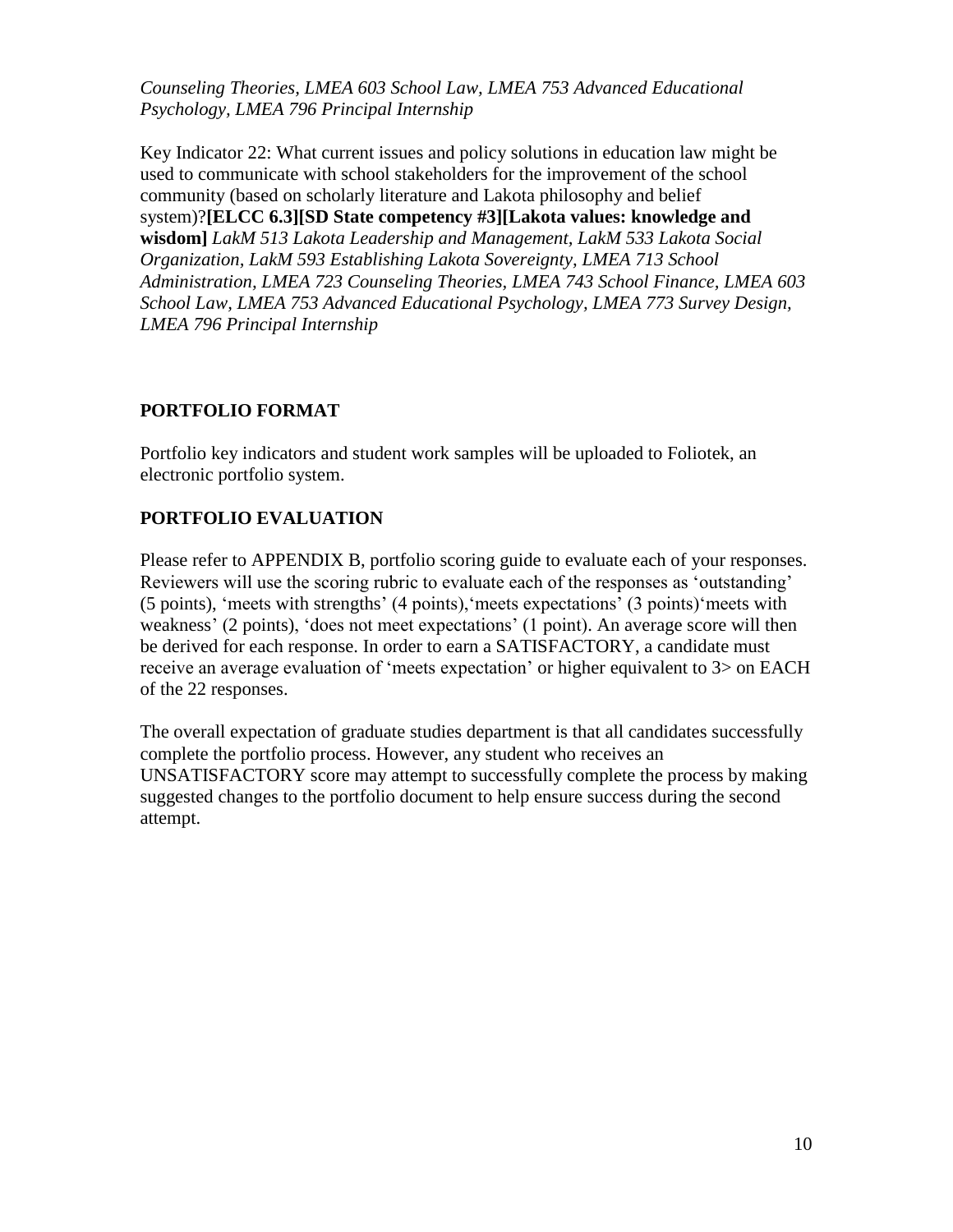## **APPENDIX A SUGGESTED STUDENT WORK SAMPLES**

This section lists the courses and suggested student work samples that support the responses to the key indicators. Examples of student work samples by ELCC standards include:

#### **Visionary Leadership**

Standard 1.0 [ELCC 1.1, 1.2, 1.3, 1.4, and 1.5]

- LakM 513 Lakota Foundations for Leadership and Management *Leadership style article critiques*
- LakM 533 Lakota Social Organization *Major group project*
- LMEA 703 Instructional Supervision *Supervision Activity*
- LMEA 713 School Administration *Field Experience*
- LMEA 796 Principal Internship *Intern Activity*
- Other student work samples that demonstrate your skills and competency related to visionary leadership
- Examples of cultural values and explain use in classroom

#### **Instructional Leadership**

Standard 2.0 [ELCC 2.1, 2.2, 2.3, and 2.4]

- LMEA 703 Instructional Supervision *Field Experience, Educational Platform*
- LMEA 713 School Administration *Philosophy of Administration Paper*
- LMEA 733 Fundamentals for Curriculum Development *Designed Evaluation Tool*
- LMEA 796 Principal Internship *Intern Activity*
- Other student work samples that demonstrate your skills and competency related to visionary leadership

#### **Organizational Leadership**

Standard 3.0 [ELCC 3.1, 3.2, and 3.3]

- LakM 513 Lakota Foundations for Leadership and Management
- LMEA 713 School Administration
- LMEA 603 School Law
- LMEA 743 School Finance *Draft School Budget and Justification*
- LMEA 796 Principal Internship *Intern Activity*
- Other student work samples that demonstrate your skills and competency related to visionary leadership

#### **Collaborative Leadership**

Standard 4.0 [ELCC 4.1, 4.2, and 4.3]

- LakM 513 Lakota Foundations for Leadership and Management
- LakM 533 Lakota Social Organization
- LMEA 713 School Administration *Philosophy of Education*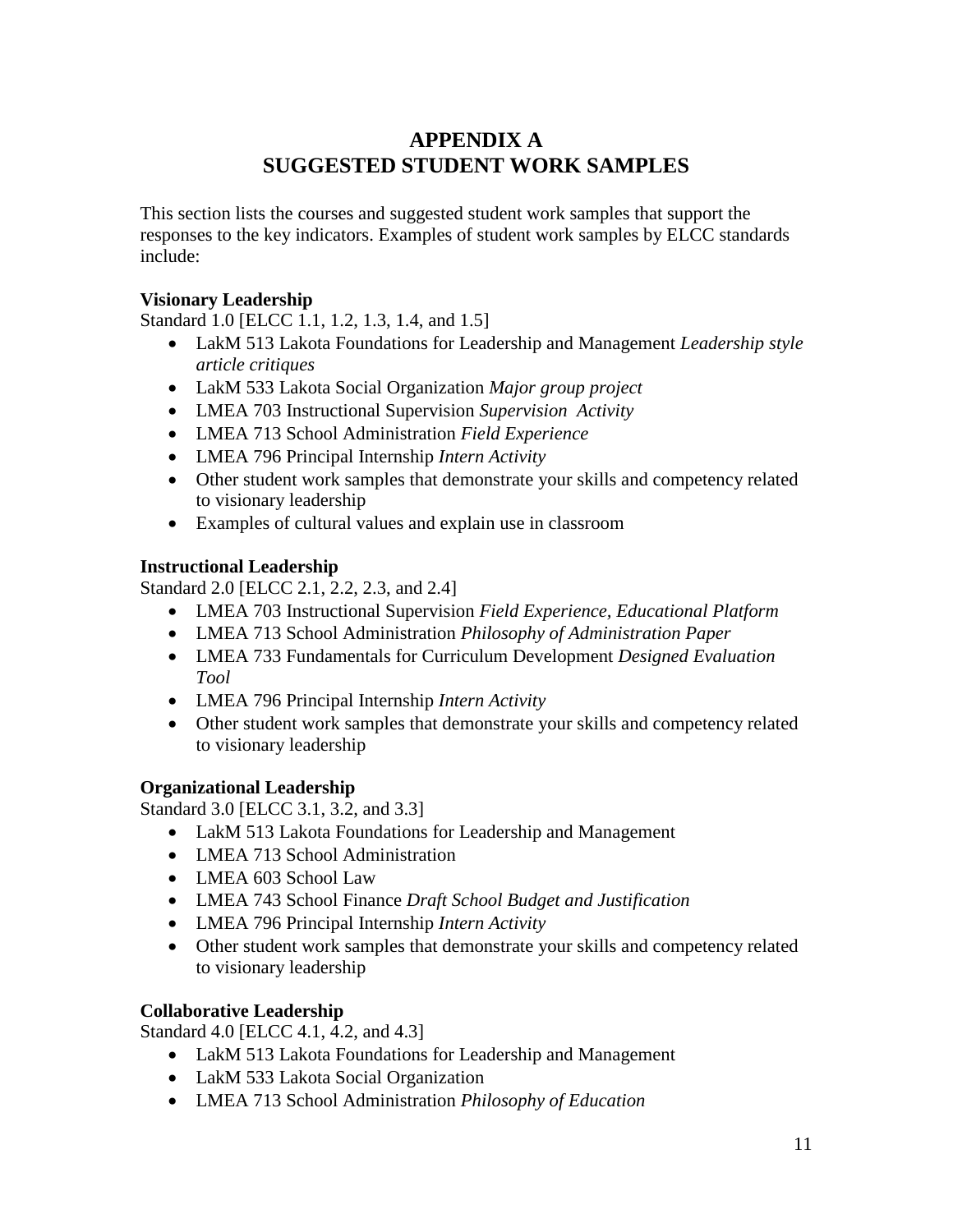- LMEA 723 Counseling Theories and Socio-Culture Foundations *Community Building Activity*
- LMEA 796 Principal Internship *Intern Activity*
- Other student work samples that demonstrate your skills and competency related to visionary leadership

#### **Ethical Leadership**

Standard 5.0 [ELCC 5.1, 5.2, and 5.3]

- LakM 513 Lakota Foundations for Leadership and Management
- LakM 533 Lakota Social Organization
- LMEA 713 School Administration
- LMEA 796 Principal Internship *Intern Activity*
- Other student work samples that demonstrate your skills and competency related to visionary leadership

#### **Contextual Leadership**

Standard 6.0 [6.1, 6.2, and 6.3]

- LAKM 533 Lakota Social Organization
- LAKM 593 Establishing Lakota Sovereignty
- LMEA 703 Instructional Supervision
- LMEA 713 School Administration
- LMEA 723 Counseling Theories and Socio-Culture Foundations
- LMEA 733 Fundamentals of Curriculum Development
- LMEA 743 School Finance
- LMEA 603 School Law
- LMEA 796 Principal Internship *Intern Activity*
- Other student work samples that demonstrate your skills and competency related to visionary leadership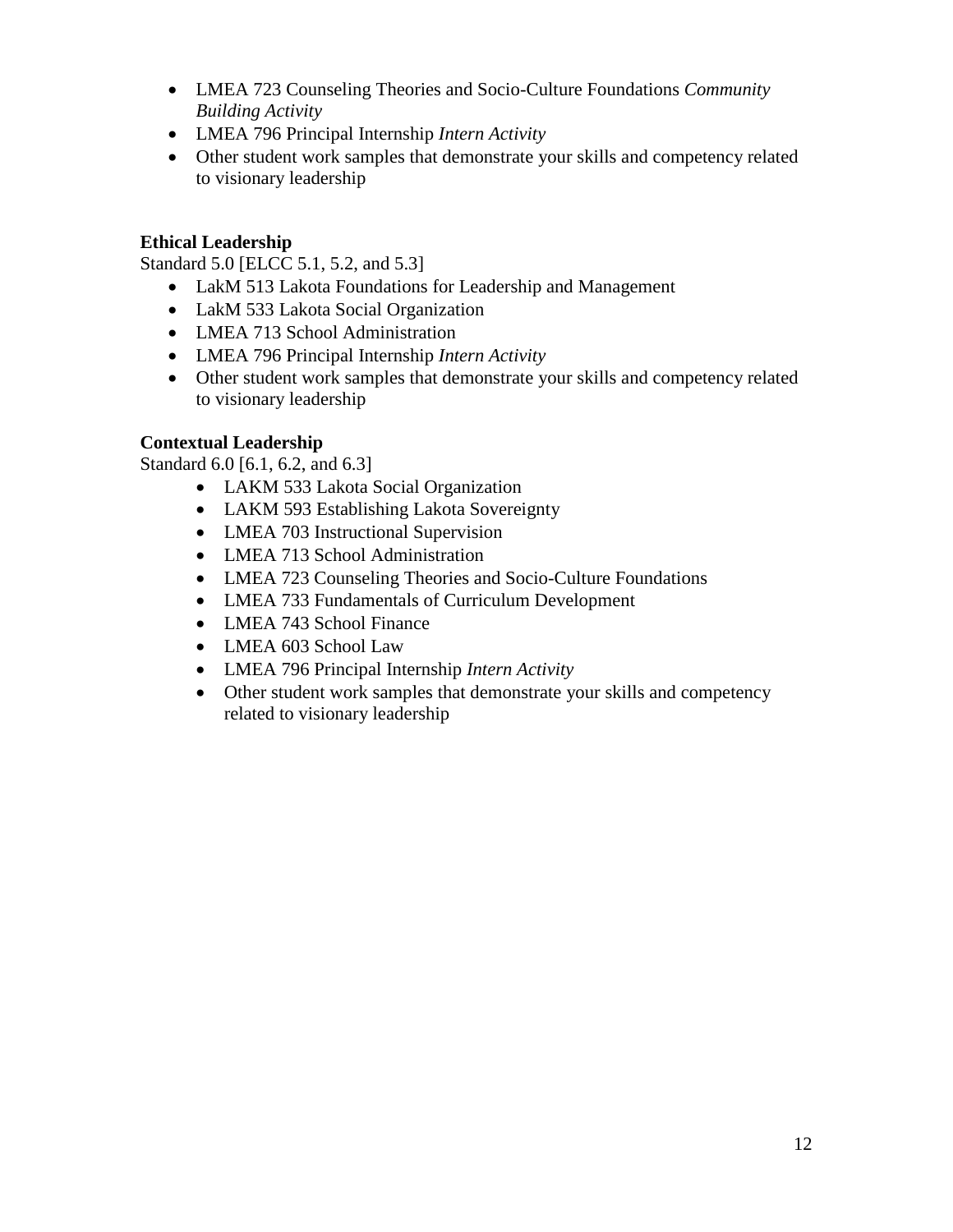## **APPENDIX B COMPREHENSIVE PORTFOLIO SCORING GUIDE**

#### **Assessment of the candidate's abilities to develop a vision**

#### **Visionary Lakota Leadership**

**Standard #1, Key Indicator # 1**:*Define vision, and discuss the role of the educational Lakota leader in developing this vision.*

Examples of student work samples (choose a minimum of one to support Standard #1, Key Indicator #1) [ELCC 1.1] [SD state competency #6] [Lakota values: wisdom and courage]

- LakM 513 Lakota Foundations for Leadership and Management *Leadership style article critiques*
- LakM 533 Lakota Social Organization *Major group project*
- LakM 603 Graduate Research, Writing and Statistics
- LMEA 703 Instructional Supervision *Supervision Activity*
- LMEA 713 School Administration *Field Experience*
- LMEA 796 Principal Internship *Intern Activity*
- Other student work samples or professional development that demonstrate your skills and competency related to visionary Lakota leadership
- Examples of cultural values and explain use in classroom

| <b>Does Not Meet</b>       | <b>Meets with Weakness</b>   | <b>Meets Expectations</b>     | <b>Meets with Strengths</b>   | Outstanding                   |
|----------------------------|------------------------------|-------------------------------|-------------------------------|-------------------------------|
| <b>Expectation</b>         |                              |                               |                               |                               |
| The narrative does         | • The narrative lacks        | $\bullet$ The narrative is of | $\bullet$ The narrative is of | $\bullet$ The narrative is of |
| not demonstrate an         | quality in understanding     | quality in understanding      | sufficient quality and        | exceptional quality,          |
| understanding of           | the development of a         | the development of a          | demonstrates the              | including in-depth            |
| processes supporting the   | vision                       | vision.                       | candidates ability to         | understanding, reflection,    |
| development of a vision    | $\bullet$ One scholarly      | $\bullet$ One scholarly       | develop a vision.             | and application of the        |
| • The narrative is         | literature is cited, however | literature is cited to        | • One-two scholarly           | school leader's role in       |
| not supported with         | does not address the         | support the candidate's       | literatures are cited to      | developing a school           |
| scholarly literature       | development of a vision      | processes supporting the      | support the candidate's       | vision.                       |
| addressing the             | • One student work           | development of a vision       | processes supporting the      | • Two or more                 |
| development of a vision    | sample is referenced,        | • One student work            | development of a vision       | Scholarly literatures are     |
| Student work               | however it does not          | sample is referenced          | $\bullet$ One-two             | cited to support the          |
| sample is not referenced   | demonstrate the              | supporting the candidate's    | student work sample(s)        | candidate's discussion of     |
| supporting the candidate's | candidates ability to        | ability to develop a vision.  | are referenced clearly        | vision development.           |

#### **Reviewers: Choose which of the five measurements BEST represents candidate competency (ELCC 1.1), circle the score below**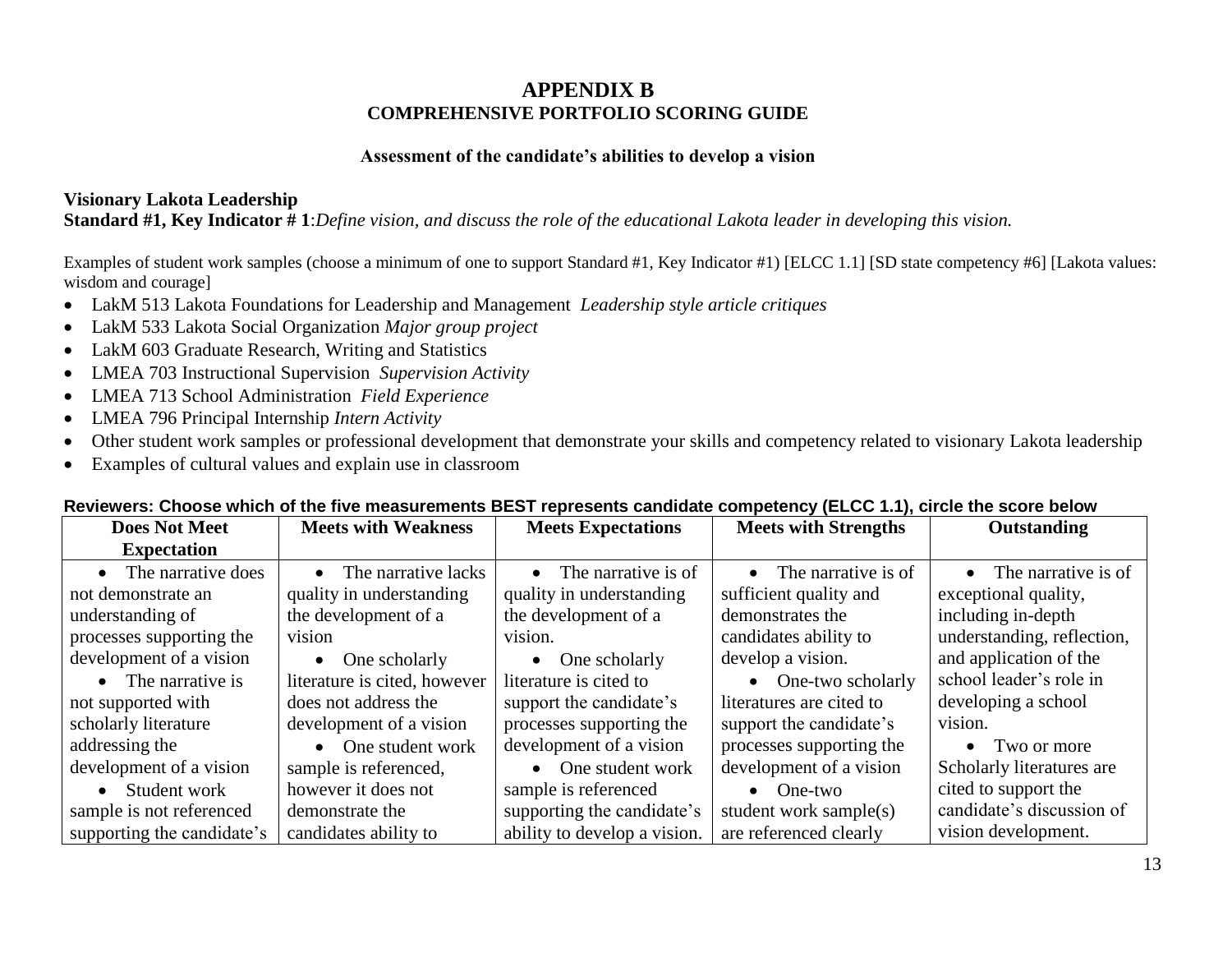| ability to develop a vision | develop a vision        | The candidate<br>$\bullet$ | supporting the candidate's   | • Two or more                |
|-----------------------------|-------------------------|----------------------------|------------------------------|------------------------------|
| The candidate does          | • The candidate         | Discusses relevant         | ability to develop a vision. | student work samples are     |
| Not discuss relevant        | discusses knowledge as  | knowledge and activities,  | • The candidate              | referenced supporting the    |
| knowledge and activities,   | specified in ELCC 1.1b, | as specified in ELCC       | discusses, with eagerness,   | candidate's ability to       |
| as specified in ELCC        | however does not make a | 1.1.b.                     | relevant knowledge and       | develop a vision.            |
| 1.1.b                       | connection to vision    | Candidate defines          | activities, as specified in  | • The candidate              |
| Candidate does not          | development             | their vision using the     | ELCC 1.1.b.                  | provides an extraordinary    |
| define or discuss their     | Candidate<br>$\bullet$  | relevant Lakota values;    | • Candidate clearly          | discussion of the relevant   |
| vision using the relevant   | defines the relevant    | courage and wisdom         | defines &discusses their     | knowledge and activities,    |
| Lakota values; courage      | Lakota values; courage  |                            | vision using the relevant    | as specified in ELCC         |
| and wisdom                  | and wisdom, however     |                            | Lakota values; courage       | 1.1.b                        |
|                             | does not make a         |                            | and wisdom                   | Candidate defines            |
|                             | connection to vision    |                            |                              | &discusses, in detail, their |
|                             | development             |                            |                              | vision using the relevant    |
|                             |                         |                            |                              | Lakota values; courage       |
|                             |                         |                            |                              | and wisdom                   |
|                             |                         |                            |                              |                              |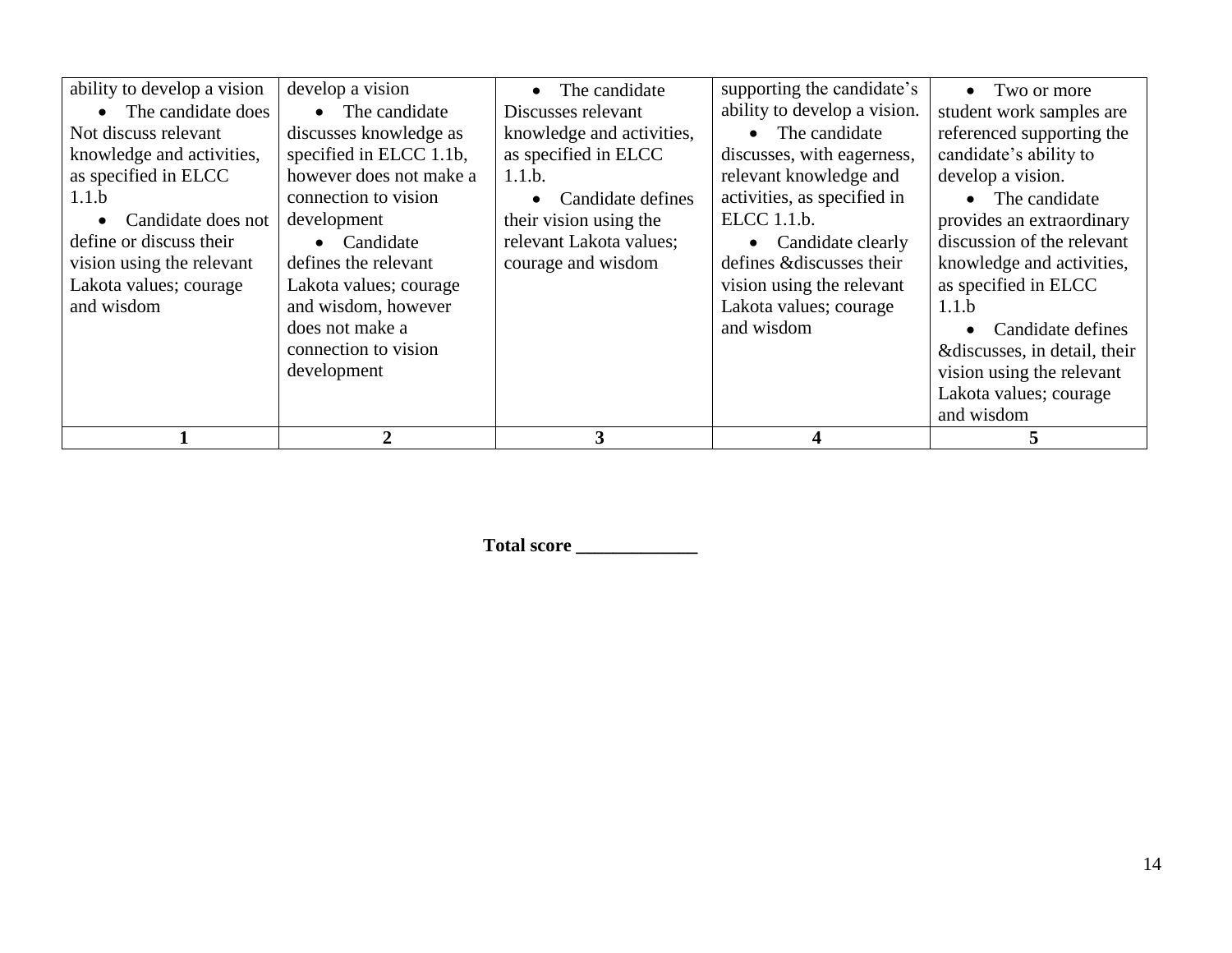#### **Assessment of the candidate's abilities to articulate a vision**

#### **Visionary Lakota Leadership**

**Standard # 1, Key Indicator # 2:** *How can a Lakota leader best articulate components of the vision, and what Lakota leadership ways of knowing and doing are necessary to implement and support the vision?*

Examples of student work samples (choose a minimum of one to support Standard #1, Key Indicator #2) [ELCC 1.2] [SD state competency #7] [Lakota values: wisdom and courage]

- LakM 513 Lakota Foundations for Leadership and Management *Leadership style article critiques*
- LakM 533 Lakota Social Organization *Major group project*
- LakM 603 Graduate Research, Writing and Statistics
- LMEA 703 Instructional Supervision *Supervision Activity*
- LMEA 713 School Administration *Field Experience*
- LMEA 773 Survey Design
- LMEA 796 Principal Internship *Intern Activity*
- Other student work samples or professional development experience that demonstrates your skills and competency related to visionary Lakota leadership
- Examples of cultural values and explain use in classroom

| <b>Does Not Meet</b>        | <b>Meets with Weakness</b>    | <b>Meets Expectation</b>      | <b>Meets with Strength</b>    | Outstanding                   |
|-----------------------------|-------------------------------|-------------------------------|-------------------------------|-------------------------------|
| <b>Expectation</b>          |                               |                               |                               |                               |
| The narrative does          | $\bullet$ The narrative lacks | $\bullet$ The narrative is of | $\bullet$ The narrative is of | $\bullet$ The narrative is of |
| not demonstrate an          | quality, including an         | quality in understanding      | sufficient quality,           | exceptional quality,          |
| understanding of issues     | understanding and             | the application of the        | including a reasonable        | including in-depth            |
| related to the articulation | application of the issues     | issues related to the         | understanding and             | understanding, reflection,    |
| of a vision                 | related to the articulation   | articulation of a vision      | application of the issues     | and application of the        |
| • The narrative is          | of a vision                   | $\bullet$ One scholarly       | related to the articulation   | issues related to the         |
| not supported with          | $\bullet$ One scholarly       | literature is cited           | of a vision                   | articulation of a vision      |
| scholarly literature        | literature is cited, however  | addressing the articulation   | • One-two scholarly           | • Two or more                 |
| addressing the articulation | it does not address the       | of a vision                   | literatures are cited         | scholarly literatures are     |
| of a vision                 | issues related to the         | • One student work            | defining and discussing       | cited to support the          |
| Student work                | articulation of a vision      | sample is referenced          | the issues related to the     | candidate's discussion of     |

#### **Reviewers: Choose which of the five measurements BEST represents candidate competency (ELCC 1.2), circle the score below**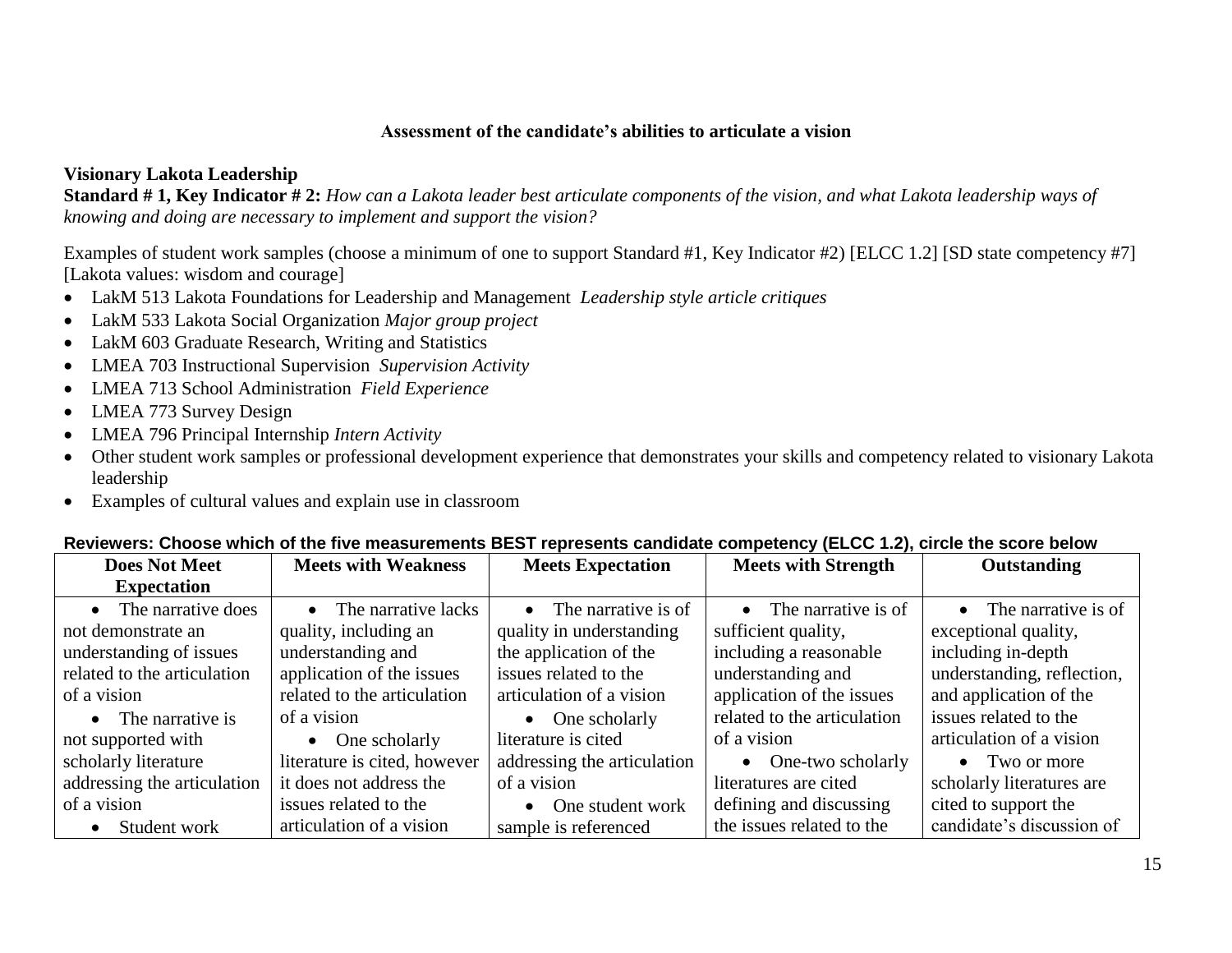| 1                          | $\overline{2}$            | 3                               | 4                              | 5                           |
|----------------------------|---------------------------|---------------------------------|--------------------------------|-----------------------------|
|                            | articulation              |                                 |                                |                             |
|                            | connection to vision      |                                 |                                |                             |
|                            | however does not make a   |                                 | wisdom                         |                             |
|                            | courage and wisdom,       |                                 | values; courage and            |                             |
|                            | relevant Lakota values;   |                                 | using the relevant Lakota      | courage and wisdom          |
|                            | Candidate defines         |                                 | components of the vision       | relevant to Lakota values;  |
| courage and wisdom         | specified in ELCC 1.2c    |                                 | and articulates                | components of the vision    |
| relevant Lakota values;    | communicate the vision as | courage and wisdom              | Candidate defines<br>$\bullet$ | articulates, in detail,     |
| the vision using the       | his/her ability to        | relevant Lakota values;         | specified in ELCC 1.2c         | • Candidate                 |
| articulate components of   | discussing evidence of    | their vision using the          | communicate the vision as      | as specified in ELCC 1.2c   |
| Candidate does not         | knowledge when            | • Candidate defines             | of his/her ability to          | to communicate the vision   |
| specified in ELCC 1.2c     | not use relevant          | specified in ELCC 1.2c          | clearly discusses evidence     | evidence of his/her ability |
| communicate the vision as  | The candidate does        | communicate the vision as       | The candidate<br>$\bullet$     | presents substantial        |
| his/her ability to         | as specified in ELCC 1.2b | his/her ability to              | as specified in ELCC 1.2b      | • The candidate             |
| not discuss evidence of    | communication elements    | discussing evidence of          | communication elements         | as specified in ELCC 1.2b   |
| The candidate does         | strategies, planning or   | relevant knowledge when         | planning or                    | communication elements      |
| as specified in ELCC 1.2b  | discussing research       | The candidate uses<br>$\bullet$ | research strategies,           | strategies, planning or     |
| communication elements     | knowledge when            | as specified in ELCC 1.2b       | clearly discusses relevant     | discussion of research      |
| processes, or              | does not use relevant     | communication elements          | The candidate<br>$\bullet$     | provides an extraordinary   |
| strategies, planning       | The candidate             | strategies, planning or         | vision                         | The candidate<br>$\bullet$  |
| Not discuss research       | articulate a vision       | when discussing research        | ability to articulate a        | articulate a vision         |
| The candidate does         | candidate's ability to    | uses relevant knowledge         | supporting the candidate's     | candidate's ability to      |
| vision                     | demonstrate the           | The candidate<br>$\bullet$      | referenced clearly             | referenced supporting the   |
| ability to articulate a    | however it does not       | vision.                         | work sample(s) are             | student work samples are    |
| supporting the candidate's | sample is referenced,     | ability to articulate a         | One-two student<br>$\bullet$   | Two or more<br>$\bullet$    |
| sample is not referenced   | One student work          | supporting the candidate's      | articulation of a vision       | vision articulation         |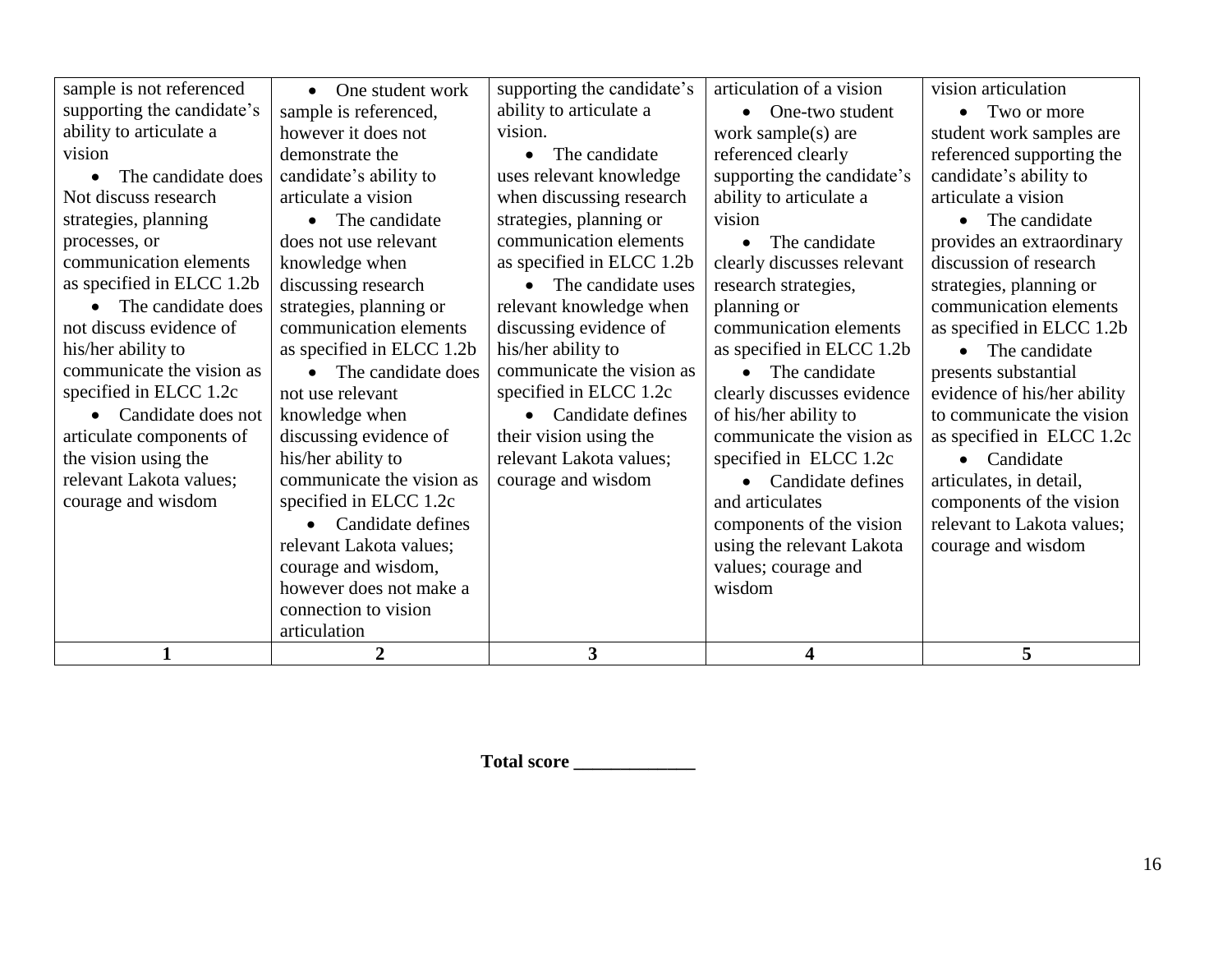#### **Assessment of the candidate's abilities to implement a vision**

#### **Visionary Lakota Leadership**

**Standard # 1, Key Indicator # 3:** *Identify and discuss specific strategies (grounded in the literature and the Lakota philosophy and belief system) that may be used by a Lakota leader to promote the implementation of a shared vision.*

Examples of student work samples (choose a minimum of one to support Standard #1, Key Indicator #3) [ELCC 1.3] [SD state competency #6 & #7] [Lakota values: wisdom and courage]

- LakM 513 Lakota Foundations for Leadership and Management *Leadership style article critiques*
- LakM 533 Lakota Social Organization *Major group project*
- LMEA 703 Instructional Supervision *Supervision Activity*
- LMEA 713 School Administration *Field Experience*
- LMEA 796 Principal Internship *Intern Activity*
- Other student work samples or professional development experience that demonstrates your skills and competency related to visionary Lakota leadership
- Examples of cultural values and explain use in classroom

| <b>Does Not Meet</b>       | <b>Meets with Weakness</b>       | <b>Meets Expectation</b>      | <b>Meets with Strength</b>    | Outstanding                   |
|----------------------------|----------------------------------|-------------------------------|-------------------------------|-------------------------------|
| <b>Expectation</b>         |                                  |                               |                               |                               |
| • The narrative does       | The narrative lacks<br>$\bullet$ | $\bullet$ The narrative is of | $\bullet$ The narrative is of | $\bullet$ The narrative is of |
| not demonstrate an         | quality, including an            | quality, including an         | sufficient quality,           | exceptional quality,          |
| understanding of effective | understanding and                | understanding and             | including a reasonable        | including in-depth            |
| strategies for             | application of effective         | application of effective      | depth of understanding        | understanding, reflection,    |
| implementation of a        | strategies for                   | strategies for                | and application of            | and application of            |
| vision                     | implementation of a              | implementation of a           | effective strategies for      | effective strategies for      |
| The narrative is           | vision                           | vision                        | implementation of a           | implementation of a           |
| not supported with         | One scholarly<br>$\bullet$       | $\bullet$ One scholarly       | vision                        | vision                        |
| scholarly literature       | literature is cited, however     | literature is cited to        | One-two scholarly             | $\bullet$ Two or more         |
| pertaining to the          | the candidate does not           | support the candidates        | literatures are used to       | scholarly literatures are     |
| implementation of a        | discuss the article's            | discussion pertaining to      | support the candidates        | used pertaining to the        |

#### **Reviewers: Choose which of the five measurements BEST represents candidate competency (ELCC 1.3), circle the score below**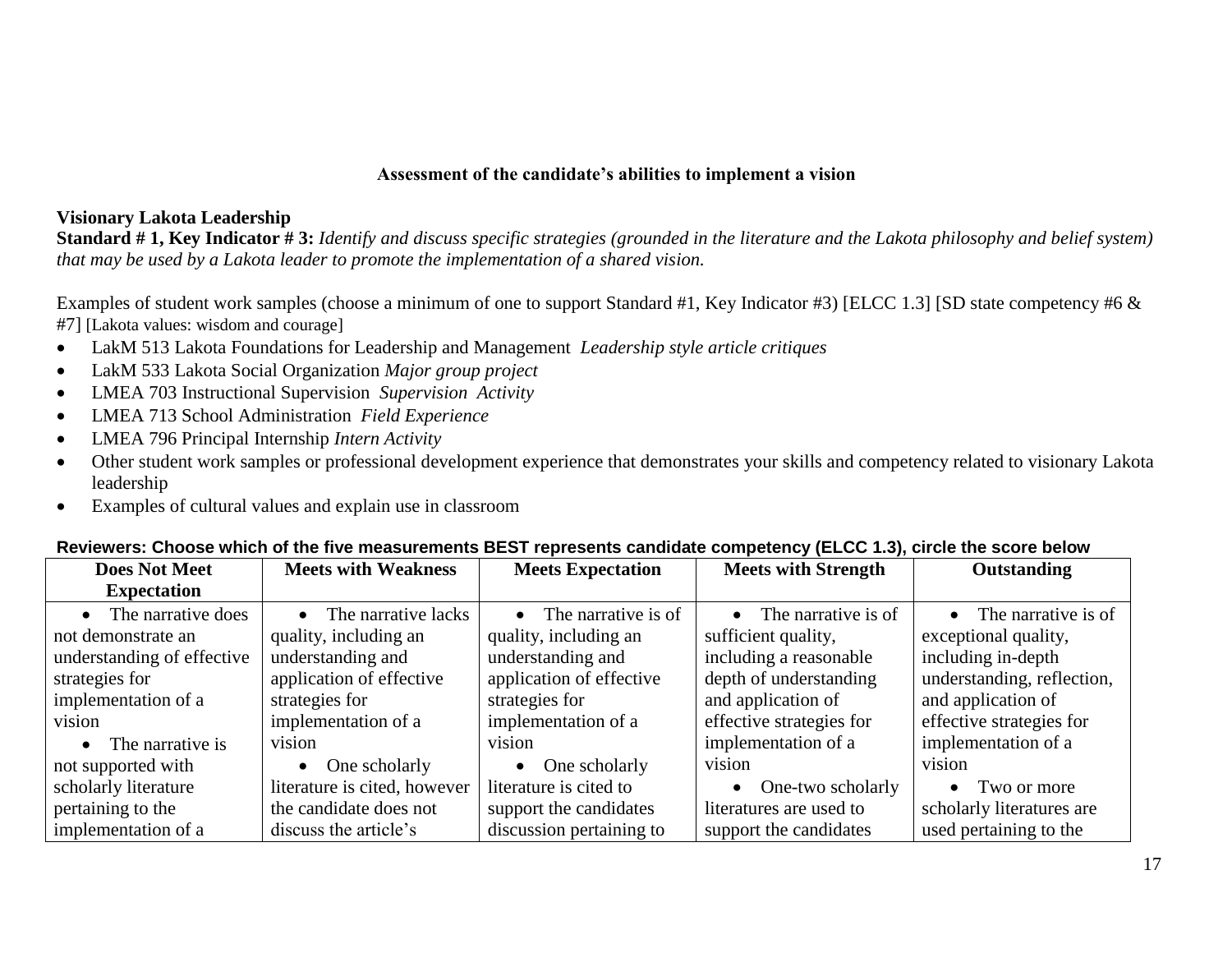| vision                     | relevance to the          | implementation of a        | discussion pertaining to     | implementation of a           |
|----------------------------|---------------------------|----------------------------|------------------------------|-------------------------------|
| Student work               | implementation of a       | vision                     | implementation of a          | vision                        |
| sample is not referenced   | vision                    | One student work           | vision                       | Two or more<br>$\bullet$      |
| supporting the candidate's | One student work          | sample is referenced       | One-two student<br>$\bullet$ | student work samples are      |
| ability to implement a     | sample is referenced,     | supporting the candidate's | work sample(s)are            | referenced supporting the     |
| vision                     | however it does not       | ability to implement a     | referenced clearly           | candidates ability to         |
| The candidate does         | demonstrate the           | vision                     | supporting the candidate's   | implement a vision            |
| not identify or discuss    | candidate's ability to    | The candidate<br>$\bullet$ | ability to implement a       | The candidate                 |
| initiatives, plans or      | implement a vision        | identifies and discusses   | vision                       | provides an extraordinary     |
| processes that promote the | The candidate             | initiatives or plans that  | The candidate                | discussion of initiatives,    |
| implementation of a        | references initiatives or | promote the                | clearly identifies and       | plans, or processes that      |
| vision as specified in     | plans that promote the    | implementation of a        | discusses initiatives, plans | promote the                   |
| ELCC <sub>1.3</sub>        | implementation of a       | vision as specified in     | or processes that promote    | implementation of a           |
| Candidate does not         | vision as specified in    | ELCC 1.3                   | the implementation of a      | vision as specified in        |
| identify or discuss        | ELCC <sub>1.3</sub>       | Candidate                  | vision as specified in       | ELCC <sub>1.3</sub>           |
| initiatives, plans or      | Candidate                 | identifies and discusses   | ELCC <sub>1.3</sub>          | • Candidate                   |
| processes that promote the | references initiatives or | initiatives or plans that  | Candidate                    | identifies and discusses, in  |
| implementation of a plan   | plans that promote the    | promote the                | clearly identifies and       | detail, initiatives, plans or |
| using relevant Lakota      | implementation of a plan  | implementation of a        | discusses initiatives, plans | processes that promote the    |
| values; courage and        | using relevant Lakota     | vision using relevant      | or processes that promote    | implementation of a           |
| wisdom                     | values; courage and       | Lakota values; courage     | the implementation of a      | vision using relevant         |
|                            | wisdom                    | and wisdom                 | vision using relevant        | Lakota values; courage        |
|                            |                           |                            | Lakota values; courage       | and wisdom                    |
|                            |                           |                            | and wisdom                   |                               |
|                            | $\mathbf{2}$              | 3                          | 4                            | 5                             |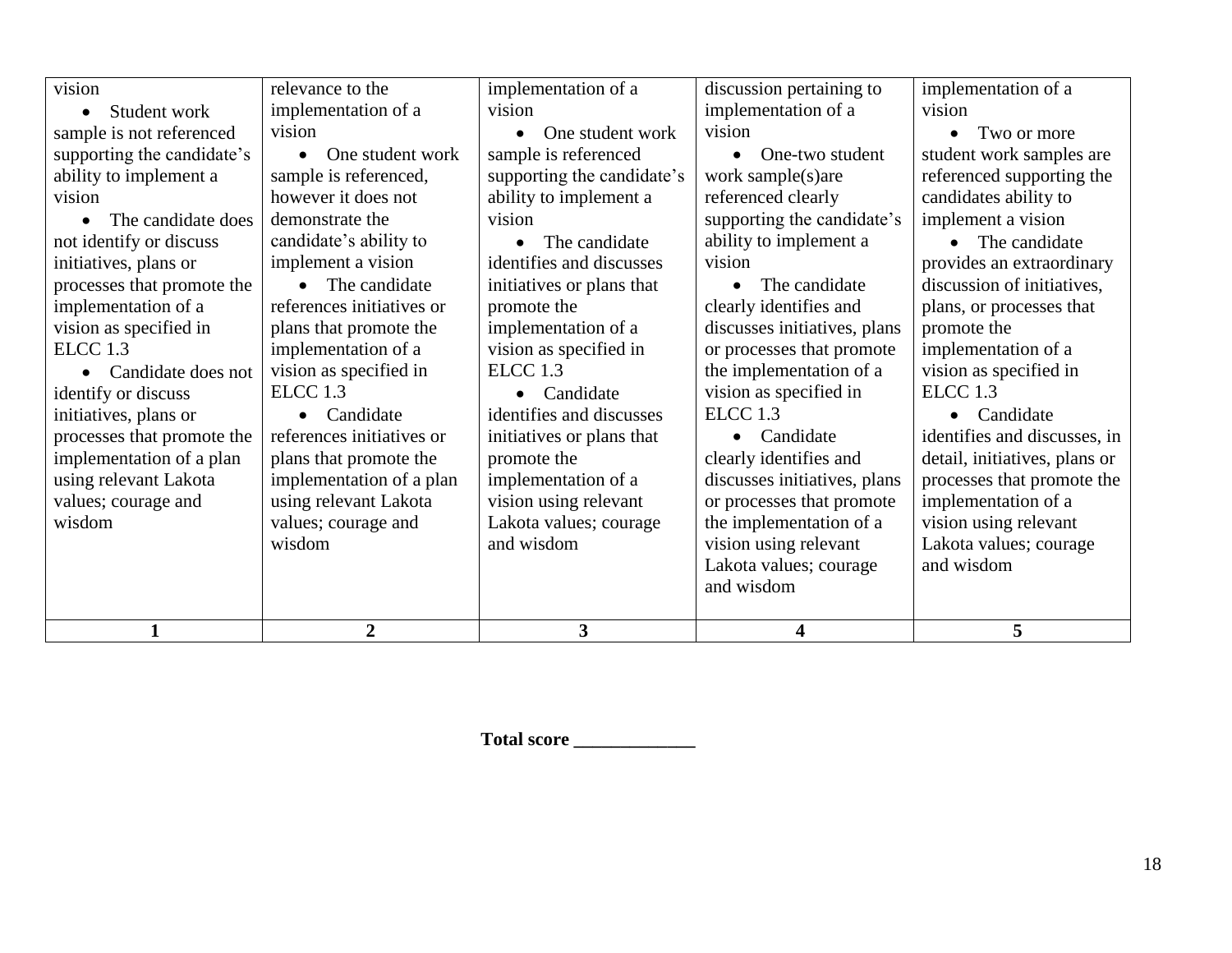#### **Assessment of the candidate's abilities to steward a vision**

#### **Visionary Lakota Leadership**

**Standard # 1, Key Indicator #4:** *Provide at least three examples of specific strategies (grounded in literature and Lakota philosophy and belief system) for guiding a climate of continuous improvement among educational staff and community members.*

Examples of student work samples (choose a minimum of one to support Standard #1, Key Indicator #4) [ELCC 1.4] [SD state competency #6, #1, #7] [Lakota values: wisdom and courage]

- LakM 513 Lakota Foundations for Leadership and Management *Leadership style article critiques*
- LakM 533 Lakota Social Organization *Major group project*
- LakM 603 Graduate Research, Writing and Statistics
- LMEA 703 Instructional Supervision *Supervision Activity*
- LMEA 713 School Administration *Field Experience*
- LMEA 773 Survey Design
- LMEA 796 Principal Internship *Intern Activity*
- Other student work samples or professional development experience that demonstrate your skills and competency related to visionary Lakota leadership
- Examples of cultural values and explain use in classroom

| <b>Does Not Meet</b>       | <b>Meets with Weakness</b> | <b>Meets Expectation</b>      | <b>Meets with Strength</b>    | Outstanding                   |
|----------------------------|----------------------------|-------------------------------|-------------------------------|-------------------------------|
| <b>Expectation</b>         |                            |                               |                               |                               |
| • The narrative does       | • The narrative lacks      | $\bullet$ The narrative is of | $\bullet$ The narrative is of | $\bullet$ The narrative is of |
| not demonstrate an         | quality, including an      | quality, including an         | sufficient quality,           | exceptional quality,          |
| understanding of various   | understanding and          | understanding of the          | including a reasonable        | including in-depth            |
| mechanisms that underlay   | application of the various | various mechanisms that       | depth of understanding        | understanding, reflection,    |
| stewardship of a vision    | mechanisms that underlay   | underlay stewardship of a     | and application of the        | and application of the        |
| $\bullet$ The narrative is | stewardship of a vision    | vision                        | various mechanisms that       | various mechanisms that       |
| not supported with         | One scholarly              | One scholarly                 | underlay stewardship of a     | underlay stewardship of a     |

#### **Reviewers: Choose which of the five measurements BEST represents candidate competency (ELCC 1.4), circle the score below**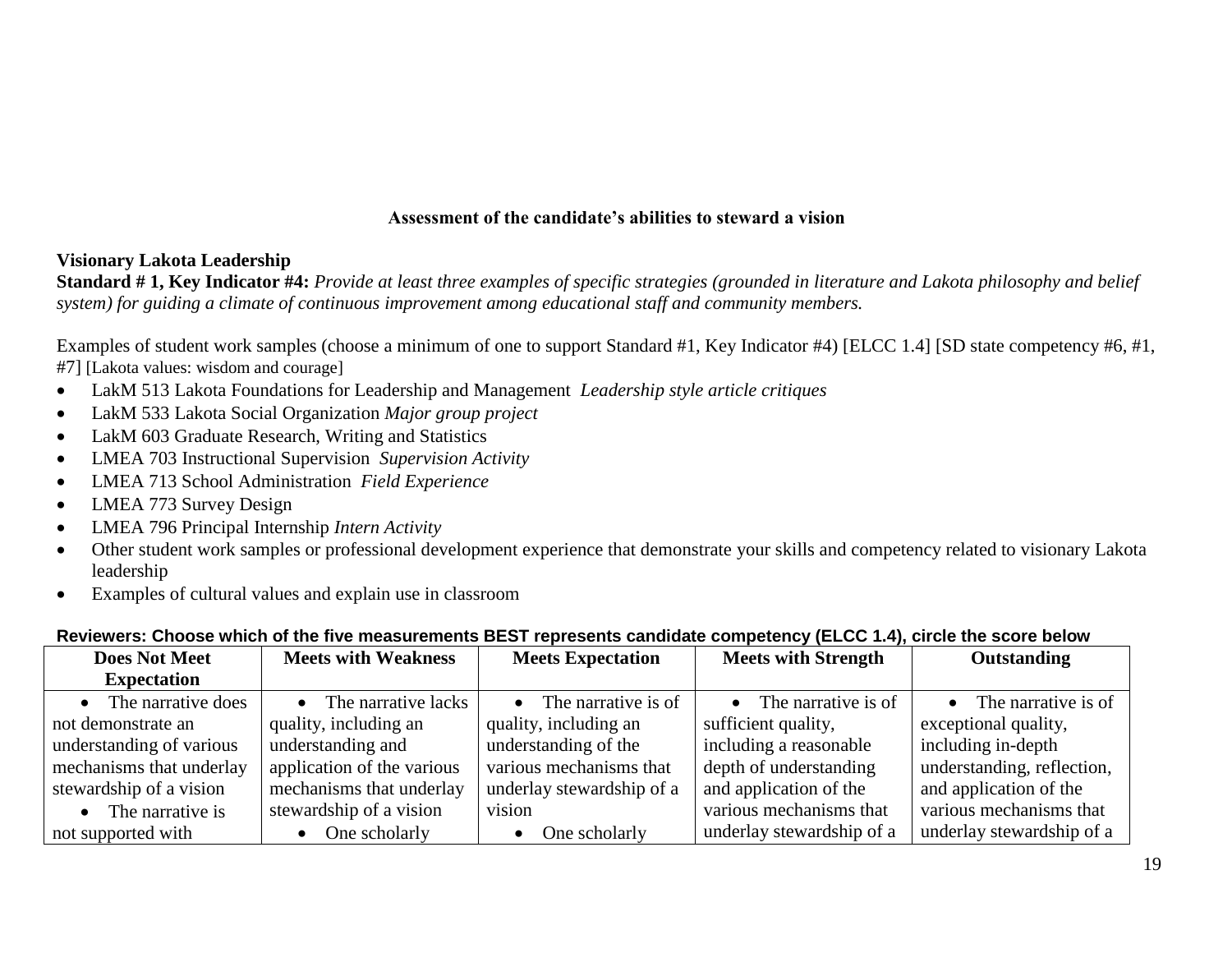| scholarly literature            | literature is cited, however | literature is cited to        | vision                         | vision                       |
|---------------------------------|------------------------------|-------------------------------|--------------------------------|------------------------------|
| addressing the                  | the candidate does not       | support the candidates        | One-two scholarly<br>$\bullet$ | • Two or more                |
| stewardship of a vision         | discuss the article's        | discussion of the             | literatures are cited to       | scholarly literatures are    |
| Student work<br>$\bullet$       | relevance to the             | stewardship of a vision       | support the candidates         | used to support the          |
| sample is not referenced        | stewardship of a vision      | One student work<br>$\bullet$ | discussion of the              | candidates discussion of     |
| supporting the candidate's      | • One student work           | sample is referenced          | stewardship of a vision        | the stewardship of a vision  |
| ability to steward a vision     | sample is referenced,        | supporting the candidate's    | One-two student<br>$\bullet$   | • Two or more                |
| The candidate does<br>$\bullet$ | however it does not          | ability to steward a vision   | work sample(s)are              | student work samples are     |
| not identify or discuss the     | demonstrate the              | • The candidate               | referenced clearly             | referenced supporting the    |
| systems for using data-         | candidate's ability to       | identifies and discusses      | supporting the candidate's     | candidate's ability to       |
| based research strategies       | steward a vision             | the system for using data-    | ability to steward a vision    | steward a vision             |
| to steward the vision as        | • The candidate              | based research strategies     | • The candidate                | • The candidate              |
| specified in ELCC 1.4b          | identifies the system for    | to steward the vision as      | concisely identifies and       | provides an extraordinary    |
| • Candidate does not            | using data-based research    | specified in ELCC 1.4b        | discusses the system for       | discussion of systems for    |
| identify or discuss the         | strategies to steward the    | • The candidate               | using data-based research      | using data-based research    |
| various methods at his/her      | vision as specified in       | identifies and discusses      | strategies to steward the      | strategies to steward the    |
| disposal for the                | ELCC 1.4b                    | various methods at his/her    | vision as specified in         | vision as specified in       |
| stewardship of continuous       | • Candidate                  | disposal for the              | ELCC 1.4b                      | ELCC 1.4b                    |
| improvement for ALL             | identifies various methods   | stewardship of continuous     | The candidate<br>$\bullet$     | The candidate<br>$\bullet$   |
| staff members, as               | at his/her disposal for the  | improvement for ALL           | concisely identifies and       | provides an extraordinary    |
| specified in ELCC 1.4c          | stewardship of continuous    | staff members as specified    | discusses various methods      | discussion identifying       |
| • Candidate does not            | improvement for ALL          | in ELCC 1.4c                  | at his/her disposal for the    | various methods at his/her   |
| identify or discuss the         | staff members, as            | • Candidate                   | stewardship of continuous      | disposal for the             |
| specific strategies for         | specified in ELCC 1.4c       | identifies and discusses      | improvement for ALL            | stewardship of continuous    |
| guiding a climate of            | • Candidate                  | strategies for guiding a      | staff members as specified     | improvement for ALL          |
| continuous improvement          | identifies strategies for    | climate of continuous         | in ELCC 1.4c                   | staff members as specified   |
| for ALL staff members           | guiding a climate of         | improvement for ALL           | • The candidate                | in ELCC 1.4c                 |
| relevant to Lakota values;      | continuous improvement       | staff members relevant to     | concisely identifies and       | • Candidate                  |
| courage and wisdom              | for ALL staff members        | Lakota values; courage        | discusses strategies for       | identifies and discusses, in |
|                                 | relevant to Lakota values;   | and wisdom                    | guiding a climate of           | detail, strategies for       |
|                                 | courage and wisdom           |                               | continuous improvement         | guiding a climate of         |
|                                 |                              |                               | for ALL staff members          | continuous improvement       |
|                                 |                              |                               | relevant to Lakota values;     | for ALL staff members        |
|                                 |                              |                               | courage and wisdom             | relevant to Lakota values;   |
|                                 |                              |                               |                                | courage and wisdom           |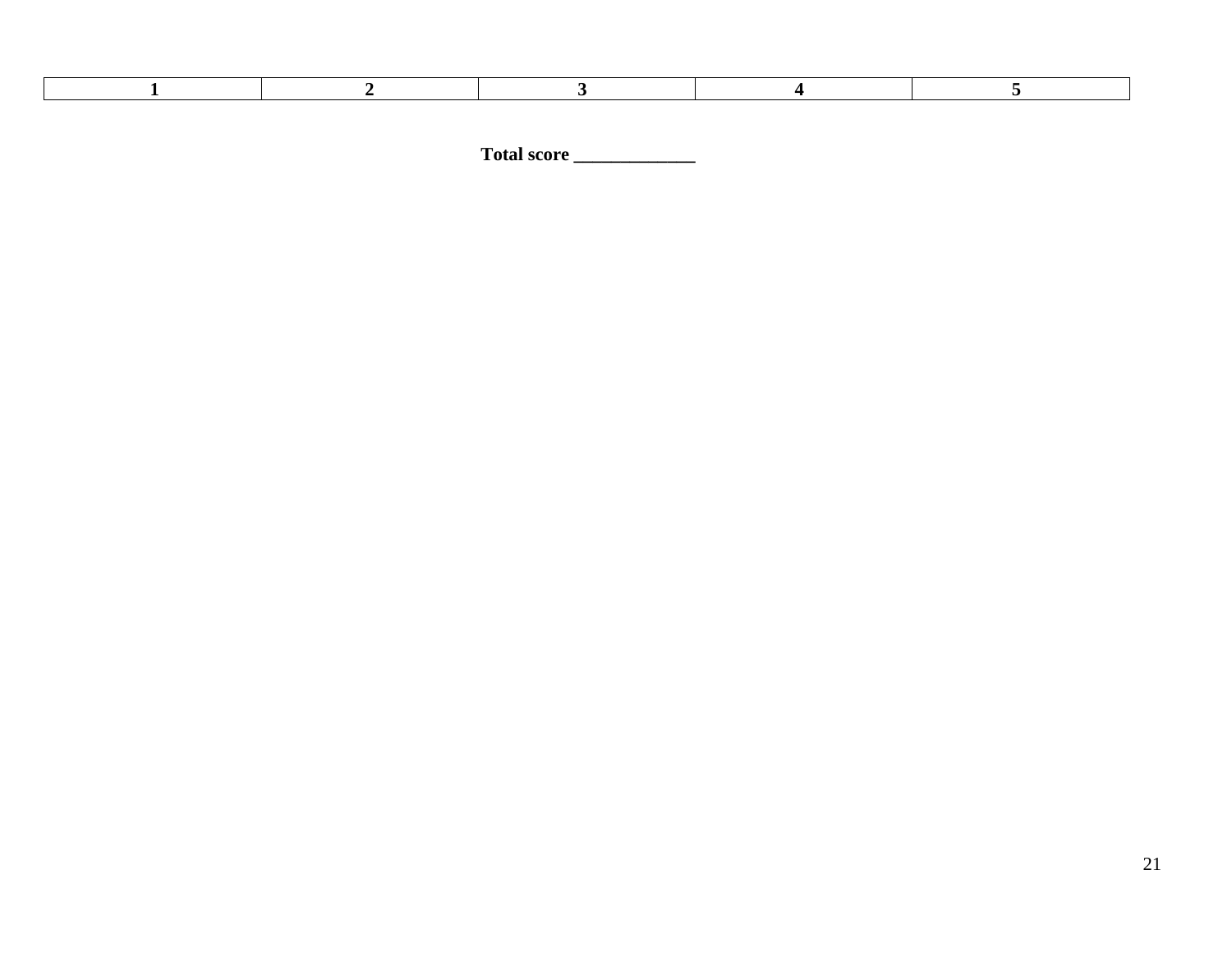#### **Assessment of the candidate's abilities to promote community involvement in the vision**

#### **Visionary Lakota Leadership**

**Standard # 1, Key Indicator #5:** *Provide at least three examples of specific strategies (grounded in literature and Lakota philosophy and belief system) for involving various stakeholders and community members in the entire process of developing, implementing, and maintaining the vision.*

Examples of student work samples (choose a minimum of one to support Standard #1, Key Indicator #5) [ELCC 1.5] [SD state competency #1, #3, #5, #6] [Lakota values: wisdom and courage]

- LakM 513 Lakota Foundations for Leadership and Management *Leadership style article critiques*
- LakM 533 Lakota Social Organization *Major group project*
- LakM 603 Graduate Research, Writing and Statistics
- LMEA 703 Instructional Supervision *Supervision Activity*
- LMEA 713 School Administration *Field Experience*
- LMEA 773 Survey Design
- LMEA 796 Principal Internship *Intern Activity*
- Other student work samples or professional development experience that demonstrate your skills and competency related to visionary Lakota leadership
- Examples of cultural values and explain use in classroom

|                               | Reviewers. Choose which of the five hieasurements DEST represents candidate competency (ELCC 1.3), Choie the Score below |                               |                               |                               |
|-------------------------------|--------------------------------------------------------------------------------------------------------------------------|-------------------------------|-------------------------------|-------------------------------|
| <b>Does Not Meet</b>          | <b>Meets with Weakness</b>                                                                                               | <b>Meets Expectation</b>      | <b>Meets with Strength</b>    | Outstanding                   |
| <b>Expectation</b>            |                                                                                                                          |                               |                               |                               |
| The narrative does            | $\bullet$ The narrative lacks                                                                                            | $\bullet$ The narrative is of | $\bullet$ The narrative is of | $\bullet$ The narrative is of |
| not demonstrate an            | quality, including an                                                                                                    | sufficient quality,           | sufficient quality,           | exceptional quality,          |
| understanding of effective    | understanding and                                                                                                        | including a reasonable        | including a reasonable        | including in-depth            |
| strategies for involving      | application of effective                                                                                                 | depth of understanding        | depth of understanding        | understanding, reflection,    |
| the community in the          | strategies for involving                                                                                                 | and application of            | and application of            | and application of            |
| vision                        | the community in the                                                                                                     | effective strategies for      | effective strategies for      | effective strategies for      |
| The narrative is<br>$\bullet$ | vision                                                                                                                   | involving the community       | involving the community       | involving the community       |
| not supported with            | One scholarly<br>$\bullet$                                                                                               | in the vision                 | in the vision                 | in the vision                 |
| scholarly literature about    | literature is cited, however                                                                                             | • One-two scholarly           | • One-two scholarly           | • Two or more                 |
| effectively involving         | the candidate does not                                                                                                   | literatures are cited to      | literatures are cited to      | scholarly literatures are     |
| various communities in        | discuss the article's                                                                                                    | support the effective         | support the effective         | cited to support the          |
| the vision                    | relevance regarding                                                                                                      | involvement of various        | involvement of various        | effective involvement of      |

#### **Reviewers: Choose which of the five measurements BEST represents candidate competency (ELCC 1.5), circle the score below**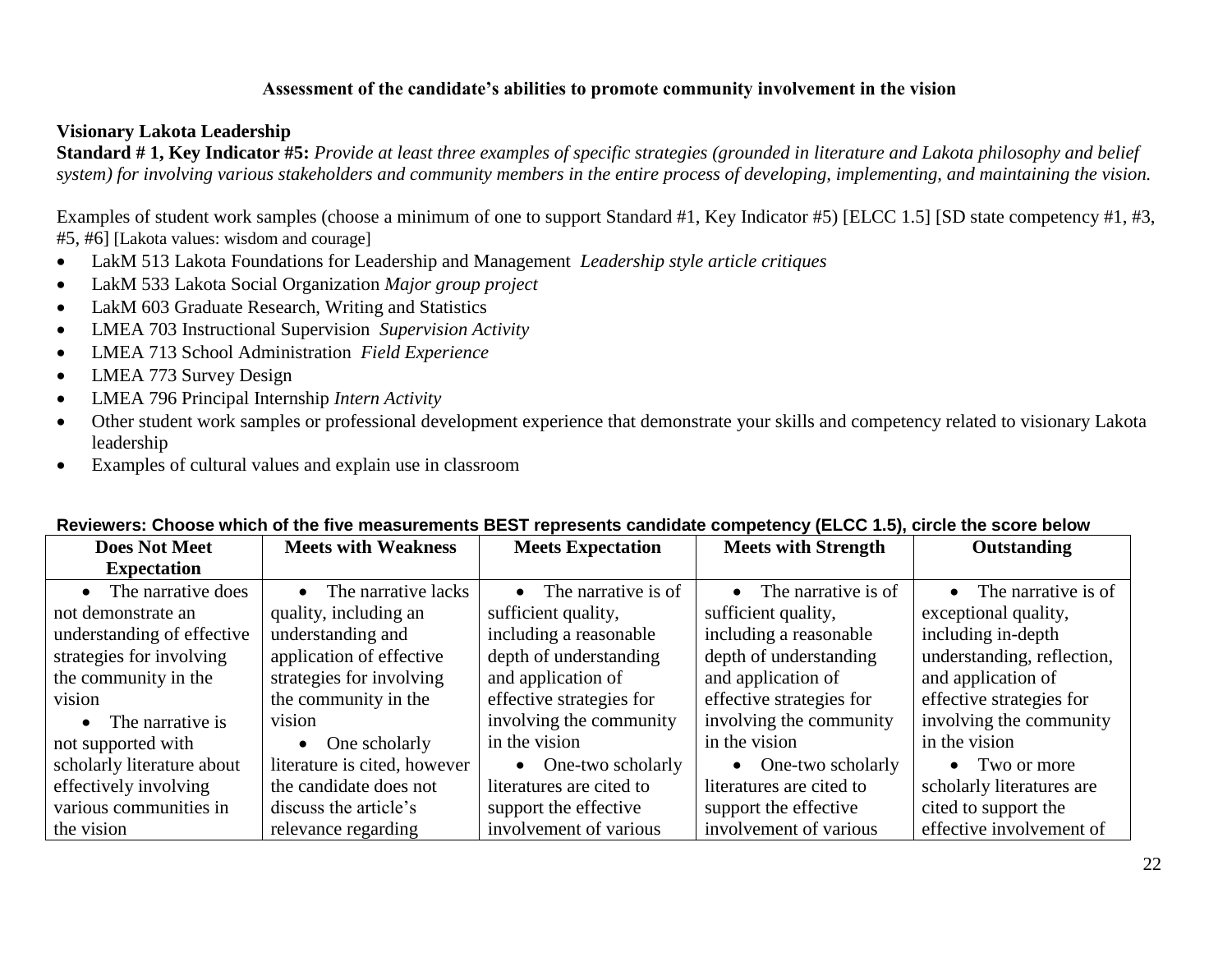|                                                                           | $\overline{2}$                                                                                                                                | 3                                                                                                                                                          |                                                                                                                                                            | 5                                                                                                                                                                                                               |
|---------------------------------------------------------------------------|-----------------------------------------------------------------------------------------------------------------------------------------------|------------------------------------------------------------------------------------------------------------------------------------------------------------|------------------------------------------------------------------------------------------------------------------------------------------------------------|-----------------------------------------------------------------------------------------------------------------------------------------------------------------------------------------------------------------|
| community involvement<br>relevant to Lakota values;<br>courage and wisdom | in ELCC 1.5<br>Candidate<br>provides strategies which<br>promote community<br>involvement relevant to<br>Lakota values; courage<br>and wisdom | Candidate<br>identifies and discusses<br>specific strategies which<br>promote community<br>involvement relevant to<br>Lakota values; courage<br>and wisdom | Candidate<br>identifies and discusses<br>specific strategies which<br>promote community<br>involvement relevant to<br>Lakota values; courage<br>and wisdom | as specified in ELCC 1.5<br>Candidate<br>$\bullet$<br>identifies and discusses, in<br>detail, specific strategies<br>which promote<br>community involvement<br>relevant to Lakota values;<br>courage and wisdom |
| which promote                                                             | involvement, as specified                                                                                                                     | in ELCC 1.5                                                                                                                                                | in ELCC 1.5                                                                                                                                                | community involvement,                                                                                                                                                                                          |
| Candidate does not<br>provide specific strategies                         | identifies strategies that<br>promote community                                                                                               | promote community<br>involvement, as specified                                                                                                             | promote community<br>involvement, as specified                                                                                                             | discussion of specific<br>strategies that promote                                                                                                                                                               |
| specified in ELCC 1.5                                                     | Candidate                                                                                                                                     | specific strategies that                                                                                                                                   | specific strategies that                                                                                                                                   | provides an extraordinary                                                                                                                                                                                       |
| community involvement,                                                    | involvement in the vision                                                                                                                     | identifies and discusses                                                                                                                                   | identifies and discusses                                                                                                                                   | Candidate<br>$\bullet$                                                                                                                                                                                          |
| strategies that promote                                                   | promote community                                                                                                                             | Candidate<br>$\bullet$                                                                                                                                     | Candidate                                                                                                                                                  | involvement in the vision                                                                                                                                                                                       |
| identify or discuss specific                                              | candidate's ability to                                                                                                                        | in the vision                                                                                                                                              | in the vision                                                                                                                                              | promote community                                                                                                                                                                                               |
| Candidate does                                                            | demonstrate the                                                                                                                               | community involvement                                                                                                                                      | community involvement                                                                                                                                      | candidate's ability to                                                                                                                                                                                          |
| promote community<br>involvement in the vision                            | sample is referenced,<br>however it does not                                                                                                  | supporting the candidate's<br>ability to promote                                                                                                           | supporting the candidate's<br>ability to promote                                                                                                           | student work samples are<br>referenced supporting the                                                                                                                                                           |
| the candidate's ability to                                                | One student work                                                                                                                              | sample is referenced                                                                                                                                       | sample is referenced                                                                                                                                       | One or more                                                                                                                                                                                                     |
| sample does not support                                                   | communities in the vision                                                                                                                     | One student work<br>$\bullet$                                                                                                                              | One student work<br>$\bullet$                                                                                                                              | the vision                                                                                                                                                                                                      |
| Student work                                                              | involvement of various                                                                                                                        | communities in the vision                                                                                                                                  | communities in the vision                                                                                                                                  | various communities in                                                                                                                                                                                          |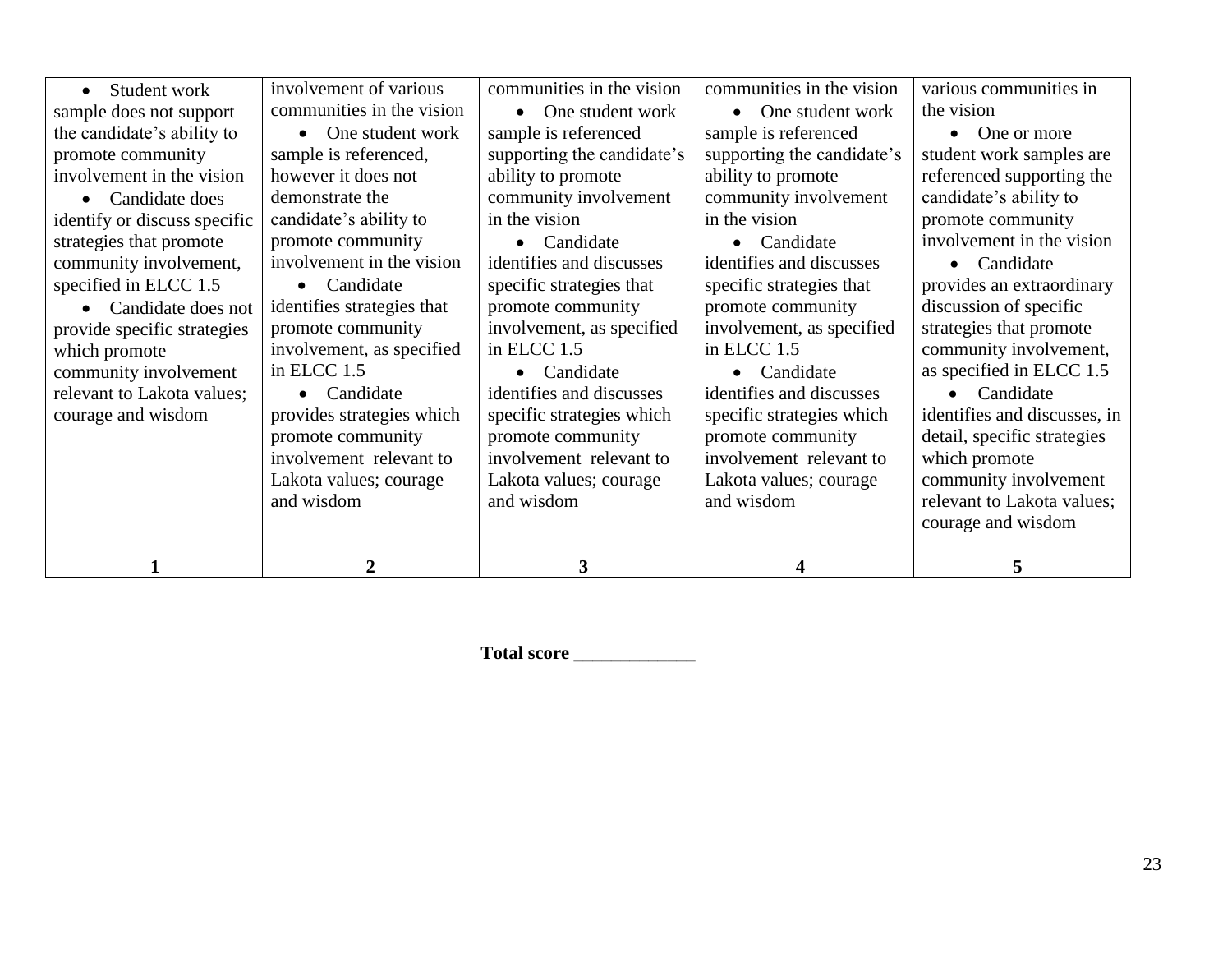#### **Assessment of the candidate's ability to promote a positive school culture**

#### **Instructional Lakota Leadership**

**Standard #2, Key Indicator #6:** *What are the dynamics and relationship of the school community, school culture and the state education system?*

Examples of student work samples (choose a minimum of one to support Standard #2, Key Indicator #6) [ELCC 2.1] [SD state competency #1 & #3] [Lakota values: wisdom and courage]

- LakM 513 Lakota Leadership and Management
- LakM 533 Lakota Social Organization
- LMEA 703 Instructional Supervision *Field Experience, Educational Platform*
- LMEA 713 School Administration *Philosophy of Administration Paper*
- LMEA 723 Counseling Theories
- LMEA 796 Principal Internship *Intern Activity*
- Other student work samples or professional development experience that demonstrate your skills and competency related to instructional Lakota leadership

| <b>Does Not Meet</b>       | <b>Meets with Weakness</b>   | <b>Meets Expectation</b>         | $P^{\text{S}}(1,0)$ $(2,0)$<br><b>Meets with Strength</b> | Outstanding                   |
|----------------------------|------------------------------|----------------------------------|-----------------------------------------------------------|-------------------------------|
| <b>Expectation</b>         |                              |                                  |                                                           |                               |
| The narrative does         | The narrative lacks          | The narrative is of<br>$\bullet$ | $\bullet$ The narrative is of                             | $\bullet$ The narrative is of |
| not demonstrate an         | quality, including an        | sufficient quality,              | sufficient quality,                                       | exceptional quality,          |
| understanding of diversity | understanding and            | including a reasonable           | including a reasonable                                    | including in-depth            |
| and its relationship to    | application of diversity     | depth of understanding           | depth of understanding                                    | understanding, reflection,    |
| school culture             | and its relationship to      | and application of               | and application of                                        | and application of            |
| • The narrative is         | school culture               | diversity and its                | diversity and its                                         | diversity and its             |
| not supported with         | $\bullet$ One scholarly      | relationship to school           | relationship to school                                    | relationship to school        |
| scholarly literature       | literature is cited, however | culture                          | culture                                                   | culture                       |
| addressing school culture  | the candidate does not       | One-two scholarly<br>$\bullet$   | $\bullet$ One-two scholarly                               | • Two or more                 |
| • Student work             | discuss the article's        | literatures are cited to         | literatures are cited to                                  | scholarly literatures are     |
| sample is not referenced   | relevance to school          | support the candidate's          | support the candidate's                                   | cited to support the          |
| supporting the candidate's | culture or community         | discussion of school             | discussion of school                                      | candidate's discussion of     |
| ability to promote a       | One student work             | culture                          | culture                                                   | school culture                |
| positive school culture    | sample is referenced,        | One student work                 | One student work<br>$\bullet$                             | One or more<br>$\bullet$      |

#### **Reviewers: Choose which of the five measurements BEST represents candidate competency (ELCC 2.1), circle the score below**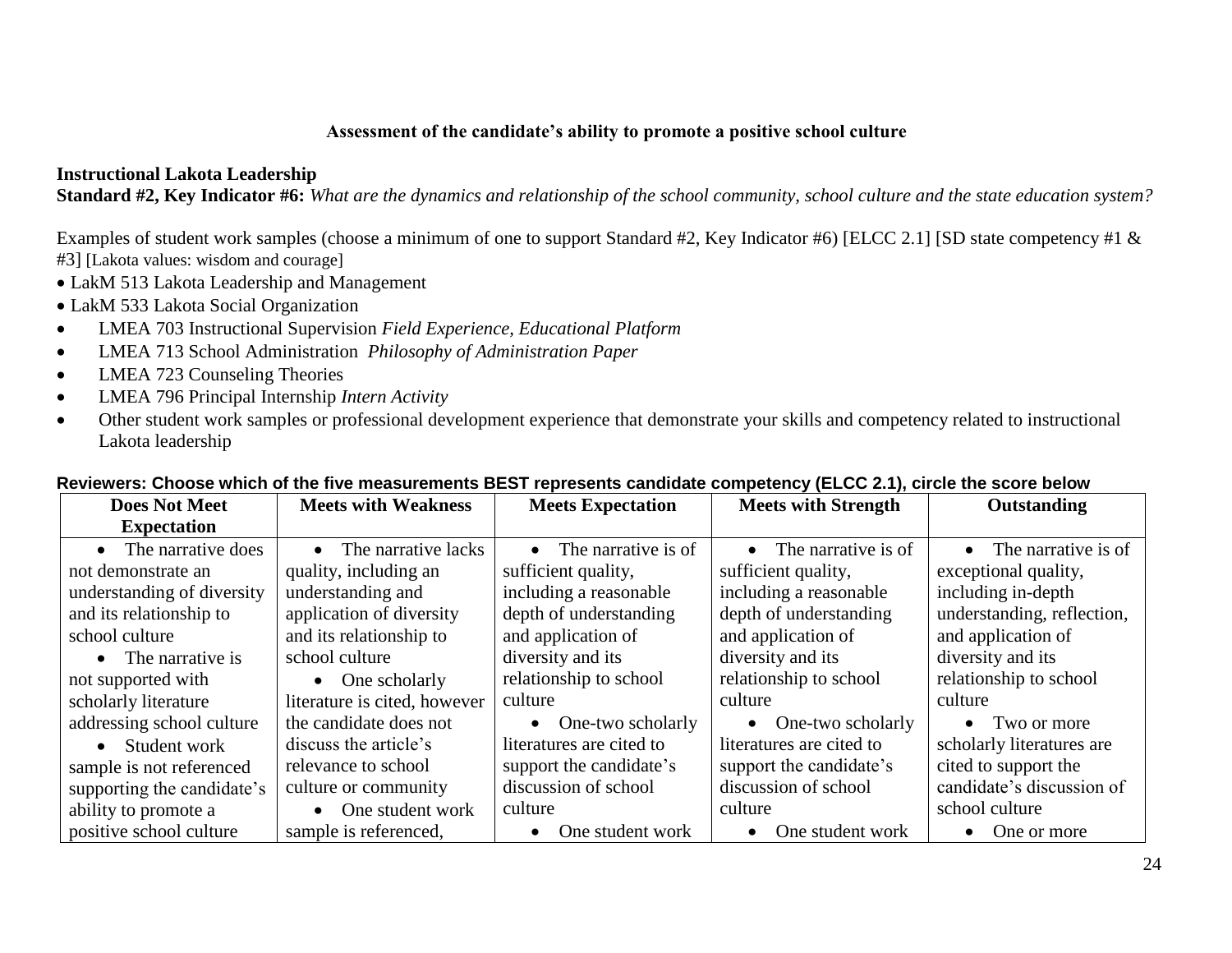| The candidate does          | however does not            | sample is referenced        | sample is referenced        | student work samples are     |
|-----------------------------|-----------------------------|-----------------------------|-----------------------------|------------------------------|
| identify or discuss the     | demonstrate the             | supporting the candidate's  | supporting the candidate's  | referenced supporting the    |
| dynamics that promote       | candidate's ability to      | ability to promote a        | ability to promote a        | candidate's ability to       |
| school culture, as          | promote a positive school   | positive school culture     | positive school culture     | promote a positive school    |
| specified in ELCC 2.1a      | culture                     | • The candidate             | • The candidate             | culture                      |
| • Candidate does not        | The candidate<br>$\bullet$  | identifies and discusses    | identifies and discusses    | The candidate<br>$\bullet$   |
| identify or discuss the     | identifies the dynamics     | the dynamics that promote   | the dynamics that promote   | provides an extraordinary    |
| dynamics that promote       | that promote school         | school culture, as          | school culture, as          | discussion the dynamics      |
| school culture, relevant to | culture, as specified in    | specified in ELCC 2.1a      | specified in ELCC 2.1a      | that promote school          |
| Lakota values; courage      | ECCC 2.1a                   | • Candidate                 | Candidate                   | culture, as specified in     |
| and wisdom                  | Candidate                   | identifies and discusses    | identifies and discusses    | ELCC <sub>2.1a</sub>         |
|                             | identifies the dynamics     | the dynamics that promote   | the dynamics that promote   | Candidate<br>$\bullet$       |
|                             | that promote school         | school culture, relevant to | school culture, relevant to | identifies and discusses, in |
|                             | culture, relevant to Lakota | Lakota values; courage      | Lakota values; courage      | detail, the dynamics that    |
|                             | values; courage and         | and wisdom                  | and wisdom                  | promote school culture,      |
|                             | wisdom                      |                             |                             | relevant Lakota to values;   |
|                             |                             |                             |                             | courage and wisdom           |
|                             | C                           |                             |                             |                              |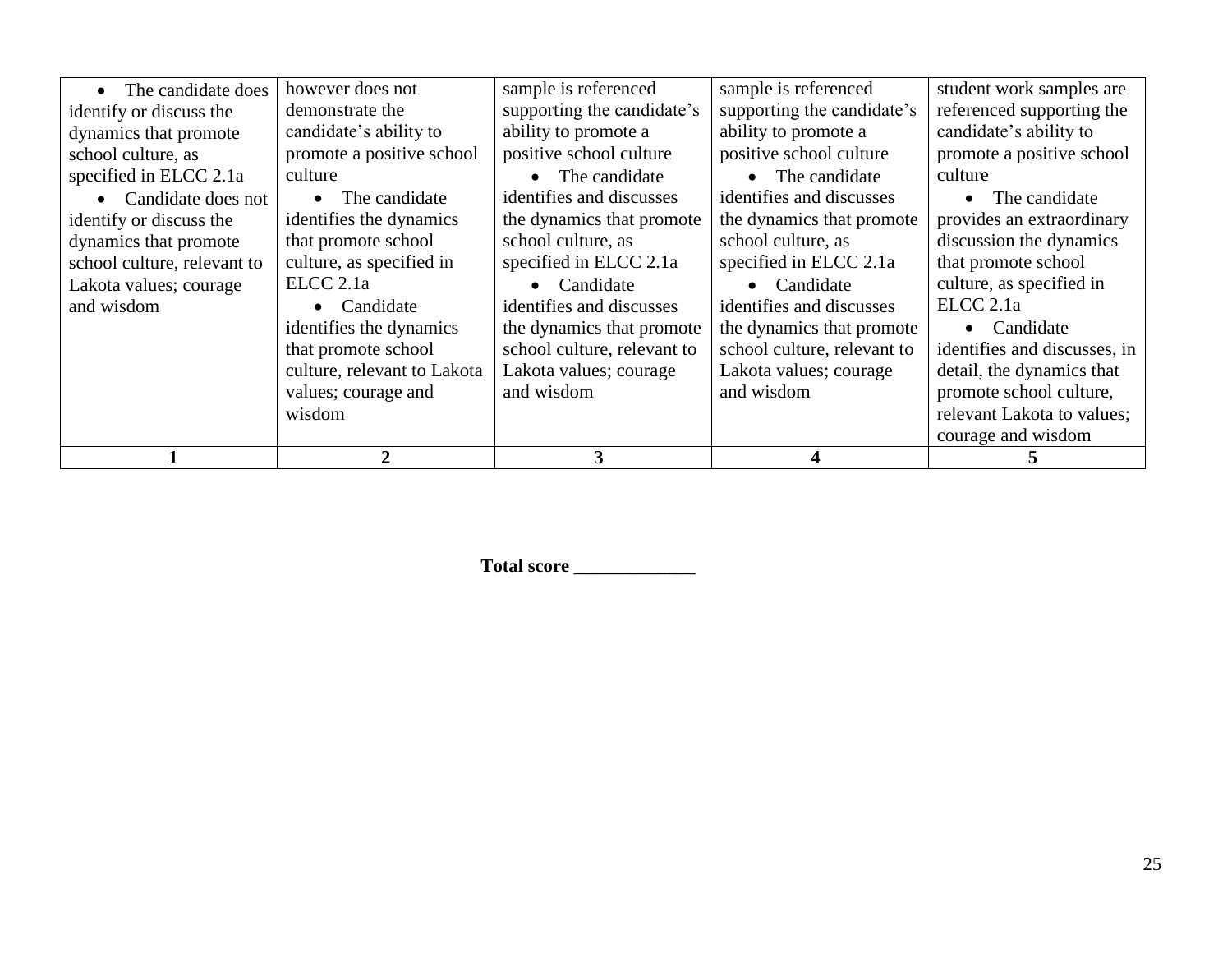#### **Assessment of the candidate's ability to promote an effective instructional program**

#### **Instructional Lakota Leadership**

**Standard #2, Key Indicator #7:** *Using Lakota ways of knowing and doing, what are cutting edge procedures for designing and evaluating curricula, and what role does technology play in the process of designing and evaluating curricula?*

Examples of student work samples (choose a minimum of one to support Standard #2, Key Indicator #7) [ELCC 2.2] [SD state competency #2 & #4] [Lakota values: wisdom and courage]

- LMEA 703 Instructional Supervision *Field Experience, Educational Platform*
- LMEA 713 School Administration *Philosophy of Administration Paper*
- LMEA 733 Fundamentals for Curriculum Development *Designed Evaluation Tool*
- LMEA 796 Principal Internship *Intern Activity*
- Other student work samples or professional development experience that demonstrate your skills and competency related to instructional Lakota leadership

| <b>Does Not Meet</b>   | <b>Meets with Weakness</b>    | <b>Meets Expectation</b>      | <b>Meets with Strength</b>    | Outstanding                   |
|------------------------|-------------------------------|-------------------------------|-------------------------------|-------------------------------|
| <b>Expectation</b>     |                               |                               |                               |                               |
| • The narrative does   | • The narrative lacks         | $\bullet$ The narrative is of | $\bullet$ The narrative is of | $\bullet$ The narrative is of |
| Not demonstrate an     | quality in understanding      | minimal quality in            | sufficient quality,           | exceptional quality,          |
| understanding of       | curricular design and         | understanding curricular      | including a reasonable        | including in-depth            |
| curricular design and  | evaluation.                   | design and evaluation         | depth of understanding        | understanding, reflection,    |
| evaluation.            | $\bullet$ One scholarly       | $\bullet$ One scholarly       | curricular design and         | and application of            |
| • The narrative is     | literatures is cited,         | literature is cited to        | evaluation.                   | curricular design and         |
| not supported with     | however does not address      | address the improvement       | • One-two scholarly           | evaluation.                   |
| scholarly literature   | the improvement of            | of instruction through        | literature(s) is/are cited to | $\bullet$ Two or more         |
| addressing the         | instruction through           | effective curriculum          | address the improvement       | scholarly literatures are     |
| improvement of         | effective curriculum          | design and evaluation.        | of instruction through        | cited to address the          |
| instruction through    | design and evaluation.        | • One student work            | effective curriculum          | improvement of                |
| effective curriculum   | One student work<br>$\bullet$ | sample is referenced          | design and evaluation         | instruction                   |
| Design and evaluation. | sample is referenced,         | supporting the candidate's    | • One-two student             | through effective             |

#### **Reviewers: Choose which of the five measurements BEST represents candidate competency (ELCC 2.2), circle the score below**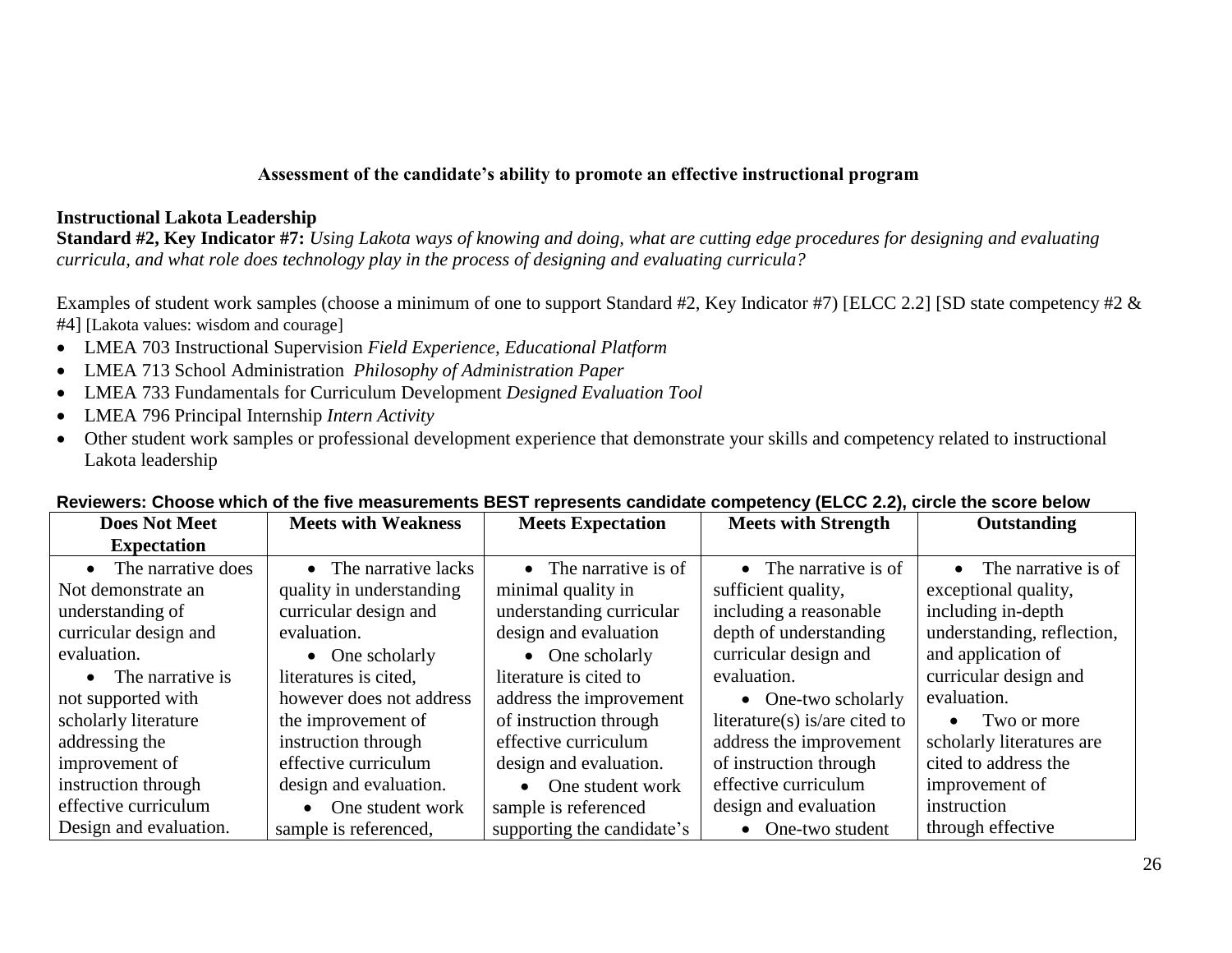| sample is not referenced     | demonstrate the<br>candidate's ability to | effective instructional     | referenced clearly<br>supporting the candidates | design and evaluation.<br>Two or more |
|------------------------------|-------------------------------------------|-----------------------------|-------------------------------------------------|---------------------------------------|
| supporting the               |                                           | program.                    |                                                 |                                       |
| candidate's ability to       | provide an effective                      | • The candidate             | ability to provide an                           | student work samples are              |
| provide an effective         | instructional program.                    | discusses critical elements | effective instructional                         | referenced supporting the             |
| instructional                | • The candidate                           | such as diverse learner     | program                                         | candidate's ability                   |
| program.                     | discusses elements such as                | needs as indicated in       | • The candidate                                 | to provide an effective               |
| The candidate does           | diverse learner needs as                  | ELCC 2.2.b.                 | concisely identifies and                        | instructional program.                |
| not relate the discussion to | indicated in ELCC 2.2.b.                  | • The candidate             | discusses critical                              | The candidate<br>$\bullet$            |
| critical elements such as    | however does not make a                   | discusses the appropriate   | elements such as diverse                        | provides an extraordinary             |
| diverse learner needs as     | connection to effective                   | use of technology and       | learner needs as indicated                      | discussion of critical                |
| indicated in ELCC 2.2.b.     | instructional programs                    | information systems to      | in ELCC 2.2b                                    | elements such as                      |
| • The candidate does         | • The candidate                           | support instruction as      | • The candidate                                 | indicated in ELCC 2.2.b.              |
| not indicate the             | discusses use of                          | indicated in ELCC 2.2.c.    | concisely identifies and                        | • The candidate                       |
| appropriate use of           | technology and                            | • Candidate does            | discusses the appropriate                       | provides an extraordinary             |
| technology and               | information systems to                    | discuss cutting edge        | use of technology and                           | discussion of the                     |
| information systems to       | support instruction as                    | procedures for designing    | information systems to                          | appropriate use of                    |
| support instruction as       | indicated in ELCC 2.2.c.                  | and evaluating curricula    | support instruction as                          | technology and                        |
| indicated in ELCC 2.2.c.     | however does not make a                   | using Lakota values;        | indicated in ELCC 2.2.c                         | information systems to                |
| • Candidate does not         | connection to effective                   | courage and wisdom with     | • Candidate                                     | support instruction as                |
| discuss cutting edge         | instructional programs                    | one appropriate citations.  | concisely identifies and                        | indicated                             |
| procedures for designing     | • Candidate does                          |                             | discusses cutting edge                          | in ELCC 2.2.c.                        |
| and evaluating curricula     | discuss cutting edge                      |                             | procedures for designing                        | • Candidate                           |
| using Lakota values;         | procedures for designing                  |                             | and evaluating curricula                        | discusses, in detail,                 |
| courage and wisdom with      | and evaluating curricula                  |                             | using Lakota values;                            | cutting edge procedures               |
| appropriate citations.       | however does not make a                   |                             | courage and wisdom                              | for designing and                     |
|                              | connection to Lakota                      |                             |                                                 | evaluating curricula using            |
|                              | values; courage and                       |                             |                                                 | Lakota values; courage                |
|                              | wisdom,                                   |                             |                                                 | and wisdom                            |
|                              |                                           |                             |                                                 |                                       |
| $\mathbf{1}$                 | $\overline{2}$                            | $\overline{3}$              | $\overline{\mathbf{4}}$                         | 5                                     |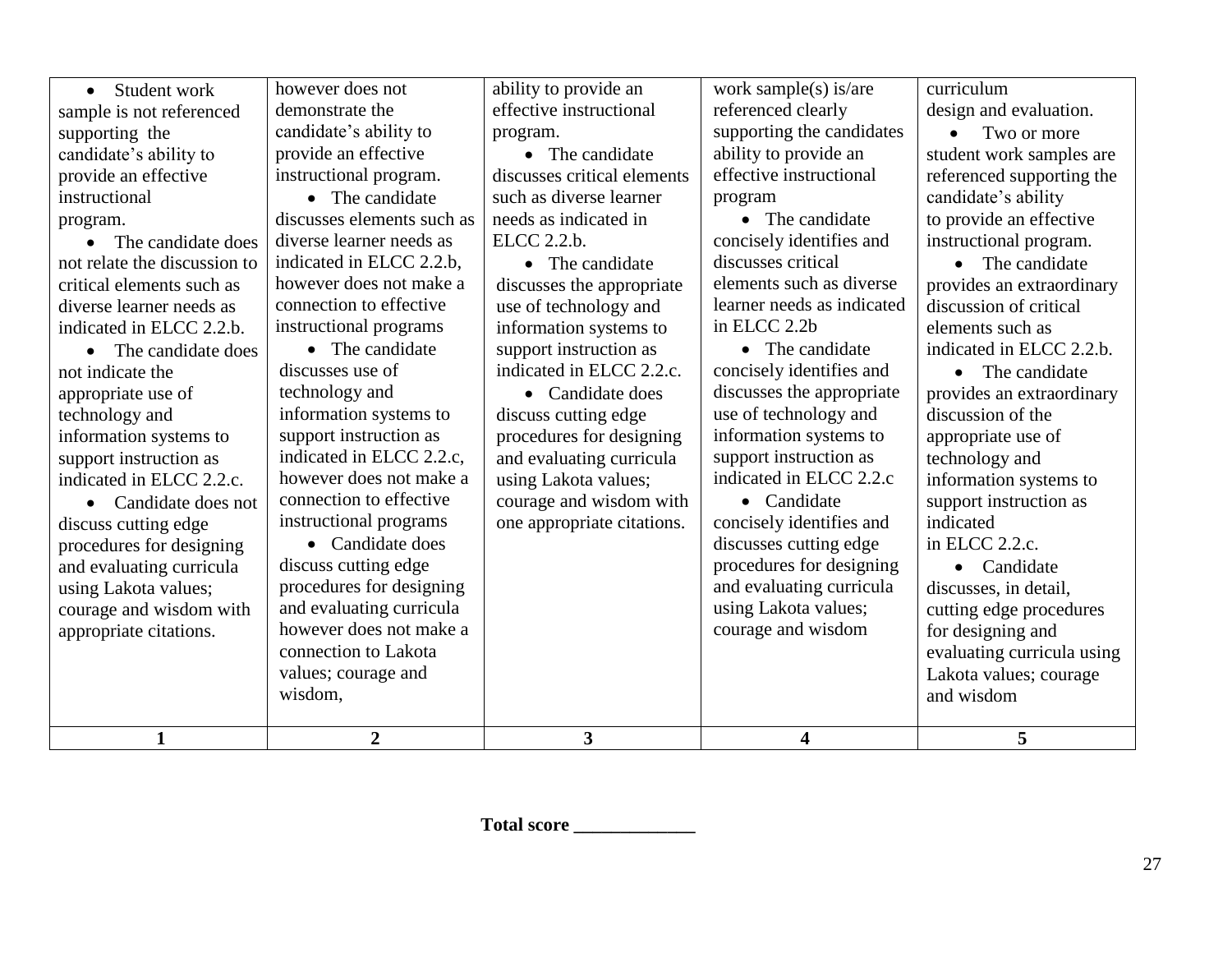#### **Assessment of the candidate's ability to apply best practice to student learning**

#### **Instructional Lakota Leadership**

**Standard #2, Key Indicator #8:** *Provide three examples of cutting edge strategies (based on scholarly literature and Lakota philosophy and belief system) for improved instruction connected to increased student achievement.*

Examples of student work samples (choose a minimum of one to support Standard #2, Key Indicator #8) [ELCC 2.3] [SD state competency #2  $\&$ #4] [Lakota values: wisdom and courage]

- LakM 603 Graduate Research, Writing and Statistics
- LMEA 703 Instructional Supervision *Field Experience, Educational Platform*
- LMEA 713 School Administration *Philosophy of Administration Paper*
- LMEA 723 Counseling Theories
- LMEA 733 Fundamentals for Curriculum Development *Designed Evaluation Tool*
- LMEA 773 Survey Design
- LMEA 796 Principal Internship *Intern Activity*
- Other student work samples or professional development experience that demonstrate your skills and competency related to instructional Lakota leadership

| <b>Does Not Meet</b>    | <b>Meets with Weakness</b>   | <b>Meets Expectation</b>      | <b>Meets with Strength</b> | <b>Outstanding</b>            |
|-------------------------|------------------------------|-------------------------------|----------------------------|-------------------------------|
| <b>Expectation</b>      |                              |                               |                            |                               |
| The narrative does      | • The narrative lacks        | $\bullet$ The narrative is of | • The narrative is of      | $\bullet$ The narrative is of |
| not demonstrate an      | quality in understanding     | minimal quality in            | sufficient quality,        | exceptional quality,          |
| understanding of        | of strategies for improved   | understanding of              | including a reasonable     | including in-depth            |
| strategies for improved | instruction                  | strategies for improved       | depth of understanding     | understanding, reflection,    |
| instruction.            | One scholarly                | instruction                   | and application of         | and application of            |
| The narrative is        | literature is cited, however | $\bullet$ One scholarly       | strategies for improved    | strategies for improved       |
| not supported with      | does not pertain to          | literature is cited to        | instruction                | instruction.                  |
| scholarly literature    | strategies for effective     | support the candidate's       | • One-two scholarly        | Two or more<br>$\bullet$      |

#### **Reviewers: Choose which of the five measurements BEST represents candidate competency (ELCC 2.3), circle the score below**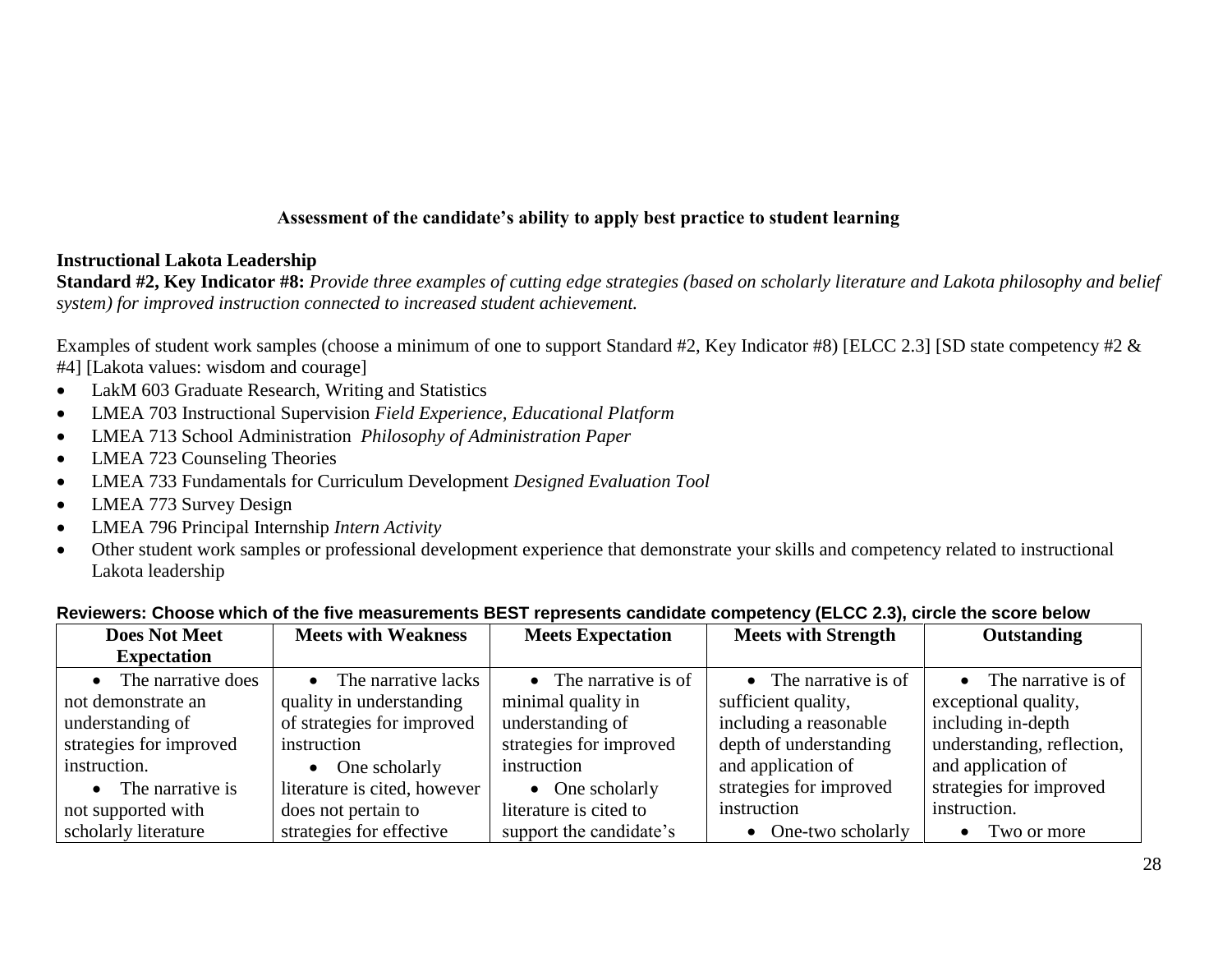| $\overline{2}$<br>3 <sup>1</sup><br>$\mathbf{1}$<br>4                                                            | 5                            |
|------------------------------------------------------------------------------------------------------------------|------------------------------|
|                                                                                                                  | wisdom.                      |
|                                                                                                                  | values; courage and          |
| wisdom                                                                                                           | instruction using Lakota     |
| values; courage and<br>wisdom                                                                                    | strategies for improved      |
| connection to Lakota<br>values; courage and                                                                      | examples of cutting edge     |
| however does not make a<br>instruction using Lakota                                                              | provides, in detail, three   |
| improved instruction,<br>strategies for improved                                                                 | • Candidate                  |
| cutting edge strategies for<br>examples of cutting edge<br>courage and wisdom                                    | ELCC 2.3.c.                  |
| using Lakota values;<br>discusses examples of<br>courage and wisdom<br>concisely discusses                       | strategies as specified in   |
| improved instruction<br>using Lakota values;<br>• Candidate<br>• Candidate                                       | appropriate research         |
| ELCC 2.3.c.<br>instruction<br>cutting edge strategies for<br>improved instruction                                | discussion of the            |
| strategies as specified in<br>connection to improved<br>provide three examples of<br>cutting edge strategies for | provides an extraordinary    |
| the appropriate research<br>does not make a<br>discusses examples of<br>• Candidate does not                     | The candidate<br>$\bullet$   |
| ELCC 2.3.c, however<br>identifies and discusses<br>• Candidate                                                   | ELCC 2.3.b.                  |
| strategies as specified in<br>ELCC 2.3.c.<br>• The candidate<br>strategies as specified in                       | theories as specified in     |
| specified in ELCC 2.3.b.<br>appropriate research<br>discusses research<br>strategies as specified in             | discussion of various        |
| various theories as<br>not identify or discuss<br>• The candidate<br>discusses research                          | provides an extraordinary    |
| identifies and discusses<br>instruction<br>The candidate does<br>• The candidate                                 | The candidate<br>$\bullet$   |
| specified in ELCC 2.3.b.<br>connection to improved<br>specified in ELCC 2.3.b.<br>• The candidate                | learning.                    |
| student learning.<br>however does not make a<br>discusses theories as<br>various theories as                     | practices to student         |
| apply best practices to<br>• The candidate<br>not identify or discuss<br>specified in ELCC 2.3.b,                | ability to apply best        |
| candidate's ability to<br>discusses theories as<br>learning.<br>• The candidate does                             | support the candidate's      |
| practices to student<br>referenced to support the<br>The candidate                                               | referenced to                |
| ability to apply best<br>practices to student<br>student learning<br>work sample(s) is/are                       | student work samples are     |
| ability to apply best<br>support the candidate's<br>apply best practices to<br>• One-two student                 | Two or more<br>$\bullet$     |
| instruction<br>to support the candidate's<br>to candidate's ability to<br>sample is referenced to                | effective instruction        |
| strategies for effective<br>sample is not referenced<br>however does not pertain<br>• One student work           | pertaining to strategies for |
| discussion pertaining to<br>instruction<br>sample is referenced,<br>Student work                                 | candidate's discussion       |
| effective instruction<br>strategies for effective<br>support the candidate's<br>• One student work               | cited to support the         |
| pertaining to strategies for<br>discussion pertaining to<br>literature(s) is/are cited to<br>instruction         | scholarly literatures are    |
|                                                                                                                  |                              |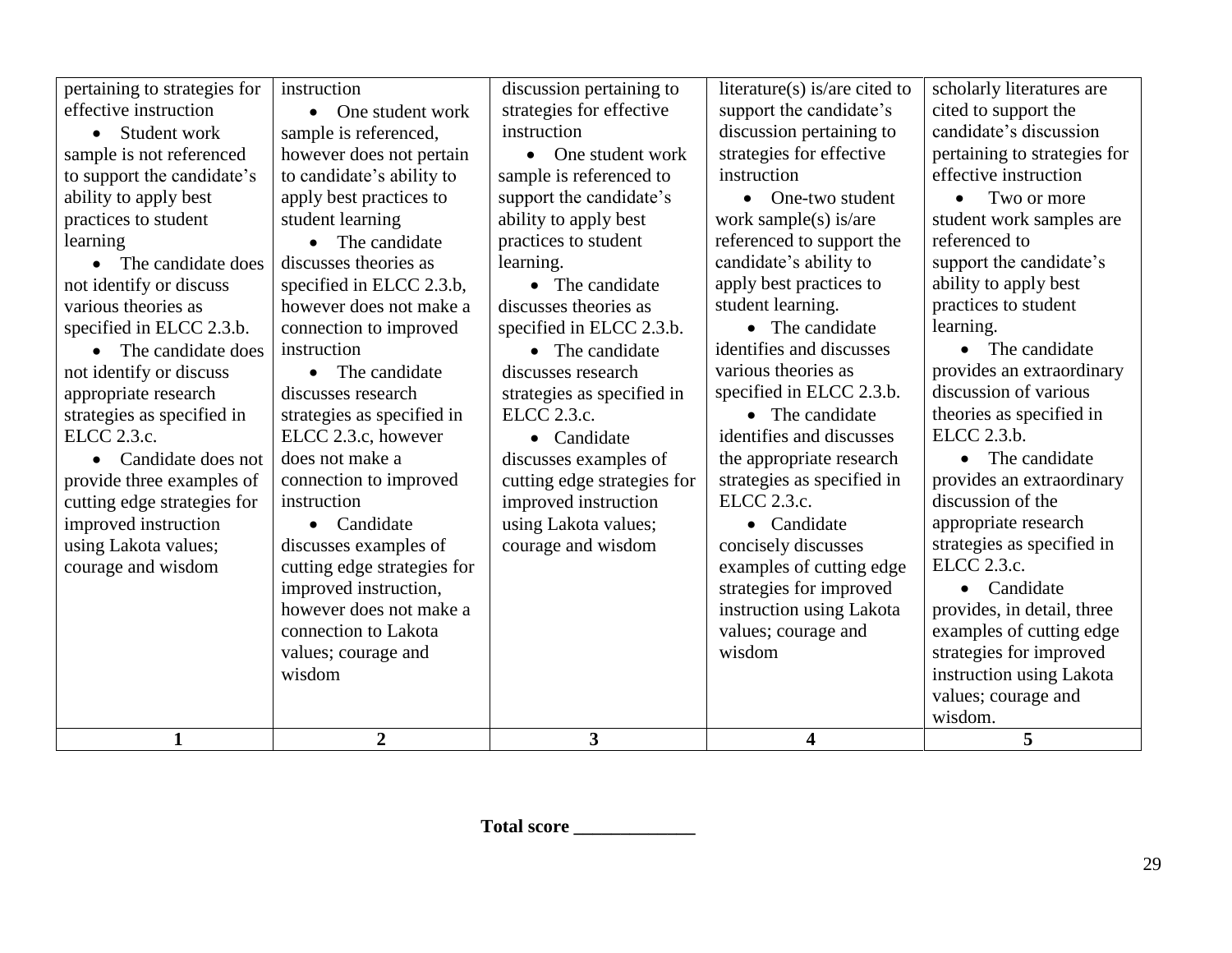#### **Assessment of the candidate's ability to design comprehensive professional growth plans**

#### **Instructional Lakota Leadership**

**Standard #2, Key Indicator #9:** *Provide three examples of cutting edge strategies (based on scholarly literature and Lakota philosophy and belief system) for designing, implementing, and evaluating professional growth and development plans.*

Examples of student work samples (choose a minimum of one to support Standard #2, Key Indicator #9) [ELCC 2.4] [SD state competency #4, #6 & #7] [Lakota values: wisdom and courage]

- LakM 603 Graduate Research, Writing and Statistics
- LMEA 703 Instructional Supervision *Field Experience, Educational Platform*
- LMEA 713 School Administration *Philosophy of Administration Paper*
- LMEA 733 Fundamentals for Curriculum Development *Designed Evaluation Tool*
- LMEA 796 Principal Internship *Intern Activity*
- Other student work samples or professional development experience that demonstrate your skills and competency related to instructional Lakota leadership

| <b>Does Not Meet</b>    | <b>Meets with Weakness</b>    | <b>Meets Expectation</b> | <b>Meets with Strength</b>    | Outstanding                   |
|-------------------------|-------------------------------|--------------------------|-------------------------------|-------------------------------|
| <b>Expectation</b>      |                               |                          |                               |                               |
| • The narrative does    | $\bullet$ The narrative lacks | • The narrative is of    | $\bullet$ The narrative is of | $\bullet$ The narrative is of |
| not demonstrate an      | quality in understanding      | minimal quality in       | sufficient quality,           | exceptional quality,          |
| understanding of        | of strategies for improved    | understanding of         | including a reasonable        | including in-depth            |
| strategies for improved | instruction.                  | strategies for improved  | depth of understanding        | understanding, reflection,    |
| instruction.            | $\bullet$ One scholarly       | instruction              | and application of            | and application of            |
| • The narrative is      | literature is cited, however  | $\bullet$ One scholarly  | strategies for improved       | strategies for improved       |
| not supported with      | does not pertain to           | literature is cited to   | instruction                   | instruction.                  |
| scholarly literature    | strategies for effective      | support the candidate's  | • One-two scholarly           | • Two or more                 |

#### **Reviewers: Choose which of the five measurements BEST represents candidate competency (ELCC 2.4), circle the score below**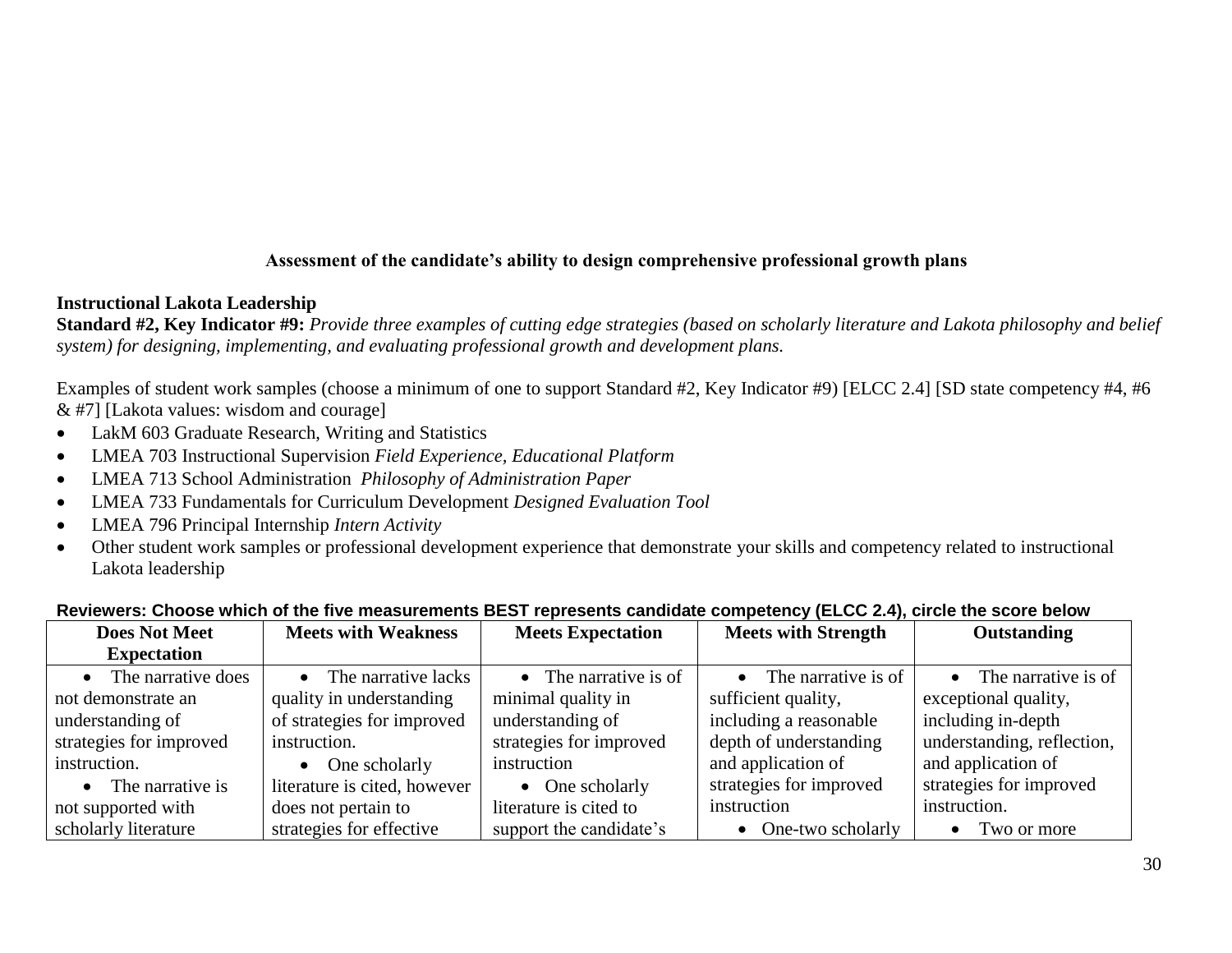| 1                            | $\boldsymbol{2}$                          | 3                           | 4                             | 5                            |
|------------------------------|-------------------------------------------|-----------------------------|-------------------------------|------------------------------|
|                              |                                           |                             |                               | courage and wisdom.          |
|                              |                                           |                             |                               | plans using Lakota values;   |
|                              | and wisdom                                |                             | wisdom                        | professional development     |
|                              | Lakota values; courage                    |                             | values; courage and           | edge strategies for          |
|                              | make a connection to                      |                             | plans using Lakota            | detail, examples of cutting  |
|                              | plans, however does not                   |                             | professional development      | identifies and discusses, in |
|                              | professional development                  |                             | cutting edge strategies for   | • Candidate                  |
|                              | cutting edge strategies for               | wisdom                      | discusses examples of         | ELCC <sub>2.4b</sub>         |
| and wisdom                   | discusses examples of                     | values; courage and         | concisely identifies and      | strategies as specified in   |
| Lakota values; courage       | • Candidate                               | plans using Lakota          | • Candidate                   | discussion of various        |
| development plans using      | improved instruction                      | professional development    | specified in ELCC 2.4b        | provides an extraordinary    |
| strategies for professional  | not make a connection to                  | cutting edge strategies for | various strategies as         | • The candidate              |
| examples of cutting edge     | ELCC 2.4b, however does                   | discusses examples of       | identifies and discusses      | specified in ELCC 2.4a       |
| identify or discuss          | strategies as specified in                | • Candidate                 | • The candidate               | practice and research as     |
| • Candidate does not         | discusses various                         | ELCC <sub>2.4b</sub>        | specified in ELCC 2.4a        | based on reflective          |
| specified in ELCC 2.4b       | • The candidate                           | strategies as specified in  | practice and research as      | development programs         |
| various strategies as        | instruction                               | discusses various           | based on reflective           | appropriate professional     |
| not identify or discuss      | connection to improved                    | • The candidate             | development programs          | planned, context-            |
| The candidate does           | however does not make a                   | specified in ELCC 2.4a      | appropriate professional      | discussion of well-          |
| specified in ELCC 2.4a       | specified in ELCC 2.4a,                   | practice and research as    | well-planned, context-        | provides an extraordinary    |
| practice and research as     | practice and research as                  | based on reflective         | identifies and discusses      | • The candidate              |
| based on reflective          | based on reflective                       | development programs        | • The candidate               | learning.                    |
| development programs         | development programs                      | discusses professional      | student learning.             | practices to student         |
| discuss professional         | discusses professional                    | • The candidate             | apply best practices to       | ability to apply best        |
| • The candidate does         | • The candidate                           | learning.                   | candidate's ability to        | support the candidate's      |
| learning                     | student learning                          | practices to student        | referenced to support the     | referenced to                |
| practices to student         | apply best practices to                   | ability to apply best       | work sample(s) is/are         | student work samples are     |
| ability to apply best        | candidate's ability to                    | support the candidate's     | • One-two student             | Two or more<br>$\bullet$     |
| to support the candidate's   | demonstrate the                           | sample is referenced to     | instruction                   | effective instruction        |
| sample is not referenced     | sample is referenced,<br>however does not | • One student work          | strategies for effective      | pertaining to strategies for |
| • Student work               | • Student work                            | instruction                 | discussion pertaining to      | candidate's discussion       |
| effective instruction        |                                           | strategies for effective    | support the candidate's       | is/are cited to support the  |
| pertaining to strategies for | instruction                               | discussion pertaining to    | literature(s) is/are cited to | scholarly literature(s)      |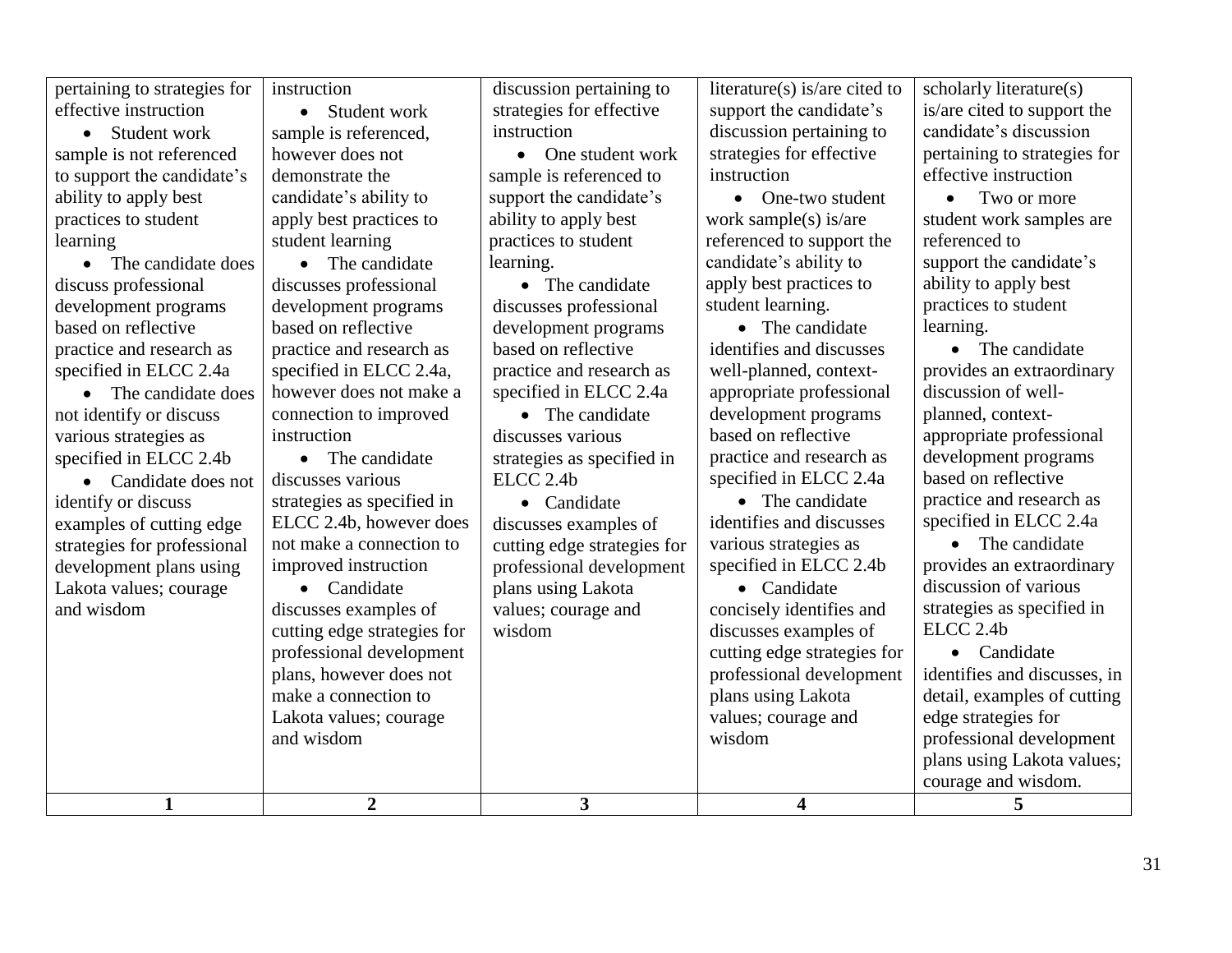#### **Assessment of the candidate's ability to promote Lakota culture and values in educational settings**

#### **Instructional Lakota Leadership**

**Standard #2, Key Indicator #10:** *Discuss strategies (based on scholarly literature and Lakota philosophy and belief system) for reinforcing student's foundation in Lakota history, values, thought and philosophy, and for students to develop leadership skills that will provide a catalyst for change.*

Examples of student work samples (choose a minimum of one to support Standard #2, Key Indicator #10) [Lakota values: respect, generosity, wisdom, courage, fortitude and humility]

- LakM 513 Lakota Foundations for Leadership and Management
- LakM 533 Lakota Social Organization
- LMEA 703 Instructional Supervision *Field Experience, Educational Platform*
- LMEA 796 Principal Internship *Intern Activity*
- Other student work samples or professional development experience that demonstrate your skills and competency related to instructional Lakota leadership

| <b>Does Not Meet</b>          | <b>Meets with Weakness</b>  | <b>Meets Expectation</b>      | <b>Meets with Strength</b>    | Outstanding                   |
|-------------------------------|-----------------------------|-------------------------------|-------------------------------|-------------------------------|
| <b>Expectation</b>            |                             |                               |                               |                               |
| $\bullet$ The narrative is of | • The narrative lacks       | $\bullet$ The narrative is of | $\bullet$ The narrative is of | $\bullet$ The narrative is of |
| substandard quality,          | quality in understanding    | minimal quality in            | sufficient quality,           | exceptional quality,          |
| lacking understanding of      | of strategies for promoting | understanding of              | including a reasonable        | including in-depth            |
| strategies for promoting      | Lakota culture and values   | strategies for promoting      | depth of understanding        | understanding, reflection,    |
| Lakota culture and values     | in educational settings     | Lakota culture and values     | and application for           | and application of            |
| in educational settings.      | One scholarly               | in educational settings       | promoting Lakota culture      | strategies for promoting      |

#### **Reviewers: Choose which of the five measurements BEST represents candidate competency, circle the score below**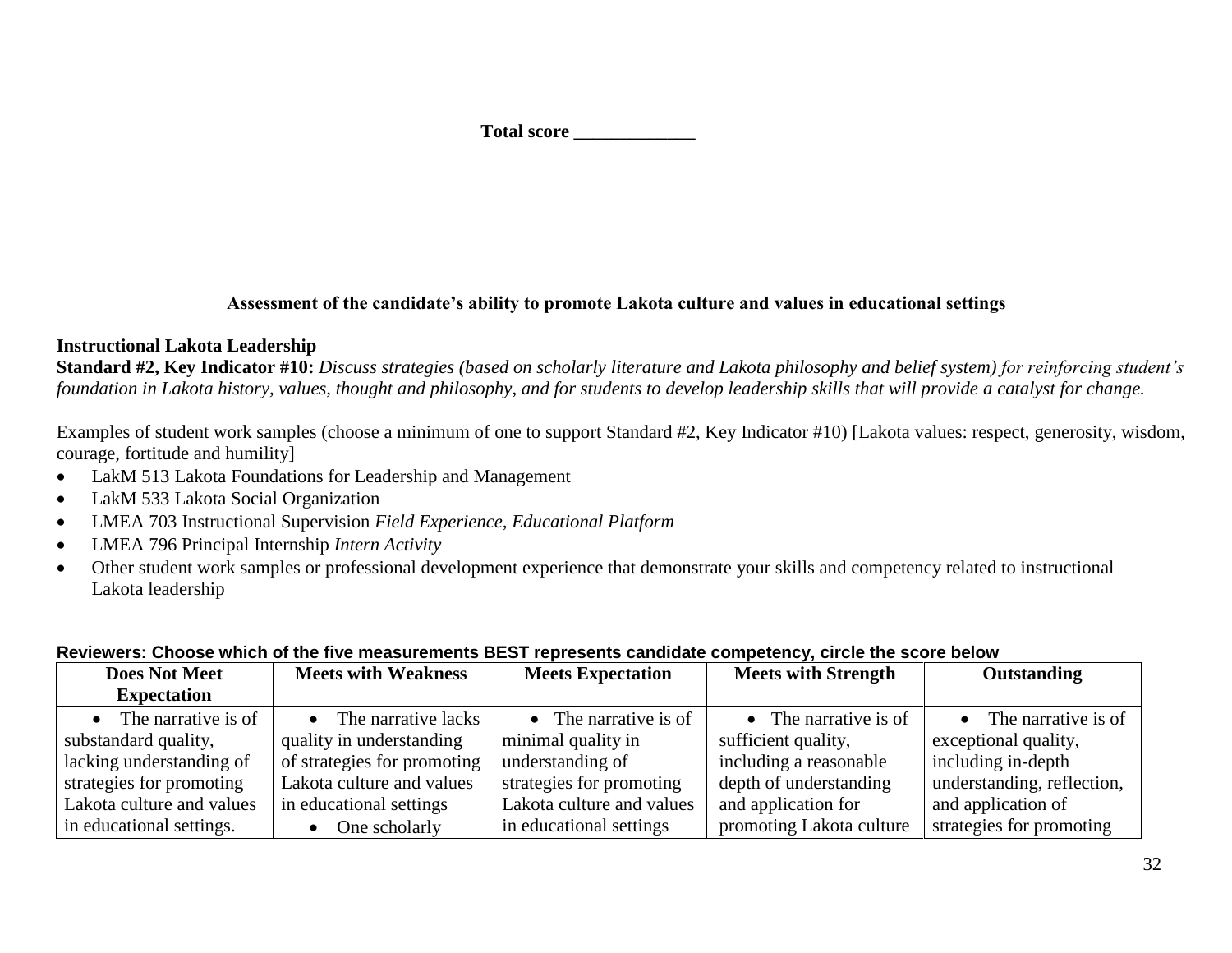| philosophy or values<br>reference                                                                                                                                                                                                                                                                                                                                                  | appropriate Lakota<br>philosophy or values                                                                                                                                                                | Candidate uses a<br>minimum of one<br>appropriate Lakota<br>philosophy or values<br>reference                                                                                                                                                                         | promote Lakota culture<br>and values in educational<br>settings<br>Candidate uses<br>one-two appropriate<br>Lakota philosophy of<br>values references                                                                                                                         | and values in educational<br>settings.<br>Candidate uses<br>two or more appropriate<br>Lakota philosophy and<br>belief system citations.                                                                                                                |
|------------------------------------------------------------------------------------------------------------------------------------------------------------------------------------------------------------------------------------------------------------------------------------------------------------------------------------------------------------------------------------|-----------------------------------------------------------------------------------------------------------------------------------------------------------------------------------------------------------|-----------------------------------------------------------------------------------------------------------------------------------------------------------------------------------------------------------------------------------------------------------------------|-------------------------------------------------------------------------------------------------------------------------------------------------------------------------------------------------------------------------------------------------------------------------------|---------------------------------------------------------------------------------------------------------------------------------------------------------------------------------------------------------------------------------------------------------|
| pertaining to strategies for<br>promoting Lakota culture<br>and values in educational<br>settings<br>settings<br>Student work<br>sample is not referenced<br>and presented in<br>the appendix to support<br>the candidate's ability to<br>promote Lakota culture<br>settings<br>and values in educational<br>settings<br>Candidate does not<br>reference<br>use appropriate Lakota | and values in educational<br>One student work<br>sample is referenced,<br>however does not support<br>the candidate's ability to<br>promote Lakota culture<br>and values in educational<br>Candidate uses | discussion pertaining to<br>strategies for promoting<br>Lakota culture and values<br>in educational settings<br>One student work<br>sample is referenced to<br>support the candidate's<br>ability to promote Lakota<br>culture and values in<br>educational settings. | literature(s) is/are cited to<br>support the candidate's<br>discussion pertaining to<br>strategies for promoting<br>Lakota culture and values<br>in educational settings<br>• One-two student<br>work sample(s) is/are<br>referenced to support the<br>candidate's ability to | scholarly literatures<br>pertaining to strategies for<br>promoting Lakota culture<br>and values in educational<br>settings.<br>Two or more<br>student work samples are<br>referenced to support the<br>candidate's ability to<br>promote Lakota culture |
| scholarly literature                                                                                                                                                                                                                                                                                                                                                               | candidate's discussion for<br>promoting Lakota culture                                                                                                                                                    | support the candidate's                                                                                                                                                                                                                                               | • One-two scholarly                                                                                                                                                                                                                                                           | Two or more                                                                                                                                                                                                                                             |
| The narrative is<br>not supported with                                                                                                                                                                                                                                                                                                                                             | literature is cited, however<br>does not support the                                                                                                                                                      | One scholarly<br>$\bullet$<br>literature is cited to                                                                                                                                                                                                                  | and values in educational<br>settings                                                                                                                                                                                                                                         | Lakota culture and values<br>in educational settings.                                                                                                                                                                                                   |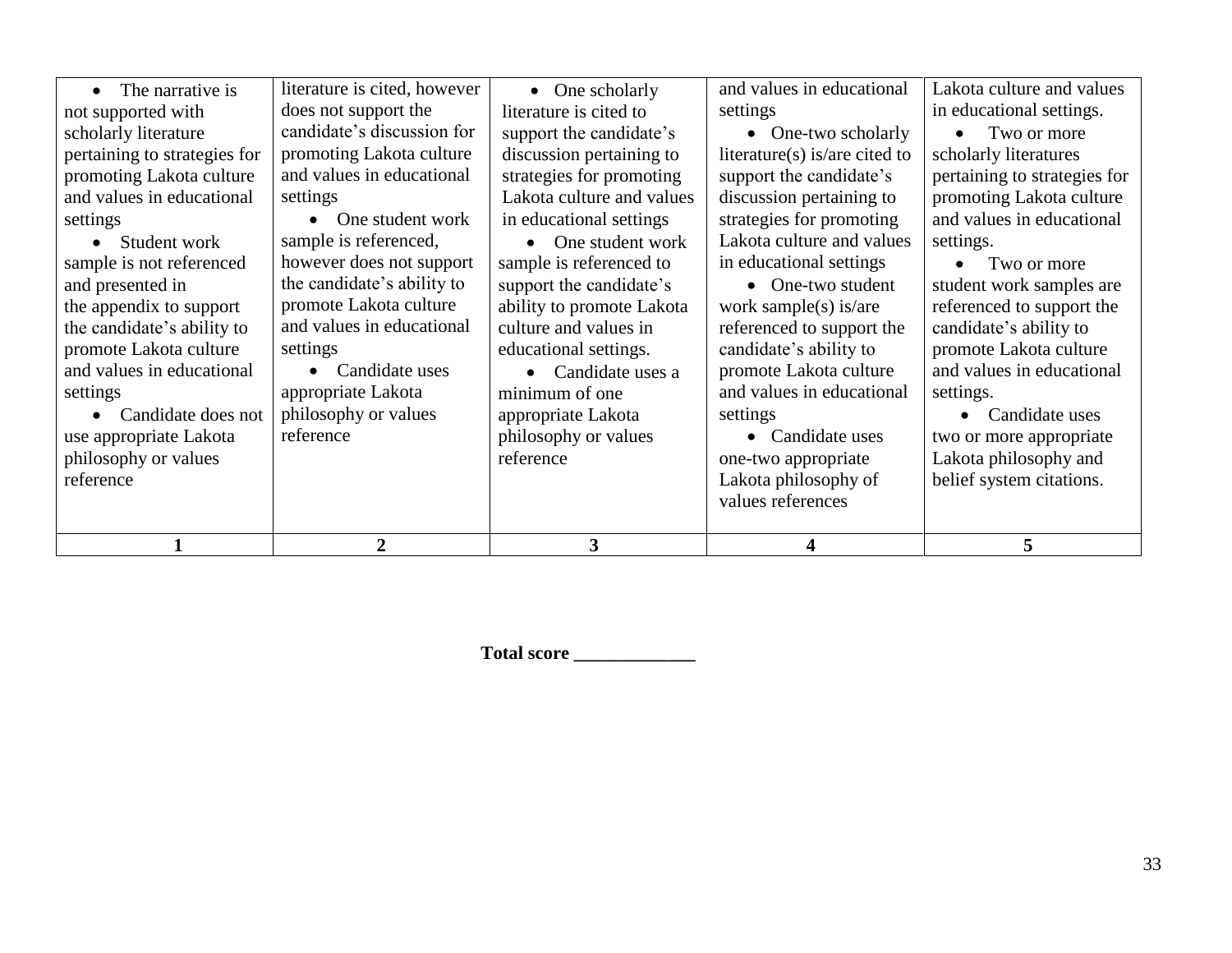#### **Assessment of the candidate's ability to manage the organization**

#### **Organizational Lakota Leadership**

**Standard #3, Key Indicator #11:** *Provide recommendations of cutting edge strategies (based on scholarly literature and Lakota philosophy and belief system) for schools to effectively utilize organizational planning that aligns resources to the learning needs of students.*

Examples of student work samples (choose a minimum of one to support Standard #3, Key Indicator #11) [ELCC 3.1] [SD state competency #5 & #6] [Lakota values: patience and fortitude]

- LakM 513 Lakota Foundations for Leadership and Management
- LakM 533 Lakota Social Organization
- LakM 603 Graduate Research, Writing and Statistics
- LMEA 713 School Administration
- LMEA 723 Counseling Theories
- LMEA 733 Curriculum Development
- LMEA 743 School Finance *Draft School Budget and Justification*
- LMEA 603 School Law
- LMEA 796 Principal Internship *Intern Activity*
- Other student work samples or professional development experience that demonstrate your skills and competency related to organizational Lakota leadership

| <b>Does Not Meet</b>       | <b>Meets with Weakness</b>   | <b>Meets Expectation</b>         | $\frac{1}{2}$<br><b>Meets with Strength</b> | <b>Outstanding</b>               |
|----------------------------|------------------------------|----------------------------------|---------------------------------------------|----------------------------------|
| <b>Expectation</b>         |                              |                                  |                                             |                                  |
| The narrative does         | The narrative lacks          | The narrative is of<br>$\bullet$ | The narrative is of<br>$\bullet$            | The narrative is of<br>$\bullet$ |
| not demonstrate an         | quality, including an        | minimal quality in               | sufficient quality,                         | exceptional quality,             |
| understanding of           | understanding of             | understanding of                 | including a reasonable                      | including in-depth               |
| organizational planning or | organizational planning or   | organizational planning or       | depth of understanding of                   | understanding of                 |
| the connection to equity,  | the connection to equity,    | the connection to equity,        | organizational planning or                  | organizational planning or       |
| effectiveness, and         | effectiveness, and           | effectiveness, and               | the connection to equity,                   | the connection to equity,        |
| efficiency                 | efficiency                   | efficiency                       | effectiveness, and                          | effectiveness, and               |
| • The narrative is         | $\bullet$ One scholarly      | One scholarly<br>$\bullet$       | efficiency                                  | efficiency                       |
| not supported with         | literature is cited, however | literature is cited to           | One-two scholarly<br>$\bullet$              | • Two or more                    |
| scholarly literature       | the candidate does not       | support the candidate's          | literatures are cited to                    | scholarly literatures are        |
| addressing organizational  | discuss the article's        | discussion pertaining to         | support the candidates                      | cited pertaining to              |
| management                 | relevance to                 | organizational                   | discussion pertaining to                    | organizational                   |

#### **Reviewers: Choose which of the five measurements BEST represents candidate competency (ELCC 3.1), circle the score below**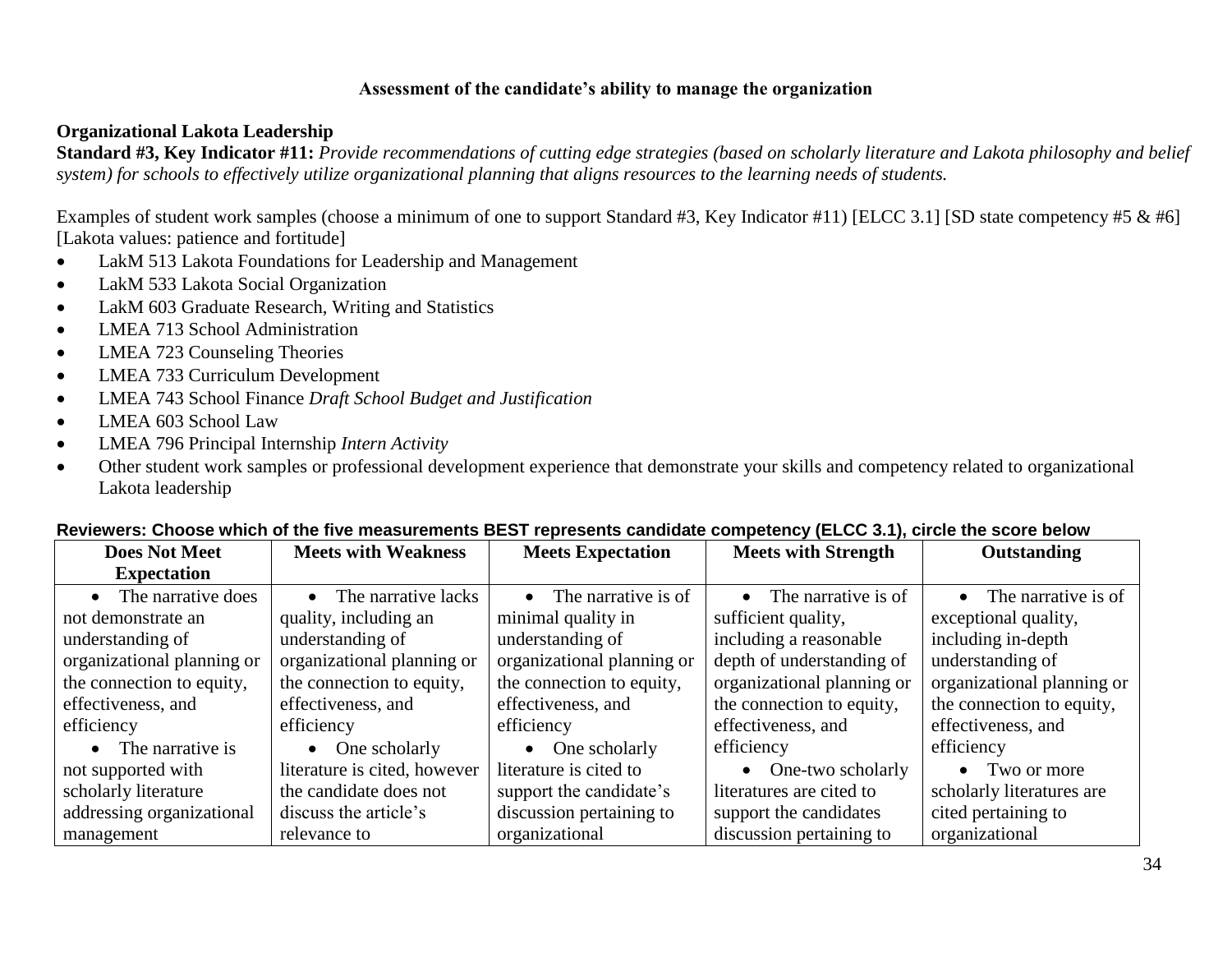| Student work<br>$\bullet$       | organizational              | management                 | organizational               | management                  |
|---------------------------------|-----------------------------|----------------------------|------------------------------|-----------------------------|
| sample is not referenced        | management                  | One student work           | management                   | Two or more<br>$\bullet$    |
| supporting the candidate's      | • One student work          | sample is referenced       | • One - two student          | student work samples are    |
| ability to manage the           | sample is referenced,       | supporting the candidate's | work sample(s) is/are        | referenced supporting the   |
| organization                    | however it does not         | ability to manage the      | referenced supporting the    | candidates ability to       |
| Candidate                       | demonstrate the             | organization               | candidate's ability to       | manage the organization     |
| provides no evidence of         | candidate's ability to      | • Candidate                | manage the organization      | • Candidate                 |
| his/her ability to develop      | manage the organization     | identifies and discusses   | Candidate<br>$\bullet$       | provides an extraordinary   |
| plans of action for             | Candidate<br>$\bullet$      | plans of action for        | provides convincing          | discussion of plans of      |
| focusing on effective           | identifies plans of action, | focusing on effective      | evidence of his/her ability  | action for focusing on      |
| organization and                | however does not make a     | organization and           | to develop plans of action   | effective organization and  |
| management of resources         | connection to focusing on   | management of resources    | for focusing on effective    | management of resources     |
| as specified in ELCC 3.1b       | effective organization and  | as specified in ELCC 3.1b  | organization and             | as specified in ELCC 3.1b   |
| Candidate does not<br>$\bullet$ | management of resources     | • Candidate                | management of resources      | • Candidate                 |
| connect the deployment of       | as specified in ELCC 3.1b   | discusses the connection   | as specified in ELCC 3.1b    | provides an extraordinary   |
| resources to student            | Candidate<br>$\bullet$      | between the deployment     | Candidate<br>$\bullet$       | discussion connecting the   |
| achievement, as indicted        | discusses deployment of     | of resources to student    | demonstrates the             | deployment of resources     |
| in ELCC 3.1c                    | resources, however does     | achievement, as indicted   | connection between the       | to student achievement, as  |
| Candidate does not              | not make a connection to    | in ELCC 3.1c               | deployment of resources      | indicted in ELCC 3.1c       |
| provide recommendations,        | student achievement, as     | $\bullet$ Candidate        | to student achievement, as   | $\bullet$ Candidate         |
| using relevant Lakota           | indicted in ELCC 3.1c       | uses Lakota values;        | indicted in ELCC 3.1c        | provides detailed           |
| values; patience and            | Candidate uses<br>$\bullet$ | patience and fortitude, in | Candidate<br>$\bullet$       | recommendations, using      |
| fortitude, for effective        | Lakota values; patience     | discussing effective       | provides sufficient          | patience and fortitude, for |
| planning to enhance             | and fortitude, however      | planning to enhance        | recommendations, using       | effective planning to       |
| student learning                | does not make a             | student learning           | Lakota values; patience      | enhance student learning    |
|                                 | connection to effective     |                            | and fortitude, for effective |                             |
|                                 | planning to enhance         |                            | planning to enhance          |                             |
|                                 | student learning            |                            | student learning             |                             |
| $\mathbf{1}$                    | $\overline{2}$              | 3                          |                              | 5                           |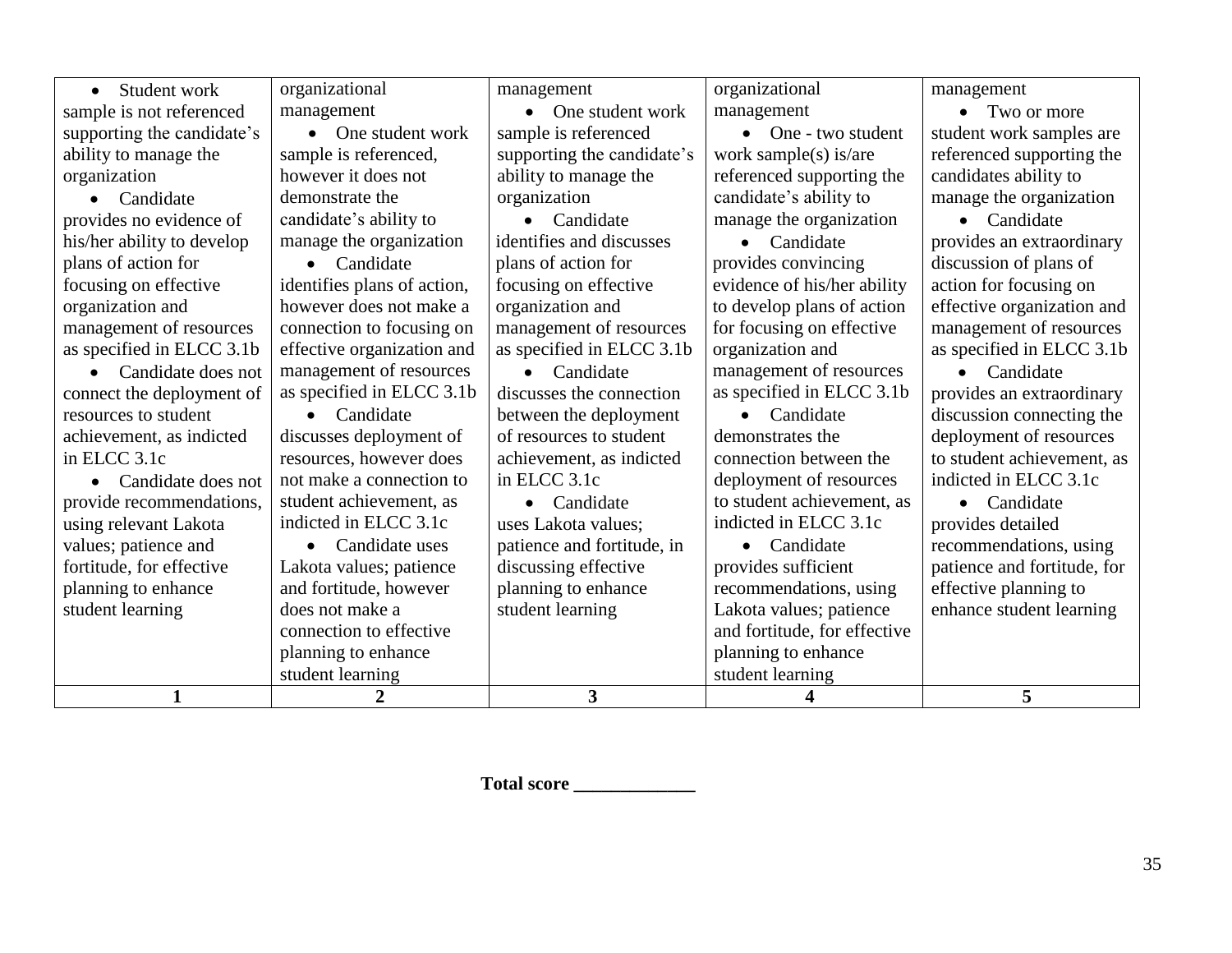#### **Assessment of the candidate's ability to manage operations**

#### **Organizational Lakota Leadership**

**Standard #3, Key Indicator #12**: *What are key elements (based on scholarly literature and Lakota philosophy and belief system) of effective school level fiscal operations that utilize a variety of funding sources (including facilities)?*

Examples of student work samples (choose a minimum of one to support Standard #3, Key Indicator #12) [ELCC 3.2] [SD state competency #5] [Lakota values: patience and fortitude]

- LakM 513 Lakota Leadership and Management
- LakM 533 Lakota Social Organization
- LakM 603 Graduate Research, Writing and Statistics
- LMEA 603 School Law
- LMEA 743 School Finance *Draft School Budget and Justification*
- LMEA 753 Advanced Educational Psychology
- LMEA 796 Principal Internship *Intern Activity*
- Other student work samples or professional development experience that demonstrate your skills and competency related to organizational Lakota leadership

| <b>Does Not Meet</b>       | <b>Meets with Weakness</b> | <b>Meets Expectation</b>      | <b>Meets with Strength</b>    | Outstanding                   |
|----------------------------|----------------------------|-------------------------------|-------------------------------|-------------------------------|
| <b>Expectation</b>         |                            |                               |                               |                               |
| • The narrative does       | • The narrative does       | $\bullet$ The narrative is of | $\bullet$ The narrative is of | $\bullet$ The narrative is of |
| not demonstrate an         | not demonstrate an         | minimal quality of            | sufficient quality,           | exceptional quality,          |
| understanding of           | understanding of           | understanding operations      | including a reasonable        | including in-depth            |
| operations management      | operations management      | management and its            | depth of understanding        | understanding, reflection,    |
| and its alignment to       | and its alignment to       | alignment to                  | operations management         | and application of            |
| organizational vision.     | organizational vision.     | organizational vision.        | and its alignment to          | operations management         |
| • The narrative is         | • The narrative            | $\bullet$ One scholarly       | organizational vision         | and its alignment to          |
| not supported with         | supported with scholarly   | literature is used to         | • One-two scholarly           | organizational vision.        |
| scholarly literature       | literature, however does   | support the candidate's       | literature)s) is/are used to  | Two or more<br>$\bullet$      |
| addressing operations      | not address operations     | discussion of operations      | support the candidate's       | scholarly literatures are     |
| management.                | management.                | management                    | discussion of operations      | used to support the           |
| • Student work             | • Student work             | • One student work            | management                    | candidate's discussion of     |
| sample is not referenced   | sample is referenced,      | sample is used to support     | • One-two student             | operations management.        |
| supporting the candidate's | however does not           | the candidate's ability to    | work sample(s) is/are         | Two or more<br>$\bullet$      |

#### **Reviewers: Choose which of the five measurements BEST represents candidate competency (ELCC 3.2), circle the score below**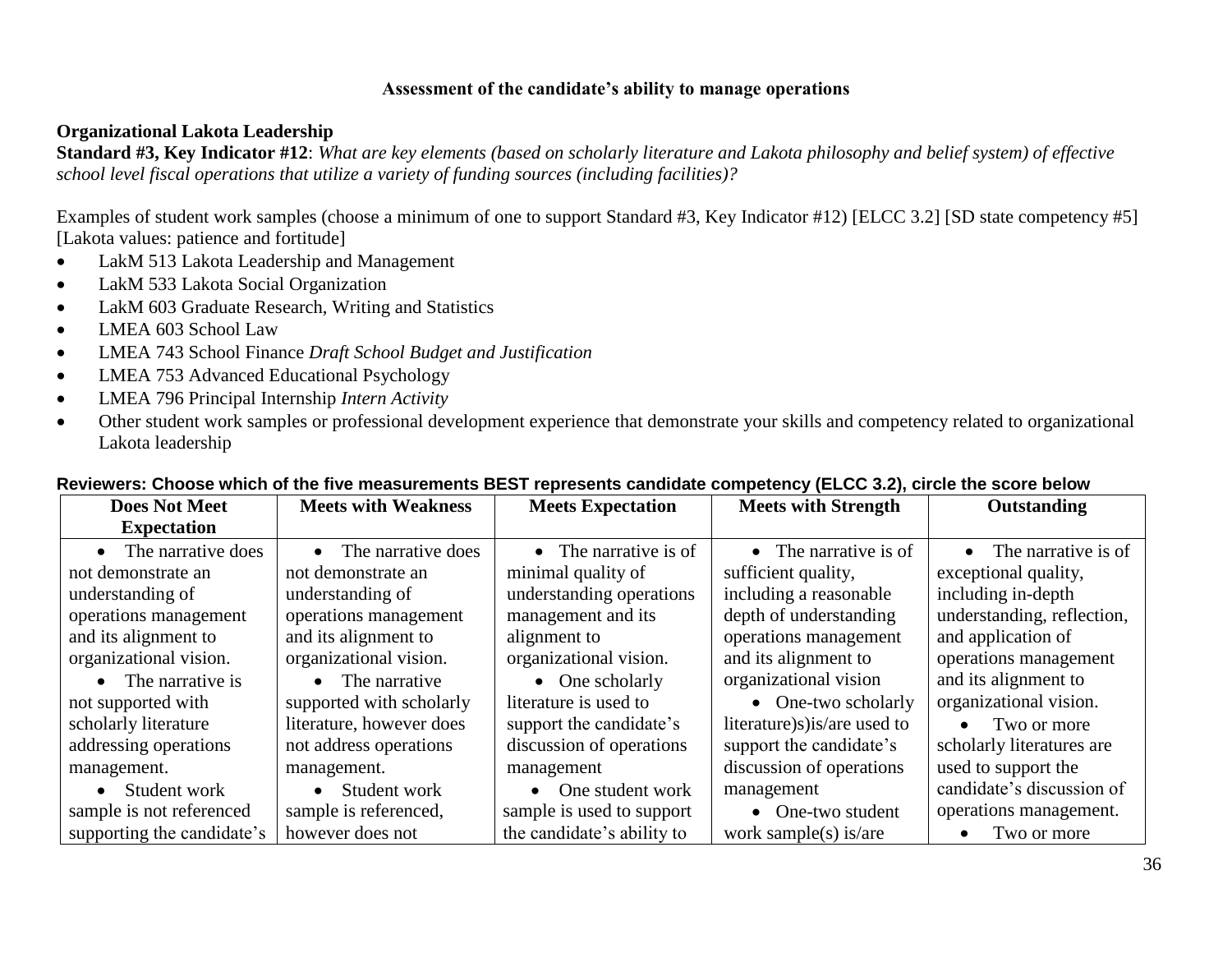| ability to manage school    | support the candidate's     | manage operations.          | used to support the         | student work samples are    |
|-----------------------------|-----------------------------|-----------------------------|-----------------------------|-----------------------------|
| operations.                 | ability to manage school    | • The candidate             | candidate's ability to      | referenced to support the   |
| • The candidate does        | operations.                 | demonstrates the ability to | manage operations           | candidate's ability to      |
| not demonstrate the ability | The candidate<br>$\bullet$  | involve staff in            | • The candidate             | manage operations.          |
| to involve staff in         | discusses staff             | conducting operations and   | demonstrates a sufficient   | The candidate               |
| conducting operations and   | involvement, however        | setting priorities as       | ability to involve staff in | demonstrates an             |
| setting priorities as       | does not make a             | indicated in ELCC 3.2.a.    | conducting operations       | extraordinary ability to    |
| indicated in ELCC 3.2.a.    | connection to conducting    | • The candidate             | and setting priorities as   | involve staff in            |
| • The candidate does        | operations and setting      | applies legal and other     | indicated in ELCC 3.2a      | conducting operations and   |
| not apply legal and other   | priorities as indicated in  | principles to efficient,    | The candidate<br>$\bullet$  | setting priorities as       |
| principles to efficient,    | ELCC 3.2.a.                 | safe, effective facilities  | clearly applies legal and   | indicated in ELCC 3.2.a.    |
| safe, effective facilities  | The candidate<br>$\bullet$  | management as indicated     | other principles to         | The candidate               |
| management as indicated     | discusses legal and other   | in ELCC 3.2.c.              | efficient, safe, effective  | makes an exceptional        |
| in ELCC 3.2.c.              | principles, however does    | • Candidate                 | facilities management as    | application of both legal   |
| • Relevant to Lakota        | not make a connection to    | discusses elements of       | indicated in ELCC 3.2c      | and other principles to the |
| values; patience and        | efficient, safe, effective  | effective school level      | Candidate<br>$\bullet$      | efficient, safe, effective  |
| fortitude, the candidate    | facilities management as    | fiscal operations utilizing | clearly discusses elements  | management of facilities,   |
| does not discuss key        | indicated in ELCC 3.2.c.    | a variety of funding        | of effective school level   | as indicated in ELCC        |
| elements for effective      | Candidate                   | sources using Lakota        | fiscal operations utilizing | 3.2.c.                      |
| school level fiscal         | discusses elements of       | values; patience and        | a variety of funding        | Relevant to Lakota          |
| operations utilizing a      | effective school level      | fortitude                   | sources using Lakota        | values; patience and        |
| variety of funding sources. | fiscal operations utilizing |                             | values; patience and        | fortitude, the candidate    |
|                             | a variety of funding        |                             | fortitude                   | discusses, in detail, key   |
|                             | sources, however does not   |                             |                             | elements for effective      |
|                             | make a connection to        |                             |                             | school level fiscal         |
|                             | Lakota values; patience     |                             |                             | operations utilizing a      |
|                             | and fortitude               |                             |                             | variety of funding sources. |
| $\mathbf{1}$                | $\overline{2}$              | 3                           | $\overline{\mathbf{4}}$     | 5                           |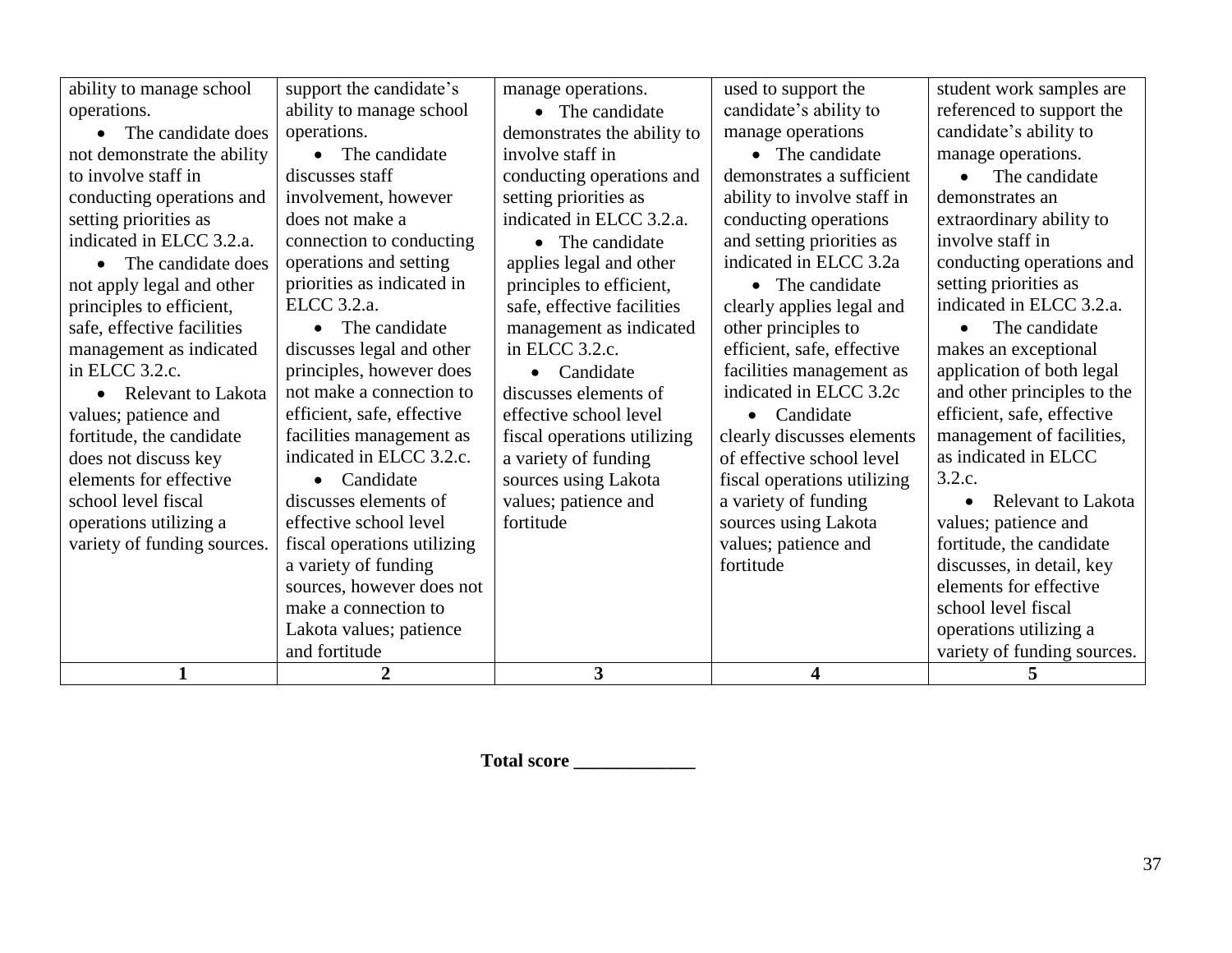#### **Assessment of the candidate's ability to manage resources**

#### **Organizational Lakota Leadership**

**Standard #3, Key Indicator #13**: *Provide recommendations (based on scholarly literature and Lakota philosophy and belief system) for schools to effectively manage resources (including technology and creative funding sources) in order to maximize student learning.*

Examples of student work samples (choose a minimum of one to support Standard #3, Key Indicator #13) [ELCC 3.3] [SD state competency #2 & #3] [Lakota values: patience and fortitude]

- LMEA 713 School Administration
- LMEA 723 Counseling Theories
- LMEA 733 Curriculum Development
- LMEA 603 School Law
- LMEA 743 School Finance *Draft School Budget and Justification*
- LMEA 796 Principal Internship *Intern Activity*
- Other student work samples or professional development experience that demonstrate your skills and competency related to organizational Lakota leadership

| <b>Does Not Meet</b>       | <b>Meets with Weakness</b>       | <b>Meets Expectation</b>         | <b>Meets with Strength</b>   | Outstanding                   |
|----------------------------|----------------------------------|----------------------------------|------------------------------|-------------------------------|
| <b>Expectations</b>        |                                  |                                  |                              |                               |
| The narrative does         | The narrative lacks<br>$\bullet$ | The narrative is of<br>$\bullet$ | • The narrative is of        | $\bullet$ The narrative is of |
| not demonstrate an         | quality in understanding         | minimal quality in               | sufficient quality,          | exceptional quality,          |
| understanding of resource  | of resource management           | understanding of resource        | including a reasonable       | including in-depth            |
| management that is         | that is aligned to teaching      | management that is               | depth of understanding of    | understanding, reflection,    |
| aligned to teaching and    | and learning                     | aligned to teaching and          | resource management that     | and application of            |
| learning.                  | $\bullet$ One scholarly          | learning                         | is aligned to teaching and   | resource management that      |
| $\bullet$ The narrative is | literature is cited              | $\bullet$ One scholarly          | learning.                    | is aligned to teaching and    |
| not supported with         | addressing resource              | literature is cited              | • One-two scholarly          | learning.                     |
| scholarly literature       | management, however              | addressing resource              | literature(s) is/are used to | Two or more<br>$\bullet$      |
| addressing resource        | does not make a                  | management                       | support the candidate's      | scholarly literatures are     |
| management.                | connection to teaching           | • One student work               | discussion of resource       | used to support the           |
| • Student work             | and learning                     | sample is referenced to          | management.                  | candidate's discussion of     |
| sample is not referenced   | One student work<br>$\bullet$    | support the candidate's          | One-two student              | resource management.          |
| to support the candidate's | sample is referenced,            | ability to manage                | work sample(s) is/are        | Two or more<br>$\bullet$      |
| ability to manage          | however does not make a          | resources                        | referenced to support the    | student work samples are      |

#### **Reviewers: Choose which of the five measurements BEST represents candidate competency (ELCC 3.3), circle the score below**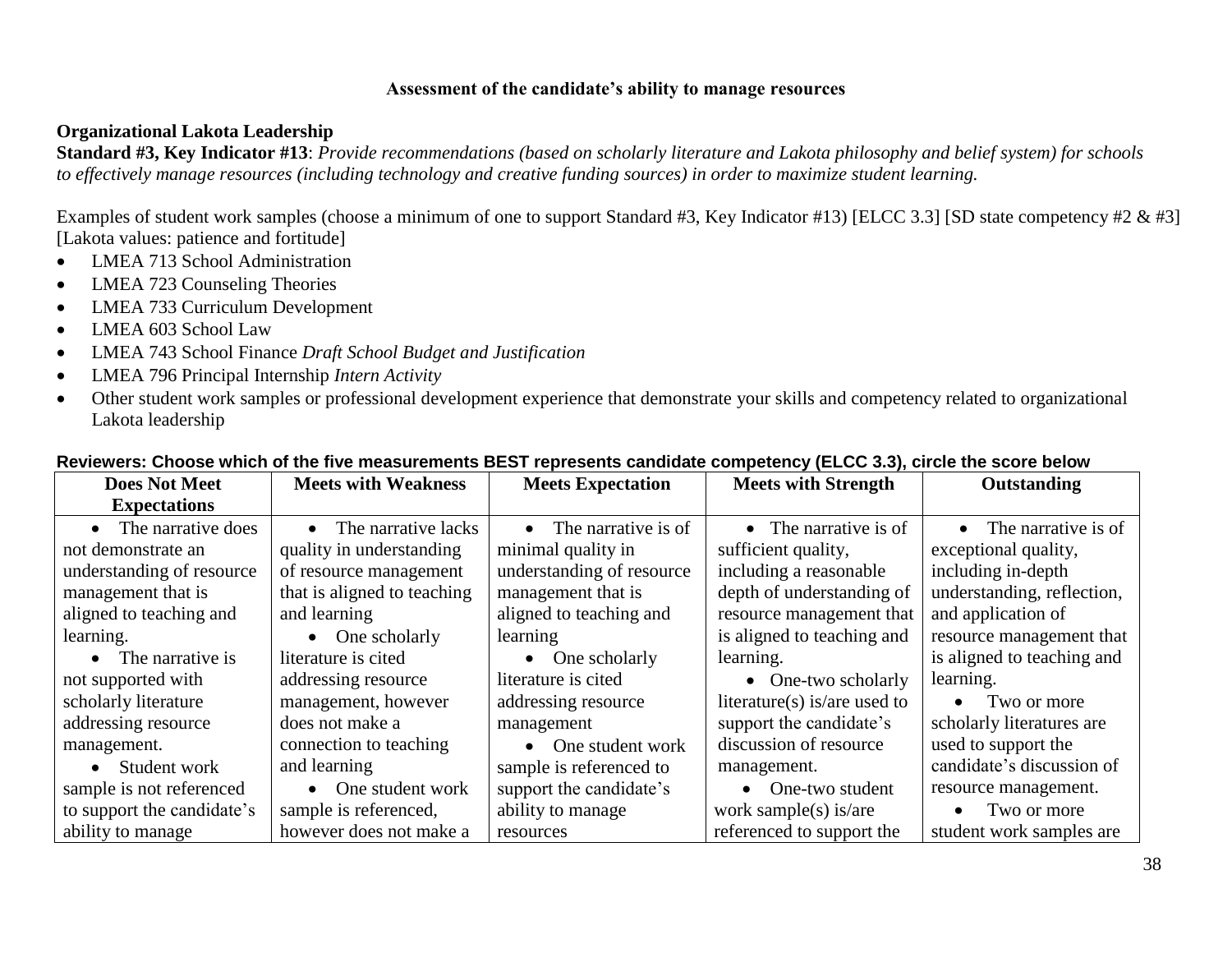| resources                   | connection to the          | The candidate<br>$\bullet$ | candidate's ability to      | to support the candidate's  |
|-----------------------------|----------------------------|----------------------------|-----------------------------|-----------------------------|
| The candidate does          | candidate's ability to     | discusses creative funding | manage resources.           | ability to manage           |
| not effectively discuss     | manage resources           | sources as specified in    | • The candidate             | resources.                  |
|                             |                            |                            |                             |                             |
| creative funding sources    | The candidate              | 3.3.b.                     | provides effective          | The candidate               |
| as specified in 3.3.b.      | discusses creative funding | The candidate              | strategies for seeking      | provides exemplary          |
| The candidate does          | sources as specified in    | discusses administrative   | creative funding sources    | strategies for seeking      |
| not effectively discuss     | 3.3b, however does not     | technologies as specified  | as specified in 3.3.b.      | creative funding sources    |
| administrative              | make a connection to       | in ELCC 3.3.c.             | • The candidate             | as specified in 3.3.b.      |
| technologies as specified   | teaching and learning      | Candidate                  | demonstrates the ability    | The candidate               |
| in ELCC 3.3.c.              | The candidate              | provides                   | to apply and assess         | demonstrates an             |
| Candidate does not          | discusses administrative   | recommendations, using     | administrative              | extraordinary ability to    |
| provide recommendations,    | technology as specified in | Lakota values; patience    | technologies, as specified  | apply and assess            |
| using Lakota values;        | ELCC 3.3c, however does    | and fortitude, for         | in 3.3.c.                   | administrative              |
| patience and fortitude, for | not make a connection to   | effectively managing       | Candidate                   | technologies, as specified  |
| effectively managing        | teaching and learning      | resources to maximize      | provides substantial        | in 3.3.c.                   |
| resources to maximize       | Candidate                  | student learning.          | recommendations, using      | Candidate                   |
| student learning.           | discusses elements for     |                            | relevant Lakota values;     | provides detailed           |
|                             | effectively managing       |                            | patience and fortitude, for | recommendations, using      |
|                             | resources to maximize      |                            | effectively managing        | relevant Lakota values;     |
|                             | student learning, however  |                            | resources to maximize.      | patience and fortitude, for |
|                             | does not make a            |                            | student learning            | effectively managing        |
|                             | connection to Lakota       |                            |                             | resources to maximize.      |
|                             | values; patience and       |                            |                             | student learning.           |
|                             | fortitude                  |                            |                             |                             |
|                             | 2                          | 3                          | 4                           | 5                           |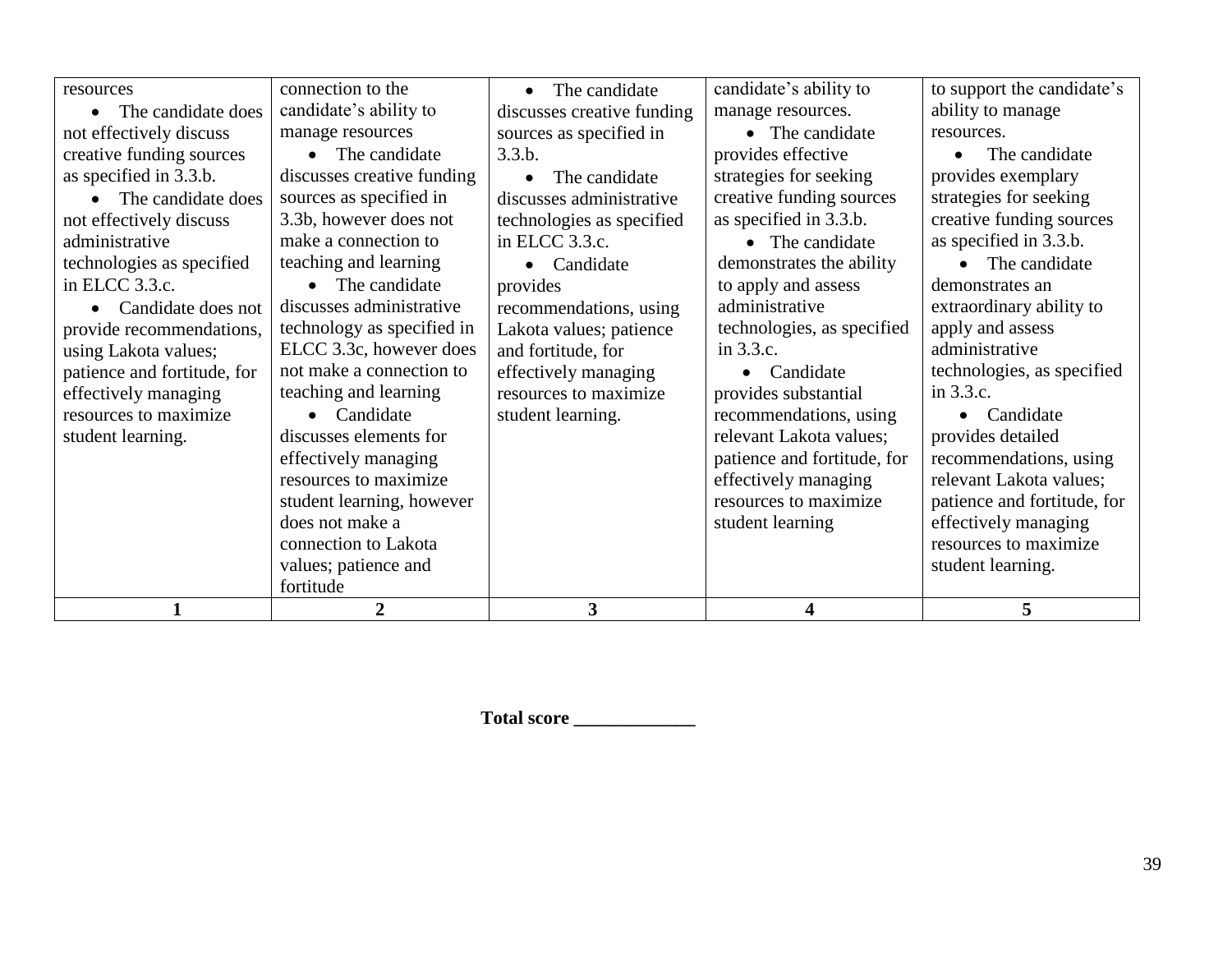#### **Assessment of the candidate's ability to collaborate with families and other community members**

#### **Collaborative Lakota Leadership**

**Standard #4, Key Indicator #14**: *Discuss the nature of the symbiotic relationship between schools and the Oyate (larger community) that they serve, including Tiwahe (families), Tiospaye (extended family), community agencies, grassroots, etc.*

Examples of student work samples (choose a minimum of one to support Standard #4, Key Indicator #14) [ELCC 4.1] [SD state competency #3] [Lakota values: patience and fortitude]

- LakM 513 Lakota Foundations for Leadership and Management
- LakM 533 Lakota Social Organization
- LakM 603 Graduate Research, Writing and Statistics
- LMEA 713 School Administration *Philosophy of Education*
- LMEA 723 Counseling Theories and Socio-Culture Foundations *Community Building Activity*
- LMEA 743 School Finance
- LMEA 603 School Law
- LMEA 753 Advanced Educational Psychology
- LMEA 763 Statistics
- LMEA 796 Principal Internship *Intern Activity*
- Other student work samples or professional development experience that demonstrate your skills and competency related to collaborative Lakota leadership

| <b>Does Not Meet</b>            | <b>Meets with Weakness</b>    | <b>Meets Expectation</b>         | <b>Meets with Strength</b>       | <b>Outstanding</b>               |
|---------------------------------|-------------------------------|----------------------------------|----------------------------------|----------------------------------|
| <b>Expectation</b>              |                               |                                  |                                  |                                  |
| The narrative is of             | The narrative is<br>$\bullet$ | The narrative is of<br>$\bullet$ | The narrative is of<br>$\bullet$ | $\bullet$ The narrative is of    |
| substandard quality,            | lacking quality in            | minimal quality in               | sufficient quality,              | exceptional quality,             |
| lacking demonstration in        | demonstrating bringing        | demonstrating bringing           | including a reasonable           | including extraordinary          |
| bringing together the           | together the resources of     | together the resources of        | demonstration and                | demonstration and                |
| resources of Tiwahe             | Tiwahe (families),            | Tiwahe (families),               | application of bringing          | application of bringing          |
| (families), Tiospaye            | Tiospaye (extended            | Tiospaye (extended               | together the resources of        | together the resources of        |
| (extended family), and the      | family), and the $O$ yate     | family), and the                 | Tiwahe (families),               | Tiwahe (families),               |
| <i>Oyate</i> (larger community) | (larger community) to         | <i>Oyate</i> (larger community)  | Tiospaye (extended               | Tiospaye (extended               |
| to positively affect student    | positively affect student     | to positively affect student     | family), and the                 | family), and the $O$ <i>vate</i> |
| learning                        | learning                      | learning                         | <i>Oyate</i> (larger community)  | (larger community) to            |
| • The narrative is              | One scholarly<br>$\bullet$    | One student work<br>$\bullet$    | to positively affect student     | positively affect student        |

#### **Reviewers: Choose which of the five measurements BEST represents candidate competency (ELCC 4.1), circle the score below**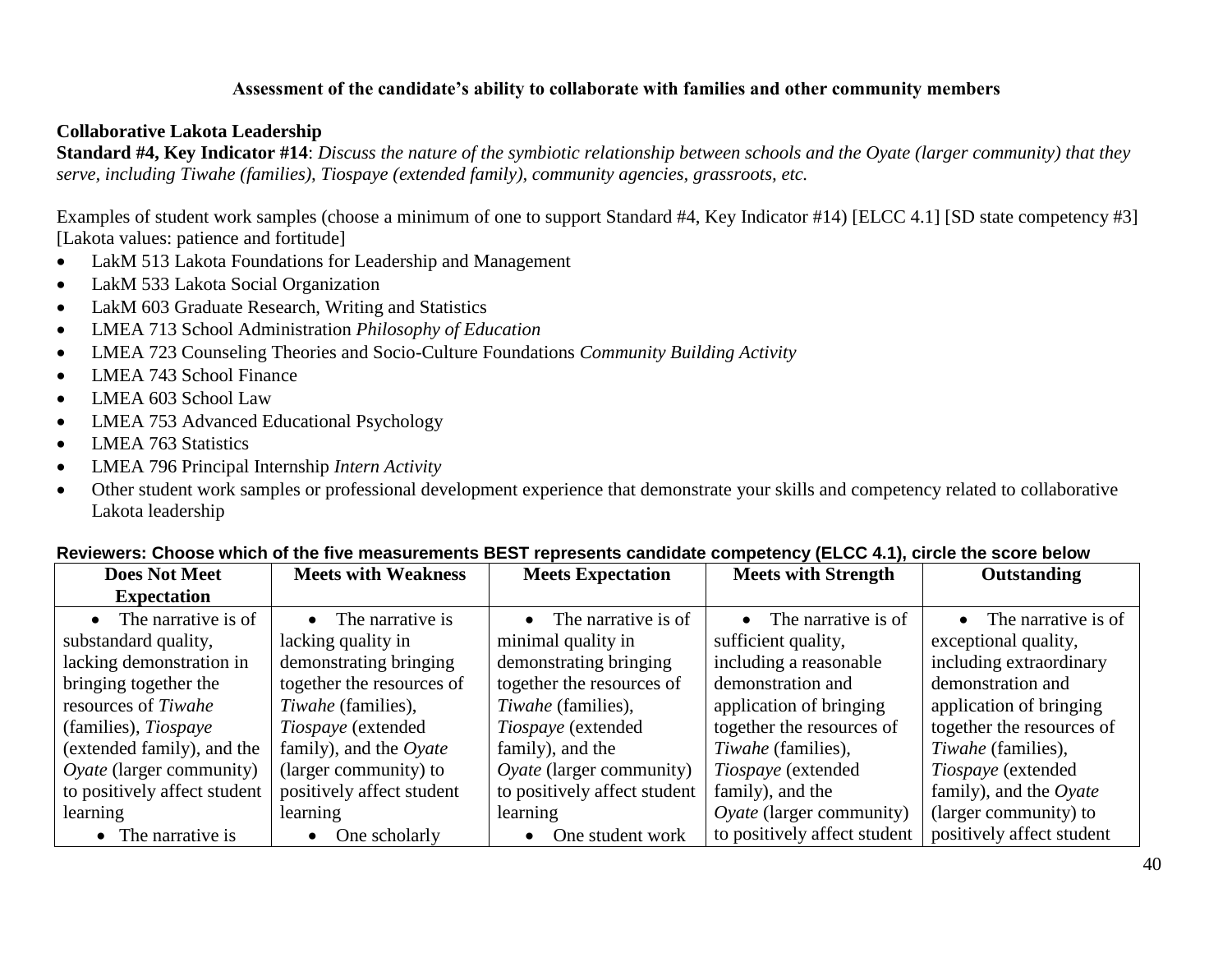| scholarly literature<br>does not effectively<br>presented in the Appendix<br>$\bullet$ Two - three<br>• One-two scholarly<br>addressing collaboration<br>address collaboration with<br>to support the candidate's<br>scholarly literatures are<br>literatures are used to<br>ability to collaborate with<br>with <i>Tiwahe</i> (families),<br>Tiwahe (families),<br>used to support the<br>support the candidate's<br>Tiospaye (extended<br>Tiospaye (extended<br>Tiwahe (families),<br>discussion of<br>candidate's discussion of<br>family), and the Oyate<br>families) and the $O$ <i>yate</i><br>Tiospaye (extended<br>collaboration with Tiwahe<br>collaboration with Tiwahe<br>(larger community)<br>family) and the $O$ yate<br>(larger community).<br>(families), Tiospaye<br>(families) Tiospaye<br>(larger community).<br>• Student work<br>• One student work<br>(extended family) and the<br>(extended family) and the<br>• The candidate<br>sample is not referenced<br>sample is used, however<br>Oyate (larger community).<br>Oyate (larger community).<br>provides clear evidence of<br>and presented in the<br>does not support the<br>One student work<br>One or more<br>Appendix to support the<br>candidate's ability to<br>his/her ability to use<br>sample is referenced and<br>student work samples are<br>public information and<br>candidate's ability to<br>collaborate with Tiwahe<br>presented in the Appendix<br>referenced and presented<br>collaborate with Tiwahe<br>(families), Tiospaye<br>research-based knowledge<br>to support the candidate's<br>in the appendix to support<br>(extended family), and the<br>of issues and trends to<br>(families), Tiospaye<br>ability to collaborate with<br>the candidate's ability to<br>(extended families) and<br>collaborate with Tiwahe<br>Oyate (larger community)<br>collaborate with Tiwahe<br>Tiwahe (families),<br>(families), Tiospaye<br>the <i>Oyate</i> (larger<br>• The candidate<br>Tiospaye (extended<br>(families), Tiospaye<br>(extended families) and<br>community).<br>discusses the use of public<br>(extended family) and the<br>family) and the $O$ <i>yate</i><br>information and research-<br>the $O$ <i>yate</i> (larger<br>• The candidate does<br>(larger community).<br>Oyate (larger community).<br>community).<br>not demonstrate the ability<br>based knowledge of<br>• The candidate<br>• The candidate<br>to use public information<br>issues, however does not<br>• Candidates<br>provides clear evidence of<br>provides substantial<br>and research-based<br>discuss collaboration with<br>provides convincing<br>his/her ability to use<br>evidence of his/her ability<br>knowledge of issues and<br>Tiwahe (families),<br>evidence of his/her<br>public information and<br>to use public information<br>Tiospaye (extended<br>understanding of<br>research-based knowledge<br>trends to<br>and research-based<br>collaborate with Tiwahe<br>family), and the $O$ <i>yate</i><br>community relations<br>of issues and trends to<br>knowledge of issues and<br>(families), Tiospaye<br>(larger community)<br>models, marketing<br>collaborate with Tiwahe<br>trends to collaborate with<br>strategies and processes,<br>(extended families) and<br>• The candidate<br>(families), Tiospaye<br>Tiwahe (families),<br>data based decision-<br>the Oyate (larger<br>demonstrates minimal<br>(extended families) and<br>Tiospaye (extended<br>making, and<br>community).<br>understanding of<br>the Oyate (larger<br>family) and the Oyate<br>communications theory or<br>community relations,<br>The candidate does<br>(larger community).<br>community).<br>methods of outreach<br>marketing strategies and<br>not demonstrate an<br>• Candidates<br>Candidates<br>aimed at business,<br>processes, data-based<br>understanding of<br>provides convincing<br>provides substantial<br>religious, political, and<br>decision-making, and<br>community relations<br>evidence of his/her<br>evidence of his/her<br>service organizations<br>models, marketing<br>communication theory or<br>understanding of<br>understanding of | not supported with        | literature is cited, however | sample is referenced and | learning            | learning            |
|------------------------------------------------------------------------------------------------------------------------------------------------------------------------------------------------------------------------------------------------------------------------------------------------------------------------------------------------------------------------------------------------------------------------------------------------------------------------------------------------------------------------------------------------------------------------------------------------------------------------------------------------------------------------------------------------------------------------------------------------------------------------------------------------------------------------------------------------------------------------------------------------------------------------------------------------------------------------------------------------------------------------------------------------------------------------------------------------------------------------------------------------------------------------------------------------------------------------------------------------------------------------------------------------------------------------------------------------------------------------------------------------------------------------------------------------------------------------------------------------------------------------------------------------------------------------------------------------------------------------------------------------------------------------------------------------------------------------------------------------------------------------------------------------------------------------------------------------------------------------------------------------------------------------------------------------------------------------------------------------------------------------------------------------------------------------------------------------------------------------------------------------------------------------------------------------------------------------------------------------------------------------------------------------------------------------------------------------------------------------------------------------------------------------------------------------------------------------------------------------------------------------------------------------------------------------------------------------------------------------------------------------------------------------------------------------------------------------------------------------------------------------------------------------------------------------------------------------------------------------------------------------------------------------------------------------------------------------------------------------------------------------------------------------------------------------------------------------------------------------------------------------------------------------------------------------------------------------------------------------------------------------------------------------------------------------------------------------------------------------------------------------------------------------------------------------------------------------------------------------------------------------------------------------------------------------------------------------------------------------------------------------------------------------------------------------------------------------------------------------------------------------------------------------------------------------------------------------------------------------------------------------------------------------------------------------------------------------------------------------------------------------------------------------------------------------------------------------------------------------------------------|---------------------------|------------------------------|--------------------------|---------------------|---------------------|
|                                                                                                                                                                                                                                                                                                                                                                                                                                                                                                                                                                                                                                                                                                                                                                                                                                                                                                                                                                                                                                                                                                                                                                                                                                                                                                                                                                                                                                                                                                                                                                                                                                                                                                                                                                                                                                                                                                                                                                                                                                                                                                                                                                                                                                                                                                                                                                                                                                                                                                                                                                                                                                                                                                                                                                                                                                                                                                                                                                                                                                                                                                                                                                                                                                                                                                                                                                                                                                                                                                                                                                                                                                                                                                                                                                                                                                                                                                                                                                                                                                                                                                                                          |                           |                              |                          |                     |                     |
|                                                                                                                                                                                                                                                                                                                                                                                                                                                                                                                                                                                                                                                                                                                                                                                                                                                                                                                                                                                                                                                                                                                                                                                                                                                                                                                                                                                                                                                                                                                                                                                                                                                                                                                                                                                                                                                                                                                                                                                                                                                                                                                                                                                                                                                                                                                                                                                                                                                                                                                                                                                                                                                                                                                                                                                                                                                                                                                                                                                                                                                                                                                                                                                                                                                                                                                                                                                                                                                                                                                                                                                                                                                                                                                                                                                                                                                                                                                                                                                                                                                                                                                                          |                           |                              |                          |                     |                     |
|                                                                                                                                                                                                                                                                                                                                                                                                                                                                                                                                                                                                                                                                                                                                                                                                                                                                                                                                                                                                                                                                                                                                                                                                                                                                                                                                                                                                                                                                                                                                                                                                                                                                                                                                                                                                                                                                                                                                                                                                                                                                                                                                                                                                                                                                                                                                                                                                                                                                                                                                                                                                                                                                                                                                                                                                                                                                                                                                                                                                                                                                                                                                                                                                                                                                                                                                                                                                                                                                                                                                                                                                                                                                                                                                                                                                                                                                                                                                                                                                                                                                                                                                          |                           |                              |                          |                     |                     |
|                                                                                                                                                                                                                                                                                                                                                                                                                                                                                                                                                                                                                                                                                                                                                                                                                                                                                                                                                                                                                                                                                                                                                                                                                                                                                                                                                                                                                                                                                                                                                                                                                                                                                                                                                                                                                                                                                                                                                                                                                                                                                                                                                                                                                                                                                                                                                                                                                                                                                                                                                                                                                                                                                                                                                                                                                                                                                                                                                                                                                                                                                                                                                                                                                                                                                                                                                                                                                                                                                                                                                                                                                                                                                                                                                                                                                                                                                                                                                                                                                                                                                                                                          |                           |                              |                          |                     |                     |
|                                                                                                                                                                                                                                                                                                                                                                                                                                                                                                                                                                                                                                                                                                                                                                                                                                                                                                                                                                                                                                                                                                                                                                                                                                                                                                                                                                                                                                                                                                                                                                                                                                                                                                                                                                                                                                                                                                                                                                                                                                                                                                                                                                                                                                                                                                                                                                                                                                                                                                                                                                                                                                                                                                                                                                                                                                                                                                                                                                                                                                                                                                                                                                                                                                                                                                                                                                                                                                                                                                                                                                                                                                                                                                                                                                                                                                                                                                                                                                                                                                                                                                                                          |                           |                              |                          |                     |                     |
|                                                                                                                                                                                                                                                                                                                                                                                                                                                                                                                                                                                                                                                                                                                                                                                                                                                                                                                                                                                                                                                                                                                                                                                                                                                                                                                                                                                                                                                                                                                                                                                                                                                                                                                                                                                                                                                                                                                                                                                                                                                                                                                                                                                                                                                                                                                                                                                                                                                                                                                                                                                                                                                                                                                                                                                                                                                                                                                                                                                                                                                                                                                                                                                                                                                                                                                                                                                                                                                                                                                                                                                                                                                                                                                                                                                                                                                                                                                                                                                                                                                                                                                                          |                           |                              |                          |                     |                     |
|                                                                                                                                                                                                                                                                                                                                                                                                                                                                                                                                                                                                                                                                                                                                                                                                                                                                                                                                                                                                                                                                                                                                                                                                                                                                                                                                                                                                                                                                                                                                                                                                                                                                                                                                                                                                                                                                                                                                                                                                                                                                                                                                                                                                                                                                                                                                                                                                                                                                                                                                                                                                                                                                                                                                                                                                                                                                                                                                                                                                                                                                                                                                                                                                                                                                                                                                                                                                                                                                                                                                                                                                                                                                                                                                                                                                                                                                                                                                                                                                                                                                                                                                          |                           |                              |                          |                     |                     |
|                                                                                                                                                                                                                                                                                                                                                                                                                                                                                                                                                                                                                                                                                                                                                                                                                                                                                                                                                                                                                                                                                                                                                                                                                                                                                                                                                                                                                                                                                                                                                                                                                                                                                                                                                                                                                                                                                                                                                                                                                                                                                                                                                                                                                                                                                                                                                                                                                                                                                                                                                                                                                                                                                                                                                                                                                                                                                                                                                                                                                                                                                                                                                                                                                                                                                                                                                                                                                                                                                                                                                                                                                                                                                                                                                                                                                                                                                                                                                                                                                                                                                                                                          |                           |                              |                          |                     |                     |
|                                                                                                                                                                                                                                                                                                                                                                                                                                                                                                                                                                                                                                                                                                                                                                                                                                                                                                                                                                                                                                                                                                                                                                                                                                                                                                                                                                                                                                                                                                                                                                                                                                                                                                                                                                                                                                                                                                                                                                                                                                                                                                                                                                                                                                                                                                                                                                                                                                                                                                                                                                                                                                                                                                                                                                                                                                                                                                                                                                                                                                                                                                                                                                                                                                                                                                                                                                                                                                                                                                                                                                                                                                                                                                                                                                                                                                                                                                                                                                                                                                                                                                                                          |                           |                              |                          |                     |                     |
|                                                                                                                                                                                                                                                                                                                                                                                                                                                                                                                                                                                                                                                                                                                                                                                                                                                                                                                                                                                                                                                                                                                                                                                                                                                                                                                                                                                                                                                                                                                                                                                                                                                                                                                                                                                                                                                                                                                                                                                                                                                                                                                                                                                                                                                                                                                                                                                                                                                                                                                                                                                                                                                                                                                                                                                                                                                                                                                                                                                                                                                                                                                                                                                                                                                                                                                                                                                                                                                                                                                                                                                                                                                                                                                                                                                                                                                                                                                                                                                                                                                                                                                                          |                           |                              |                          |                     |                     |
|                                                                                                                                                                                                                                                                                                                                                                                                                                                                                                                                                                                                                                                                                                                                                                                                                                                                                                                                                                                                                                                                                                                                                                                                                                                                                                                                                                                                                                                                                                                                                                                                                                                                                                                                                                                                                                                                                                                                                                                                                                                                                                                                                                                                                                                                                                                                                                                                                                                                                                                                                                                                                                                                                                                                                                                                                                                                                                                                                                                                                                                                                                                                                                                                                                                                                                                                                                                                                                                                                                                                                                                                                                                                                                                                                                                                                                                                                                                                                                                                                                                                                                                                          |                           |                              |                          |                     |                     |
|                                                                                                                                                                                                                                                                                                                                                                                                                                                                                                                                                                                                                                                                                                                                                                                                                                                                                                                                                                                                                                                                                                                                                                                                                                                                                                                                                                                                                                                                                                                                                                                                                                                                                                                                                                                                                                                                                                                                                                                                                                                                                                                                                                                                                                                                                                                                                                                                                                                                                                                                                                                                                                                                                                                                                                                                                                                                                                                                                                                                                                                                                                                                                                                                                                                                                                                                                                                                                                                                                                                                                                                                                                                                                                                                                                                                                                                                                                                                                                                                                                                                                                                                          |                           |                              |                          |                     |                     |
|                                                                                                                                                                                                                                                                                                                                                                                                                                                                                                                                                                                                                                                                                                                                                                                                                                                                                                                                                                                                                                                                                                                                                                                                                                                                                                                                                                                                                                                                                                                                                                                                                                                                                                                                                                                                                                                                                                                                                                                                                                                                                                                                                                                                                                                                                                                                                                                                                                                                                                                                                                                                                                                                                                                                                                                                                                                                                                                                                                                                                                                                                                                                                                                                                                                                                                                                                                                                                                                                                                                                                                                                                                                                                                                                                                                                                                                                                                                                                                                                                                                                                                                                          |                           |                              |                          |                     |                     |
|                                                                                                                                                                                                                                                                                                                                                                                                                                                                                                                                                                                                                                                                                                                                                                                                                                                                                                                                                                                                                                                                                                                                                                                                                                                                                                                                                                                                                                                                                                                                                                                                                                                                                                                                                                                                                                                                                                                                                                                                                                                                                                                                                                                                                                                                                                                                                                                                                                                                                                                                                                                                                                                                                                                                                                                                                                                                                                                                                                                                                                                                                                                                                                                                                                                                                                                                                                                                                                                                                                                                                                                                                                                                                                                                                                                                                                                                                                                                                                                                                                                                                                                                          |                           |                              |                          |                     |                     |
|                                                                                                                                                                                                                                                                                                                                                                                                                                                                                                                                                                                                                                                                                                                                                                                                                                                                                                                                                                                                                                                                                                                                                                                                                                                                                                                                                                                                                                                                                                                                                                                                                                                                                                                                                                                                                                                                                                                                                                                                                                                                                                                                                                                                                                                                                                                                                                                                                                                                                                                                                                                                                                                                                                                                                                                                                                                                                                                                                                                                                                                                                                                                                                                                                                                                                                                                                                                                                                                                                                                                                                                                                                                                                                                                                                                                                                                                                                                                                                                                                                                                                                                                          |                           |                              |                          |                     |                     |
|                                                                                                                                                                                                                                                                                                                                                                                                                                                                                                                                                                                                                                                                                                                                                                                                                                                                                                                                                                                                                                                                                                                                                                                                                                                                                                                                                                                                                                                                                                                                                                                                                                                                                                                                                                                                                                                                                                                                                                                                                                                                                                                                                                                                                                                                                                                                                                                                                                                                                                                                                                                                                                                                                                                                                                                                                                                                                                                                                                                                                                                                                                                                                                                                                                                                                                                                                                                                                                                                                                                                                                                                                                                                                                                                                                                                                                                                                                                                                                                                                                                                                                                                          |                           |                              |                          |                     |                     |
|                                                                                                                                                                                                                                                                                                                                                                                                                                                                                                                                                                                                                                                                                                                                                                                                                                                                                                                                                                                                                                                                                                                                                                                                                                                                                                                                                                                                                                                                                                                                                                                                                                                                                                                                                                                                                                                                                                                                                                                                                                                                                                                                                                                                                                                                                                                                                                                                                                                                                                                                                                                                                                                                                                                                                                                                                                                                                                                                                                                                                                                                                                                                                                                                                                                                                                                                                                                                                                                                                                                                                                                                                                                                                                                                                                                                                                                                                                                                                                                                                                                                                                                                          |                           |                              |                          |                     |                     |
|                                                                                                                                                                                                                                                                                                                                                                                                                                                                                                                                                                                                                                                                                                                                                                                                                                                                                                                                                                                                                                                                                                                                                                                                                                                                                                                                                                                                                                                                                                                                                                                                                                                                                                                                                                                                                                                                                                                                                                                                                                                                                                                                                                                                                                                                                                                                                                                                                                                                                                                                                                                                                                                                                                                                                                                                                                                                                                                                                                                                                                                                                                                                                                                                                                                                                                                                                                                                                                                                                                                                                                                                                                                                                                                                                                                                                                                                                                                                                                                                                                                                                                                                          |                           |                              |                          |                     |                     |
|                                                                                                                                                                                                                                                                                                                                                                                                                                                                                                                                                                                                                                                                                                                                                                                                                                                                                                                                                                                                                                                                                                                                                                                                                                                                                                                                                                                                                                                                                                                                                                                                                                                                                                                                                                                                                                                                                                                                                                                                                                                                                                                                                                                                                                                                                                                                                                                                                                                                                                                                                                                                                                                                                                                                                                                                                                                                                                                                                                                                                                                                                                                                                                                                                                                                                                                                                                                                                                                                                                                                                                                                                                                                                                                                                                                                                                                                                                                                                                                                                                                                                                                                          |                           |                              |                          |                     |                     |
|                                                                                                                                                                                                                                                                                                                                                                                                                                                                                                                                                                                                                                                                                                                                                                                                                                                                                                                                                                                                                                                                                                                                                                                                                                                                                                                                                                                                                                                                                                                                                                                                                                                                                                                                                                                                                                                                                                                                                                                                                                                                                                                                                                                                                                                                                                                                                                                                                                                                                                                                                                                                                                                                                                                                                                                                                                                                                                                                                                                                                                                                                                                                                                                                                                                                                                                                                                                                                                                                                                                                                                                                                                                                                                                                                                                                                                                                                                                                                                                                                                                                                                                                          |                           |                              |                          |                     |                     |
|                                                                                                                                                                                                                                                                                                                                                                                                                                                                                                                                                                                                                                                                                                                                                                                                                                                                                                                                                                                                                                                                                                                                                                                                                                                                                                                                                                                                                                                                                                                                                                                                                                                                                                                                                                                                                                                                                                                                                                                                                                                                                                                                                                                                                                                                                                                                                                                                                                                                                                                                                                                                                                                                                                                                                                                                                                                                                                                                                                                                                                                                                                                                                                                                                                                                                                                                                                                                                                                                                                                                                                                                                                                                                                                                                                                                                                                                                                                                                                                                                                                                                                                                          |                           |                              |                          |                     |                     |
|                                                                                                                                                                                                                                                                                                                                                                                                                                                                                                                                                                                                                                                                                                                                                                                                                                                                                                                                                                                                                                                                                                                                                                                                                                                                                                                                                                                                                                                                                                                                                                                                                                                                                                                                                                                                                                                                                                                                                                                                                                                                                                                                                                                                                                                                                                                                                                                                                                                                                                                                                                                                                                                                                                                                                                                                                                                                                                                                                                                                                                                                                                                                                                                                                                                                                                                                                                                                                                                                                                                                                                                                                                                                                                                                                                                                                                                                                                                                                                                                                                                                                                                                          |                           |                              |                          |                     |                     |
|                                                                                                                                                                                                                                                                                                                                                                                                                                                                                                                                                                                                                                                                                                                                                                                                                                                                                                                                                                                                                                                                                                                                                                                                                                                                                                                                                                                                                                                                                                                                                                                                                                                                                                                                                                                                                                                                                                                                                                                                                                                                                                                                                                                                                                                                                                                                                                                                                                                                                                                                                                                                                                                                                                                                                                                                                                                                                                                                                                                                                                                                                                                                                                                                                                                                                                                                                                                                                                                                                                                                                                                                                                                                                                                                                                                                                                                                                                                                                                                                                                                                                                                                          |                           |                              |                          |                     |                     |
|                                                                                                                                                                                                                                                                                                                                                                                                                                                                                                                                                                                                                                                                                                                                                                                                                                                                                                                                                                                                                                                                                                                                                                                                                                                                                                                                                                                                                                                                                                                                                                                                                                                                                                                                                                                                                                                                                                                                                                                                                                                                                                                                                                                                                                                                                                                                                                                                                                                                                                                                                                                                                                                                                                                                                                                                                                                                                                                                                                                                                                                                                                                                                                                                                                                                                                                                                                                                                                                                                                                                                                                                                                                                                                                                                                                                                                                                                                                                                                                                                                                                                                                                          |                           |                              |                          |                     |                     |
|                                                                                                                                                                                                                                                                                                                                                                                                                                                                                                                                                                                                                                                                                                                                                                                                                                                                                                                                                                                                                                                                                                                                                                                                                                                                                                                                                                                                                                                                                                                                                                                                                                                                                                                                                                                                                                                                                                                                                                                                                                                                                                                                                                                                                                                                                                                                                                                                                                                                                                                                                                                                                                                                                                                                                                                                                                                                                                                                                                                                                                                                                                                                                                                                                                                                                                                                                                                                                                                                                                                                                                                                                                                                                                                                                                                                                                                                                                                                                                                                                                                                                                                                          |                           |                              |                          |                     |                     |
|                                                                                                                                                                                                                                                                                                                                                                                                                                                                                                                                                                                                                                                                                                                                                                                                                                                                                                                                                                                                                                                                                                                                                                                                                                                                                                                                                                                                                                                                                                                                                                                                                                                                                                                                                                                                                                                                                                                                                                                                                                                                                                                                                                                                                                                                                                                                                                                                                                                                                                                                                                                                                                                                                                                                                                                                                                                                                                                                                                                                                                                                                                                                                                                                                                                                                                                                                                                                                                                                                                                                                                                                                                                                                                                                                                                                                                                                                                                                                                                                                                                                                                                                          |                           |                              |                          |                     |                     |
|                                                                                                                                                                                                                                                                                                                                                                                                                                                                                                                                                                                                                                                                                                                                                                                                                                                                                                                                                                                                                                                                                                                                                                                                                                                                                                                                                                                                                                                                                                                                                                                                                                                                                                                                                                                                                                                                                                                                                                                                                                                                                                                                                                                                                                                                                                                                                                                                                                                                                                                                                                                                                                                                                                                                                                                                                                                                                                                                                                                                                                                                                                                                                                                                                                                                                                                                                                                                                                                                                                                                                                                                                                                                                                                                                                                                                                                                                                                                                                                                                                                                                                                                          |                           |                              |                          |                     |                     |
|                                                                                                                                                                                                                                                                                                                                                                                                                                                                                                                                                                                                                                                                                                                                                                                                                                                                                                                                                                                                                                                                                                                                                                                                                                                                                                                                                                                                                                                                                                                                                                                                                                                                                                                                                                                                                                                                                                                                                                                                                                                                                                                                                                                                                                                                                                                                                                                                                                                                                                                                                                                                                                                                                                                                                                                                                                                                                                                                                                                                                                                                                                                                                                                                                                                                                                                                                                                                                                                                                                                                                                                                                                                                                                                                                                                                                                                                                                                                                                                                                                                                                                                                          |                           |                              |                          |                     |                     |
|                                                                                                                                                                                                                                                                                                                                                                                                                                                                                                                                                                                                                                                                                                                                                                                                                                                                                                                                                                                                                                                                                                                                                                                                                                                                                                                                                                                                                                                                                                                                                                                                                                                                                                                                                                                                                                                                                                                                                                                                                                                                                                                                                                                                                                                                                                                                                                                                                                                                                                                                                                                                                                                                                                                                                                                                                                                                                                                                                                                                                                                                                                                                                                                                                                                                                                                                                                                                                                                                                                                                                                                                                                                                                                                                                                                                                                                                                                                                                                                                                                                                                                                                          |                           |                              |                          |                     |                     |
|                                                                                                                                                                                                                                                                                                                                                                                                                                                                                                                                                                                                                                                                                                                                                                                                                                                                                                                                                                                                                                                                                                                                                                                                                                                                                                                                                                                                                                                                                                                                                                                                                                                                                                                                                                                                                                                                                                                                                                                                                                                                                                                                                                                                                                                                                                                                                                                                                                                                                                                                                                                                                                                                                                                                                                                                                                                                                                                                                                                                                                                                                                                                                                                                                                                                                                                                                                                                                                                                                                                                                                                                                                                                                                                                                                                                                                                                                                                                                                                                                                                                                                                                          |                           |                              |                          |                     |                     |
|                                                                                                                                                                                                                                                                                                                                                                                                                                                                                                                                                                                                                                                                                                                                                                                                                                                                                                                                                                                                                                                                                                                                                                                                                                                                                                                                                                                                                                                                                                                                                                                                                                                                                                                                                                                                                                                                                                                                                                                                                                                                                                                                                                                                                                                                                                                                                                                                                                                                                                                                                                                                                                                                                                                                                                                                                                                                                                                                                                                                                                                                                                                                                                                                                                                                                                                                                                                                                                                                                                                                                                                                                                                                                                                                                                                                                                                                                                                                                                                                                                                                                                                                          |                           |                              |                          |                     |                     |
|                                                                                                                                                                                                                                                                                                                                                                                                                                                                                                                                                                                                                                                                                                                                                                                                                                                                                                                                                                                                                                                                                                                                                                                                                                                                                                                                                                                                                                                                                                                                                                                                                                                                                                                                                                                                                                                                                                                                                                                                                                                                                                                                                                                                                                                                                                                                                                                                                                                                                                                                                                                                                                                                                                                                                                                                                                                                                                                                                                                                                                                                                                                                                                                                                                                                                                                                                                                                                                                                                                                                                                                                                                                                                                                                                                                                                                                                                                                                                                                                                                                                                                                                          |                           |                              |                          |                     |                     |
|                                                                                                                                                                                                                                                                                                                                                                                                                                                                                                                                                                                                                                                                                                                                                                                                                                                                                                                                                                                                                                                                                                                                                                                                                                                                                                                                                                                                                                                                                                                                                                                                                                                                                                                                                                                                                                                                                                                                                                                                                                                                                                                                                                                                                                                                                                                                                                                                                                                                                                                                                                                                                                                                                                                                                                                                                                                                                                                                                                                                                                                                                                                                                                                                                                                                                                                                                                                                                                                                                                                                                                                                                                                                                                                                                                                                                                                                                                                                                                                                                                                                                                                                          | strategies and processes, | methods of outreach          | The candidate            | community relations | community relations |
| data-based decision-<br>aimed at business,<br>demonstrates his/her<br>models, marketing<br>models, marketing                                                                                                                                                                                                                                                                                                                                                                                                                                                                                                                                                                                                                                                                                                                                                                                                                                                                                                                                                                                                                                                                                                                                                                                                                                                                                                                                                                                                                                                                                                                                                                                                                                                                                                                                                                                                                                                                                                                                                                                                                                                                                                                                                                                                                                                                                                                                                                                                                                                                                                                                                                                                                                                                                                                                                                                                                                                                                                                                                                                                                                                                                                                                                                                                                                                                                                                                                                                                                                                                                                                                                                                                                                                                                                                                                                                                                                                                                                                                                                                                                             |                           |                              |                          |                     |                     |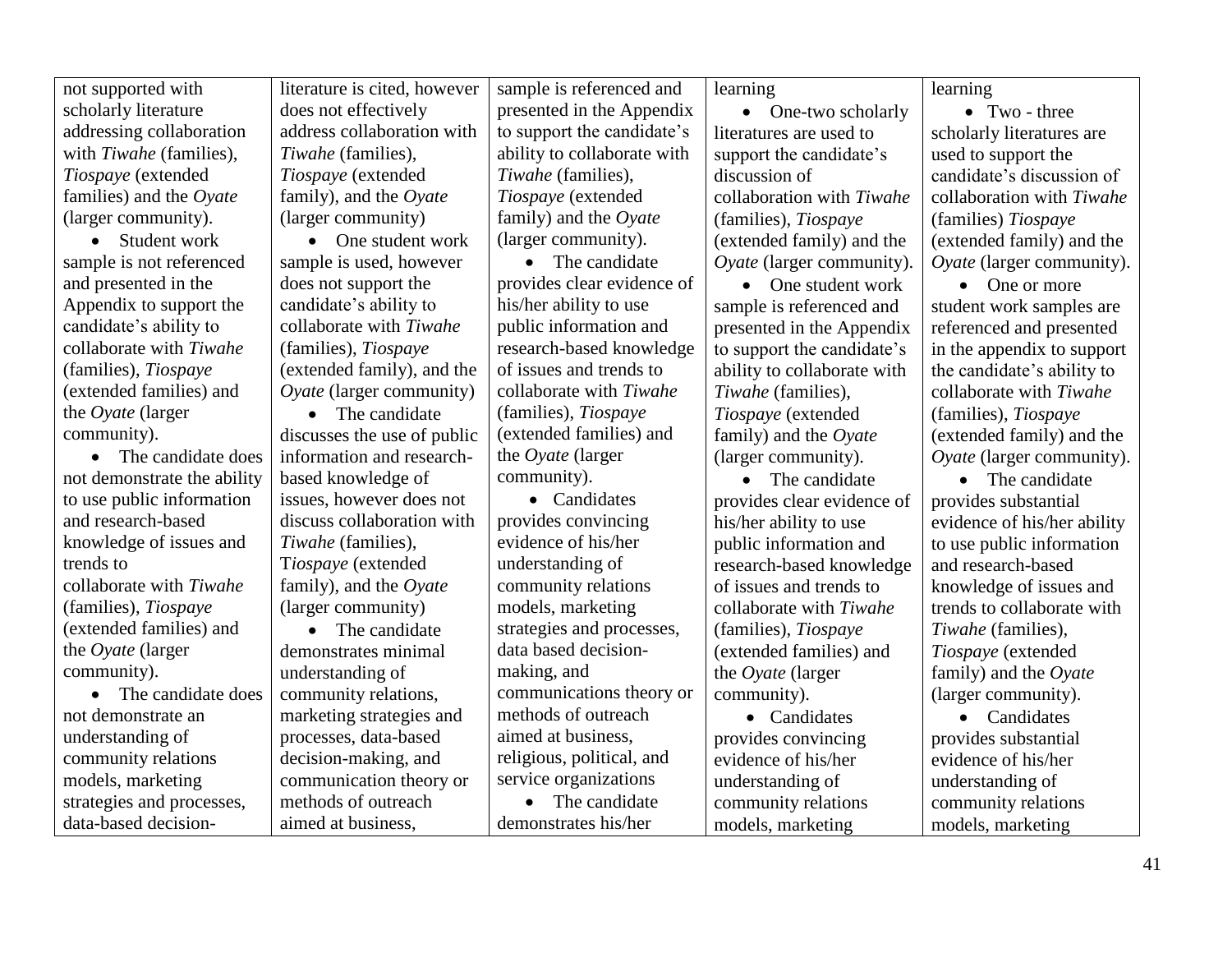| $\mathbf{1}$                | $\overline{2}$              | $\overline{3}$              | $\overline{\mathbf{4}}$     | 5                           |
|-----------------------------|-----------------------------|-----------------------------|-----------------------------|-----------------------------|
|                             |                             |                             |                             | patience and fortitude.     |
|                             |                             |                             |                             | relevant Lakota values;     |
|                             |                             |                             | patience and fortitude.     | community), using           |
| patience and fortitude.     |                             |                             | relevant Lakota values;     | the $O$ <i>yate</i> (larger |
| relevant Lakota values;     |                             |                             | (larger community), using   | (extended families) and     |
| (larger community), using   |                             |                             | families) and the Oyate     | (families), Tiospaye        |
| families) and the $Oyate$   |                             |                             | Tiospaye (extended          | schools and Tiwahe          |
| Tiospaye (extended          | patience and fortitude.     |                             | Tiwahe (families),          | relationship between        |
| Tiwahe (families),          | relevant Lakota values;     |                             | between schools and         | nature of the symbiotic     |
| between schools and         | (larger community), using   |                             | symbiotic relationship      | discusses, in detail, the   |
| symbiotic relationship      | families) and the $O$ yate  |                             | discusses the nature of the | Candidate<br>$\bullet$      |
| discuss the nature of the   | Tiospaye (extended          |                             | Candidate                   | the media.                  |
| • Candidate does not        | Tiwahe (families),          | patience and fortitude.     | the media.                  | the ability to work with    |
| the media.                  | between schools and         | relevant Lakota values;     | the ability to work with    | relations and demonstrate   |
| the ability to work with    | the symbiotic relationship  | (larger community), using   | relations and demonstrate   | program of comm.            |
| relations and demonstrate   | discussion of the nature of | families) and the $O$ yate  | program of community        | develop a comprehensive     |
| program of community        | provides minimal            | Tiospaye (extended          | develop a comprehensive     | and other services to       |
| develop a comprehensive     | Candidate                   | Tiwahe (families),          | and other services and to   | integrate health, social,   |
| and other services and to   | the media.                  | between schools and         | integrate health, social,   | community agencies to       |
| integrate health, social,   | the ability to work with    | symbiotic relationship      | community agencies to       | collaborate with            |
| community agencies to       | relations and demonstrate   | discusses the nature of the | ability to collaborate with | extraordinary ability to    |
| to collaborate with         | program of community        | • Candidate                 | demonstrates his/her        | demonstrates an             |
| demonstrate his/her ability | develop a comprehensive     | the media.                  | The candidate               | The candidate<br>$\bullet$  |
| not sufficiently            | and other services and to   | the ability to work with    | service organizations       | service organizations       |
| • The candidate does        | integrate health, social,   | relations and demonstrate   | religious, political, and   | religious, political, and   |
| service organizations       | community agencies to       | program of community        | aimed at business,          | aimed at business.          |
| religious, political, and   | ability to collaborate with | develop a comprehensive     | methods of outreach         | methods of outreach         |
| aimed at business,          | demonstrates his/her        | and other services and to   | communications theory or    | communications theory or    |
| methods of outreach         | The candidate               | integrate health, social,   | making, and                 | making, and                 |
| communications theory or    | organizations               | community agencies to       | data based decision-        | data based decision-        |
| making, and                 | political, and service      | ability to collaborate with | strategies and processes,   | strategies and processes,   |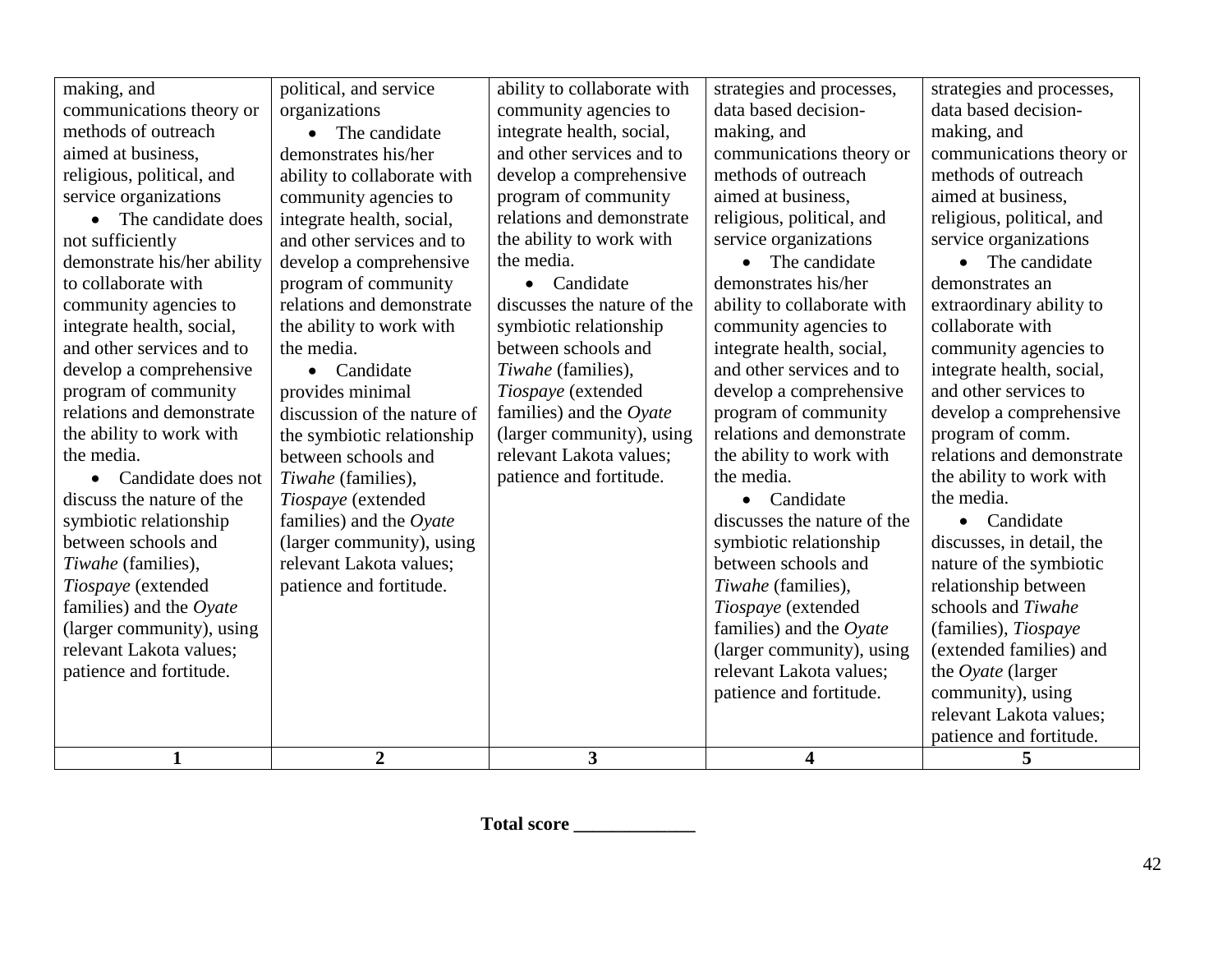#### **Assessment of the candidate's ability to respond to community interests and needs**

#### **Collaborative Lakota Leadership**

**Standard #4, Key Indicator #15:** Identify cultural, economic, community agencies and grassroots organizations in your area. Discuss the importance of educators reaching out to these community resources (Based on scholarly literature and Lakota philosophy and belief system).

Examples of student work samples (choose a minimum of one to support Standard #4, Key Indicator #15) [ELCC 4.2] [SD state competency #3] [Lakota values: patience and fortitude]

- LakM 513 Lakota Foundations for Leadership and Management
- LakM 533 Lakota Social Organization
- LakM 603 Graduate Research, Writing and Statistics
- LMEA 713 School Administration *Philosophy of Education*
- LMEA 723 Counseling Theories and Socio-Culture Foundations *Community Building Activity*
- LMEA 733 Curriculum Development
- LMEA 753 Advanced Educational Psychology
- LMEA 603 School Law
- LMEA 796 Principal Internship *Intern Activity*
- Other student work sampled or professional development experience that demonstrate your skills and competency related to collaborative Lakota leadership

|                            |                              | <u>ulitari et alle lite allegedi elleride past tepi esellis edilmididis estilpeteller (aneti alle alle seste</u> |                               |                           |  |  |
|----------------------------|------------------------------|------------------------------------------------------------------------------------------------------------------|-------------------------------|---------------------------|--|--|
| <b>Does Not Meet</b>       | <b>Meets with Weakness</b>   | <b>Meets Expectation</b>                                                                                         | <b>Meets with Strength</b>    | Outstanding               |  |  |
| <b>Expectation</b>         |                              |                                                                                                                  |                               |                           |  |  |
| The narrative does         | • The narrative lacks        | The narrative is of<br>$\bullet$                                                                                 | $\bullet$ The narrative is of | • The narrative is of     |  |  |
| not demonstrate an         | quality in understanding     | minimal quality in                                                                                               | sufficient quality,           | exceptional quality,      |  |  |
| understanding of           | community involvement        | understanding community                                                                                          | including a reasonable        | including extraordinary   |  |  |
| community involvement      | skills and abilities.        | involvement skills and                                                                                           | demonstration and             | demonstration and         |  |  |
| skills and abilities.      | $\bullet$ One scholarly      | abilities                                                                                                        | application of community      | application of community  |  |  |
| $\bullet$ The narrative is | literature is cited, however | $\bullet$ One scholarly                                                                                          | involvement skills and        | involvement skills and    |  |  |
| not supported with         | does not address             | literature is cited                                                                                              | abilities.                    | abilities.                |  |  |
| scholarly literature       | community involvement.       | addressing community                                                                                             | • One-two scholarly           | Two or more<br>$\bullet$  |  |  |
| addressing community       | One student work             | involvement                                                                                                      | literatures are used to       | scholarly literatures are |  |  |

#### **Reviewers: Choose which of the five measurements BEST represents candidate competency (ELCC 4.2), circle the score below**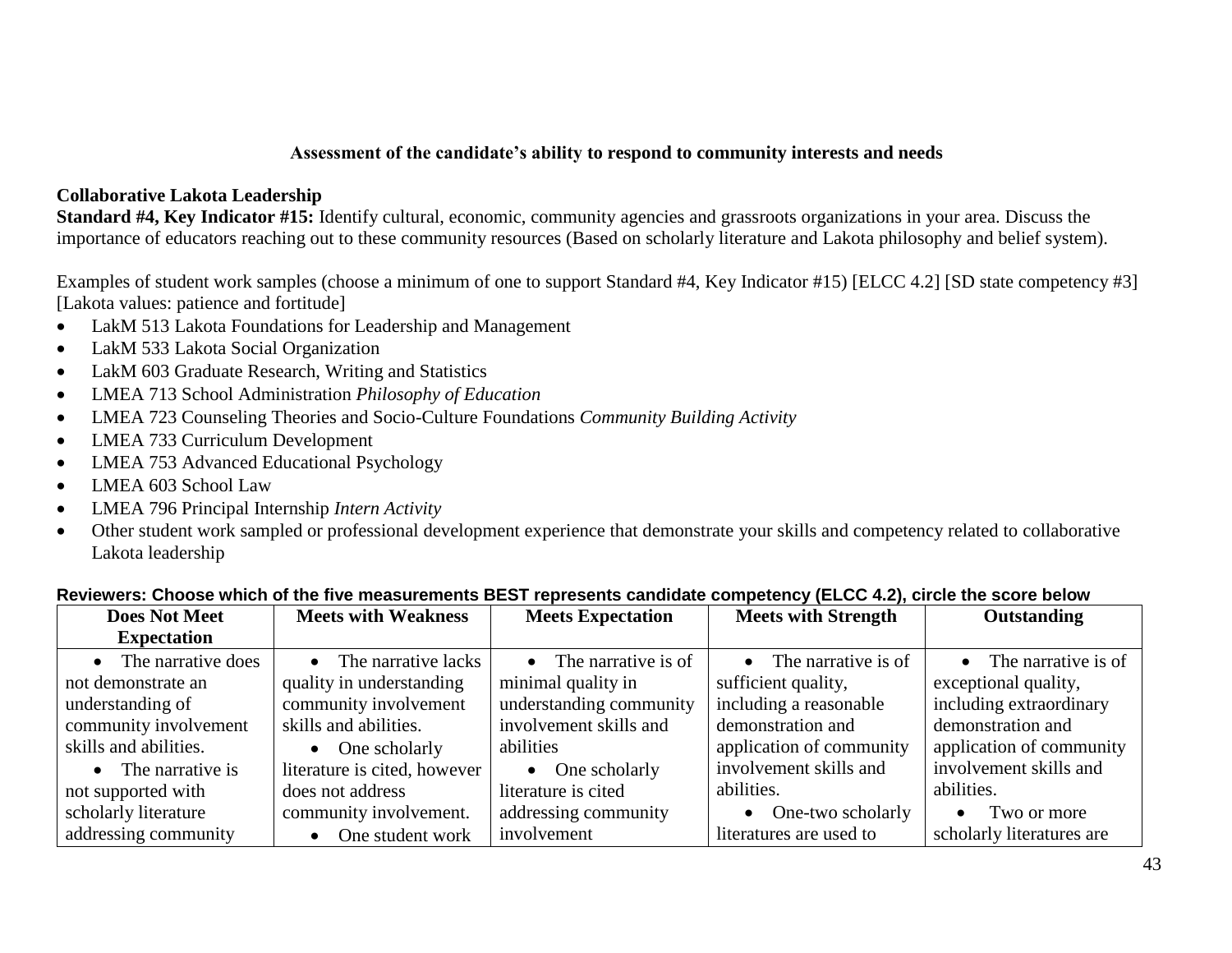| involvement.                | sample is cited, however     | One student work<br>$\bullet$ | support the candidate's     | used to support the         |
|-----------------------------|------------------------------|-------------------------------|-----------------------------|-----------------------------|
| Student work<br>$\bullet$   | does not discuss the         | sample is cited supporting    | discussion of community     | candidate's discussion of   |
| sample is not referenced    | candidate's ability to       | the candidate's ability to    | involvement.                | community involvement.      |
| to support the candidate's  | respond to community         | respond to community          | • One student work          | Two or more<br>$\bullet$    |
| ability to respond to       | interests and needs.         | interests and needs           | sample is referenced to     | student work samples are    |
| community interests and     | • The candidate              | The candidate<br>$\bullet$    | support the candidate's     | referenced to support the   |
| needs.                      | discusses assessment         | discusses assessment          | ability to respond to       | candidate's ability         |
| The candidate does          | strategies, however does     | strategies and research       | community interests and     | respond to community        |
| not discuss the use of      | not make a connection to     | methods to understand         | needs.                      | interests and needs.        |
| appropriate assessment      | diverse school and           | and accommodate diverse       | The candidate<br>$\bullet$  | • The candidate             |
| strategies and research     | community conditions         | school and community          | properly discusses the use  | provides an exceptional     |
| methods to understand       | • The candidate              | conditions and dynamics       | of appropriate assessment   | discussion of appropriate   |
| and accommodate diverse     | demonstrates limited         | • The candidate               | strategies and research     | assessment strategies and   |
| school and community        | ability to provide           | demonstrates the ability to   | methods to understand       | research methods to         |
| conditions and dynamics.    | leadership to programs       | provide leadership to         | and accommodate diverse     | understand and              |
| • The candidate does        | serving students with        | programs serving students     | school and community        | accommodate diverse         |
| not demonstrate the ability | special and exceptional      | with special and              | conditions and dynamics.    | school and community        |
| to provide leadership to    | needs                        | exceptional needs             | • The candidate             | conditions and dynamics.    |
| programs serving students   | The candidate<br>$\bullet$   | • The candidate               | appropriately               | • The candidate             |
| with special and            | demonstrates limited         | demonstrates the ability to   | demonstrates the ability to | demonstrates an             |
| exceptional needs           | ability to capitalize on the | capitalize on the diversity   | provide leadership to       | exceptional ability to      |
| The candidate does          | diversity(cultural, ethnic,  | (cultural, ethnic, racial,    | programs serving students   | provide leadership to       |
| not demonstrate the ability | racial, economic, and        | economic, and grassroots      | with special and            | programs serving            |
| to capitalize on the        | grassroots groups) of the    | groups) of the school         | exceptional needs.          | students with special and   |
| diversity(cultural, ethnic, | school community to          | community to improve          | • The candidate             | exceptional needs.          |
| racial, economic, and       | improve school               | school programs and meet      | appropriately               | • The candidate             |
| grassroots groups) of the   | programs and meet the        | the diverse needs of all      | demonstrates the ability to | demonstrates an             |
| school community to         | diverse needs of all         | students.                     | capitalize on the diversity | exceptional ability to      |
| improve school              | students.                    | • Candidate                   | (cultural, ethnic, racial,  | capitalize on the diversity |
| programs and meet the       | • Candidate                  | discusses the importance      | economic, and grassroots    | (cultural, ethnic, racial,  |
| diverse needs of all        | discusses the importance     | of reaching out to a          | groups) of the school       | economic, and grassroots    |
| students.                   | of reaching out to a         | variety of community          | community to improve        | groups) of the school       |
| Relevant to Lakota          | variety of community         | resources, using Lakota       | school programs and meet    | community to improve        |
| values; patience and        | resources, however does      | values; patience and          | the diverse needs of all    | school programs and meet    |
| fortitude, the candidate    | not make a connection to     | fortitude                     | students.                   | the diverse needs of all    |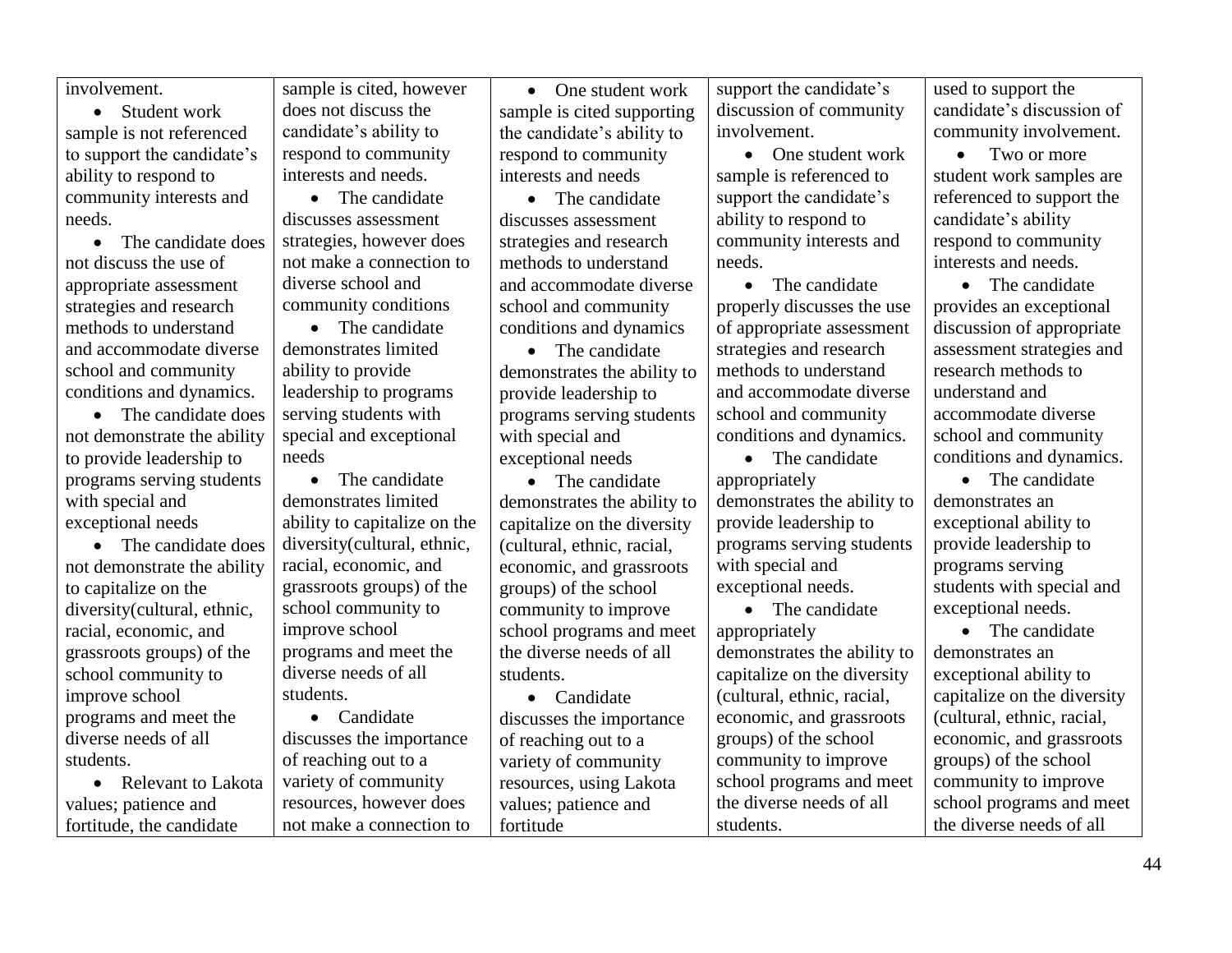| does not identify or      | Lakota values; patience | • Relevant to Lakota      | students.                    |
|---------------------------|-------------------------|---------------------------|------------------------------|
| discuss the importance of | and fortitude           | values; patience and      | • Relevant to Lakota         |
| reaching out to a variety |                         | fortitude, the candidate  | values; patience and         |
| of community resources.   |                         | identifies and discusses  | fortitude, the candidate     |
|                           |                         | the importance of         | identifies and discusses, in |
|                           |                         | reaching out to a variety | detail, the importance of    |
|                           |                         | of community resources.   | reaching out to a variety    |
|                           |                         |                           | of community resources.      |
|                           |                         |                           |                              |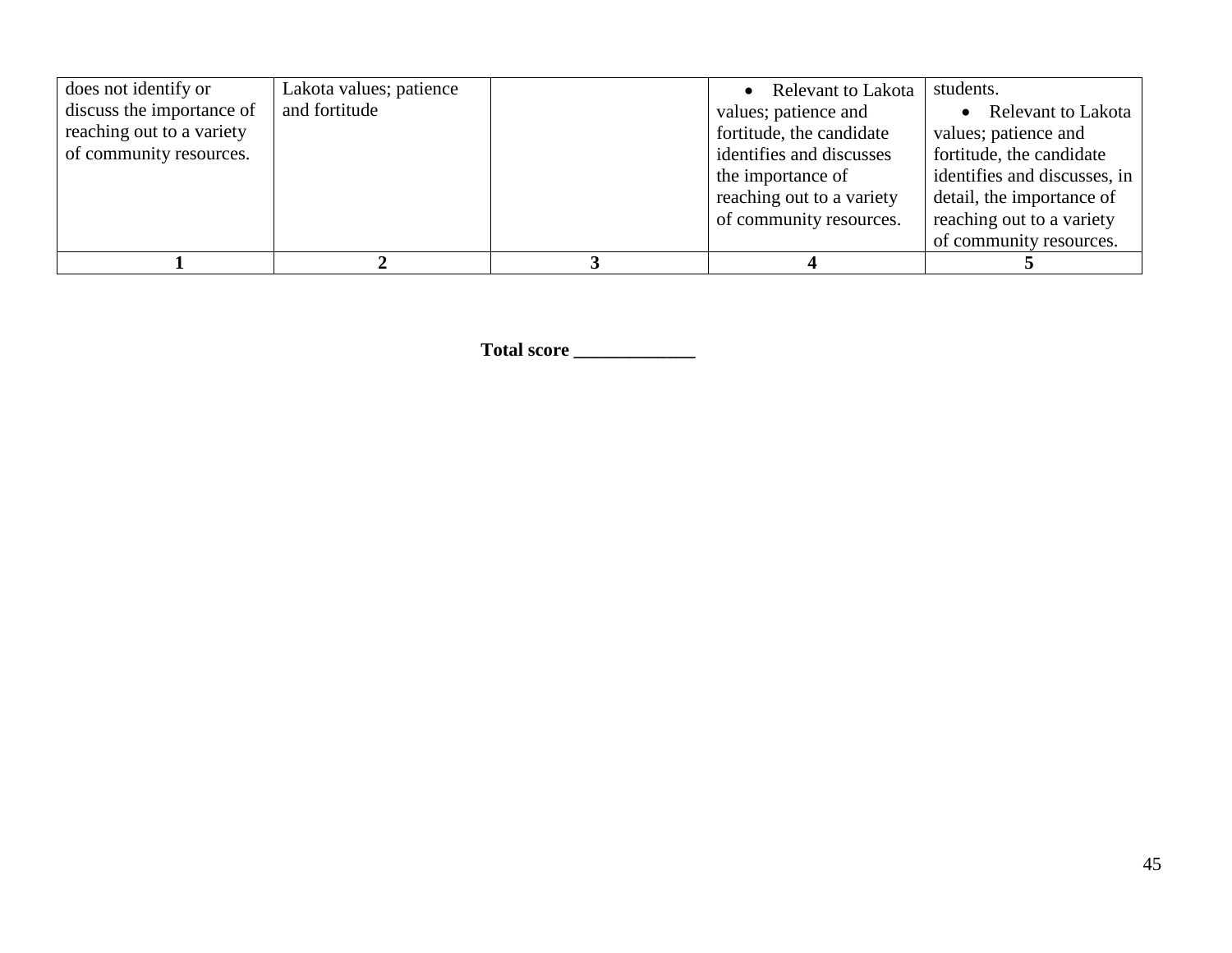#### **Assessment of the candidate's ability to mobilize community resources**

#### **Collaborative Lakota Leadership**

**Standard #4, Key Indicator #16:** *What is the role of the school leader in mobilizing community resources to achieve the school's vision (based on scholarly literature and Lakota philosophy and belief system)?*

Examples of student work samples (choose a minimum of one to support Standard #4, Key Indicator #16) [ELCC 4.3] [SD state competency #3] [Lakota values: patience and fortitude]

- LakM 513 Lakota Foundations for Leadership and Management
- LakM 533 Lakota Social Organization
- LMEA 713 School Administration *Philosophy of Education*
- LMEA 723 Counseling Theories and Socio-Culture Foundations *Community Building Activity*
- LMEA 733 Curriculum Development
- LMEA 743 School Finance
- LMEA 753 Advanced Educational Psychology
- LMEA 603 School Law
- LMEA 796 Principal Internship *Intern Activity*
- Other student work samples or professional development experience that demonstrate your skills and competency related to collaborative Lakota leadership

|                            |                                  | <u>mindit of the theorem children been topicoomic canalages competency (EEAA Tio), on the theorem and the mothem</u> |                                |                                  |
|----------------------------|----------------------------------|----------------------------------------------------------------------------------------------------------------------|--------------------------------|----------------------------------|
| <b>Does Not Meet</b>       | <b>Meets with Weakness</b>       | <b>Meets Expectation</b>                                                                                             | <b>Meets with Strength</b>     | Outstanding                      |
| <b>Expectations</b>        |                                  |                                                                                                                      |                                |                                  |
| • The narrative does       | The narrative lacks<br>$\bullet$ | $\bullet$ The narrative is of                                                                                        | $\bullet$ The narrative is of  | The narrative is of<br>$\bullet$ |
| not demonstrate an         | quality in understanding         | minimal quality in                                                                                                   | sufficient quality,            | exceptional quality,             |
| understanding of the       | of the utilization of            | understanding of the                                                                                                 | including a reasonable         | including in-depth               |
| utilization of various     | various community                | utilization of various                                                                                               | depth of understanding of      | understanding, reflection,       |
| community resources to     | resources to achieve the         | community resources to                                                                                               | the utilization of various     | and application of the           |
| achieve the school's       | school's vision.                 | achieve the school's                                                                                                 | community resources to         | utilization of various           |
| vision.                    | One scholarly<br>$\bullet$       | vision.                                                                                                              | achieve the school's           | community resources to           |
| The narrative is           | literature is cited, however     | One scholarly                                                                                                        | vision.                        | achieve the school's vision.     |
| not supported with         | does not address                 | literature is cited                                                                                                  | One-two scholarly<br>$\bullet$ | Two or more                      |
| scholarly literature       | mobilization of                  | addressing mobilization of                                                                                           | literatures are used to        | scholarly literatures are        |
| addressing mobilization of | community resources.             | community resources.                                                                                                 | support the candidate's        | used to support the              |
| community resources.       | One student work<br>$\bullet$    | One student work<br>$\bullet$                                                                                        | discussion of mobilization     | candidate's discussion of        |

#### **Reviewers: Choose which of the five measurements BEST represents candidate competency (ELCC 4.3), circle the score below**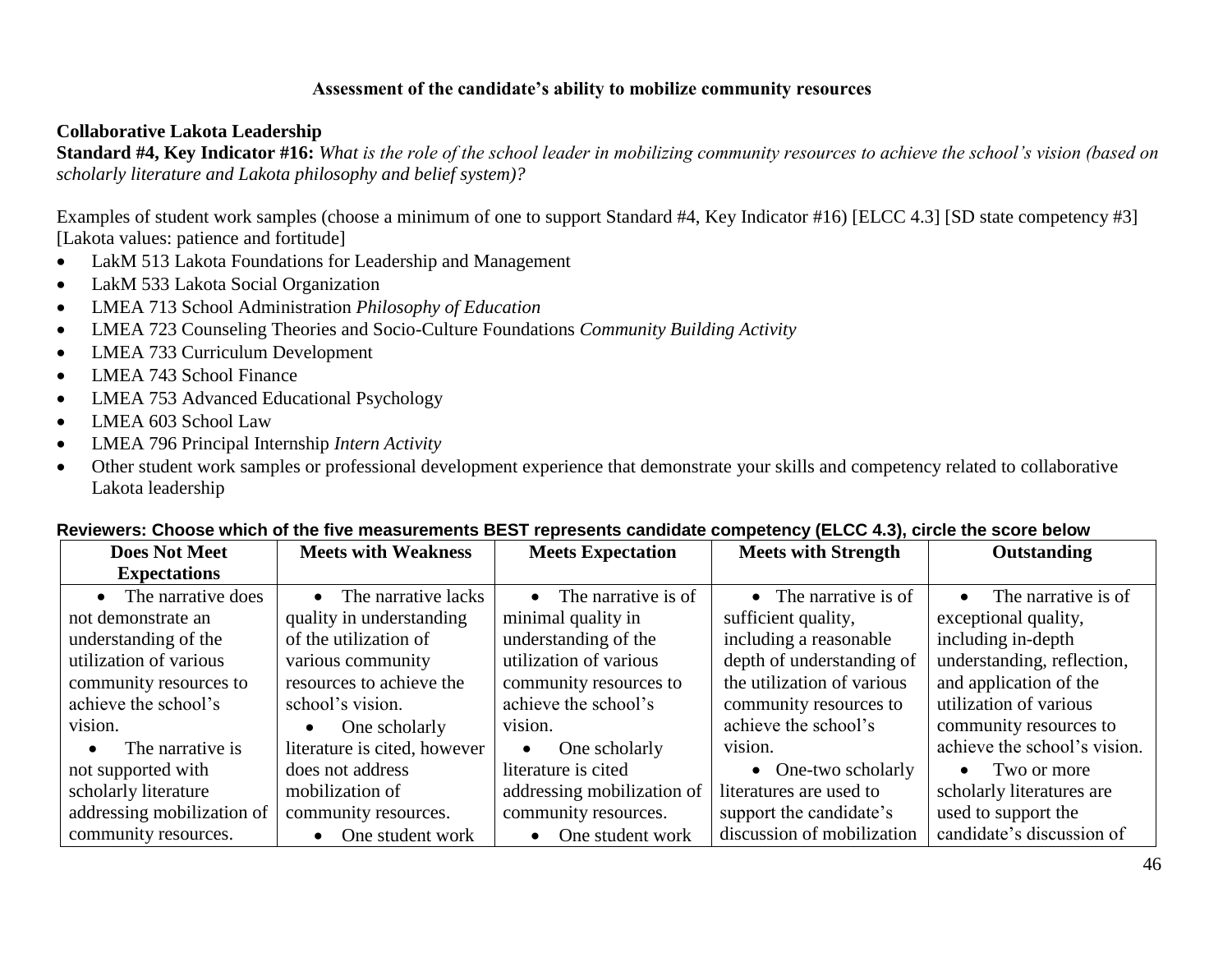| 1                          | $\overline{2}$            | $\mathbf{3}$               | 4                          | 5                              |
|----------------------------|---------------------------|----------------------------|----------------------------|--------------------------------|
|                            |                           |                            |                            |                                |
| community resources.       |                           |                            | fortitude                  | fortitude                      |
| leader in mobilizing       |                           |                            | values; patience and       | Lakota values; patience and    |
| the role of the school     |                           |                            | resources, using Lakota    | resources, using relevant      |
| candidate does not discuss | and fortitude             |                            | mobilizing community       | mobilizing community           |
| and fortitude, the         | Lakota values; patience   |                            | school leader in           | of the school leader in        |
| Lakota values; patience    | not make connection to    | fortitude                  | discusses the role of the  | discusses, in detail, the role |
| • Using relevant           | resources, however does   | values; patience and       | Candidate<br>$\bullet$     | Candidate                      |
| ELCC 4.3.c.                | mobilizing community      | resources, using Lakota    | ELCC 4.3.c                 | <b>ELCC</b> 4.3.c              |
| funds, as indicated in     | school leader in          | mobilizing community       | and funds, as indicated in | funds, as indicated in         |
| use public resources and   | discusses the role of the | school leader in           | to use public resources    | use public resources and       |
| understanding of ways to   | Candidate                 | discusses the role of the  | an understanding of ways   | understanding of ways to       |
| demonstrate an             | indicated in ELCC 4.3.c.  | • Candidate                | effectively demonstrates   | extraordinary                  |
| not effectively            | resources and funds, as   | ELCC 4.3.c.                | The candidate<br>$\bullet$ | demonstrates an                |
| • The candidate does       | ways to use public        | funds, as indicated in     | ELCC 4.3.b.                | The candidate                  |
| indicated in ELCC 4.3.b.   | lacks understanding of    | use public resources and   | indicated in               | in ELCC $4.3.b.$               |
| serve the community as     | • The candidate           | understanding of ways to   | the community as           | the community as indicated     |
| social service agencies to | indicated in ELCC 4.3.b.  | demonstrates an            | service agencies to serve  | service agencies to serve      |
| school resources and       | serving the community as  | • The candidate            | resources and social       | school resources and social    |
| demonstrate how to use     | does not address          | indicated in ELCC 4.3.b.   | how to use school          | exceptional ability to use     |
| not effectively            | service agencies, however | serve the community as     | effectively demonstrates   | demonstrates an                |
| • The candidate does       | resources and social      | social service agencies to | • The candidate            | The candidate                  |
| resources.                 | references school         | school resources and       | community resources.       | community resources.           |
| mobilize community         | The candidate             | references how to use      | ability to mobilize        | the appendix to mobilize       |
| candidate's ability to     | resources.                | • The candidate            | to support the candidate's | referenced and presented in    |
| Appendix to support the    | mobilize community        | resources.                 | presented in the appendix  | student work samples are       |
| and presented in the       | candidate's ability to    | mobilize community         | sample is referenced and   | Two or more                    |
| sample is not referenced   | does not support the      | the candidate's ability to | $\bullet$ One student work | resources.                     |
| Student work               | sample is cited, however  | sample is cited supporting | of community resources.    | mobilization of community      |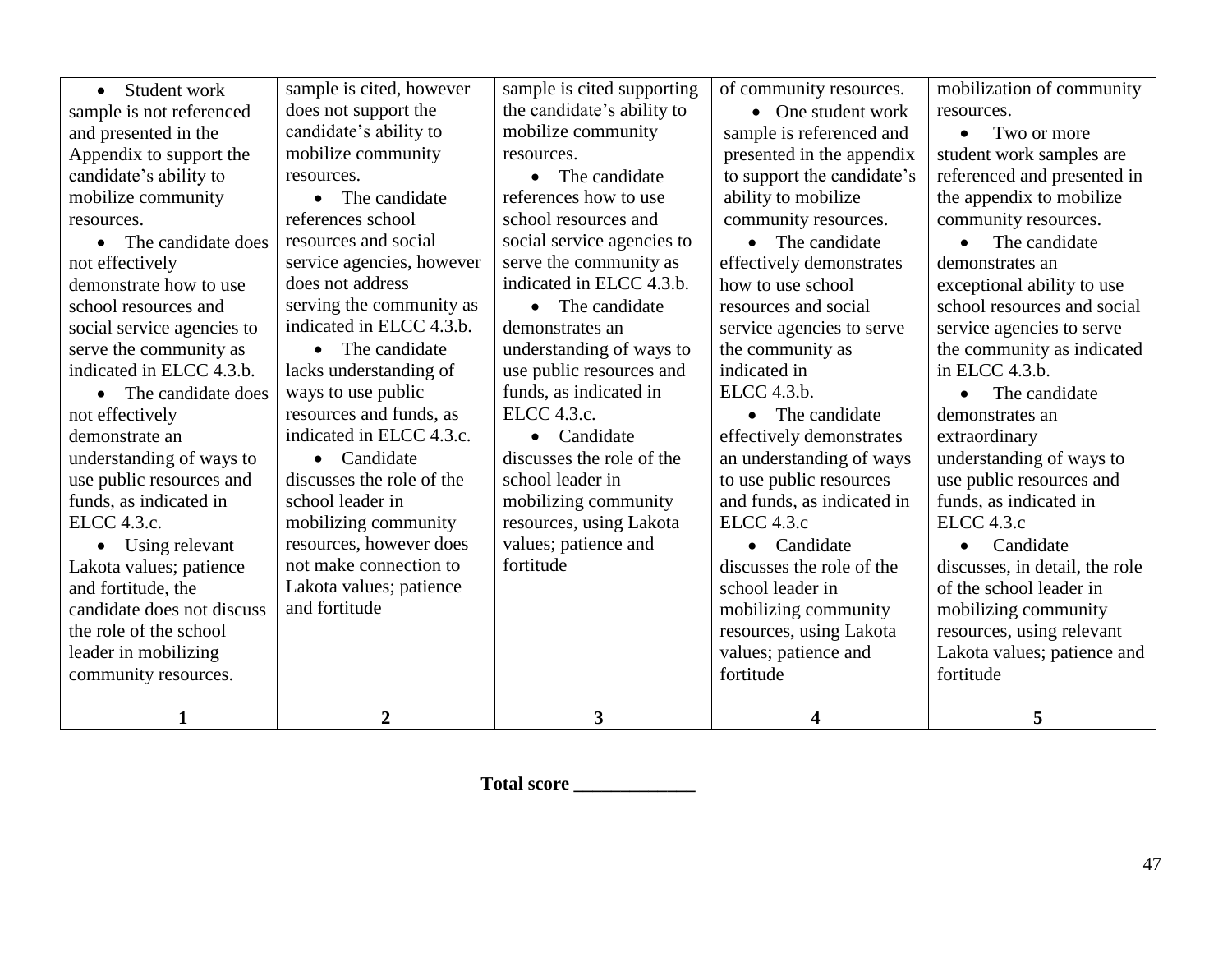#### **Assessment of the candidate's ability to act with integrity**

## **Ethical Lakota Leadership**

**Standard #5, Key Indicator #17**: *What is your understanding of the terms integrity, fairness and ethics according to Lakota values? How are they interrelated? How can they be distinguished? How does the application of your understanding of integrity aid in respecting the rights of others in your interactions culturally? Compare this understanding to ethical systems used in leadership.*

Examples of student work samples (choose a minimum of one to support Standard #5, Key Indicator #17) [ELCC 5.1] [SD state competency #5] [Lakota values: knowledge and wisdom]

- LakM 513 Lakota Foundations for Leadership and Management
- LakM 533 Lakota Social Organization
- LMEA 703 Instructional Supervision
- LMEA 713 School Administration
- LMEA 796 Principal Internship *Intern Activity*
- Other student work samples or professional development experience that demonstrate your skills and competency related to ethical Lakota leadership

| <b>Does Not Meet</b>     | <b>Meets with Weakness</b> | <b>Meets Expectation</b>   | <b>Meets with Strength</b>    | Outstanding                |
|--------------------------|----------------------------|----------------------------|-------------------------------|----------------------------|
| <b>Expectations</b>      |                            |                            |                               |                            |
| $\bullet$ The narrative  | • The narrative            | The narrative              | $\bullet$ The narrative is of | The narrative is of        |
| does not demonstrate an  | lacks quality in           | is of minimal quality in   | sufficient quality,           | exceptional quality,       |
| understanding of ethical | understanding ethical      | understanding ethical      | including a general           | including in-depth         |
| systems.                 | systems.                   | systems.                   | understanding of ethical      | understanding, reflection, |
| • The narrative is       | $\bullet$ One scholarly    | $\bullet$ One scholarly    | systems.                      | and application of ethical |
| not supported with       | literature is cited.       | literature is cited        | • One-two scholarly           | systems.                   |
| scholarly literature     | however does not address   | addressing integrity and   | literature(s) is/are cited to | Two or more                |
| addressing integrity and | integrity and ethical      | ethical systems.           | support the candidate's       | scholarly literatures are  |
| ethical systems.         | systems.                   | • One student work         | discussion of integrity and   | cited to support the       |
| • Student work           | • One student work         | sample is cited supporting | ethical systems.              | candidate's discussion of  |
| sample is not referenced | sample is cited, however   | the candidate's ability to | • One-two student             | integrity and ethical      |
| and presented in the     | does not support the       | act with integrity.        | work sample(s) is/are         | systems.                   |
| Appendix to support the  | candidate's ability to act | The candidate              | referenced supporting the     | Two or more                |

#### **Reviewers: Choose which of the five measurements BEST represents candidate competency (ELCC 5.1), circle the score below**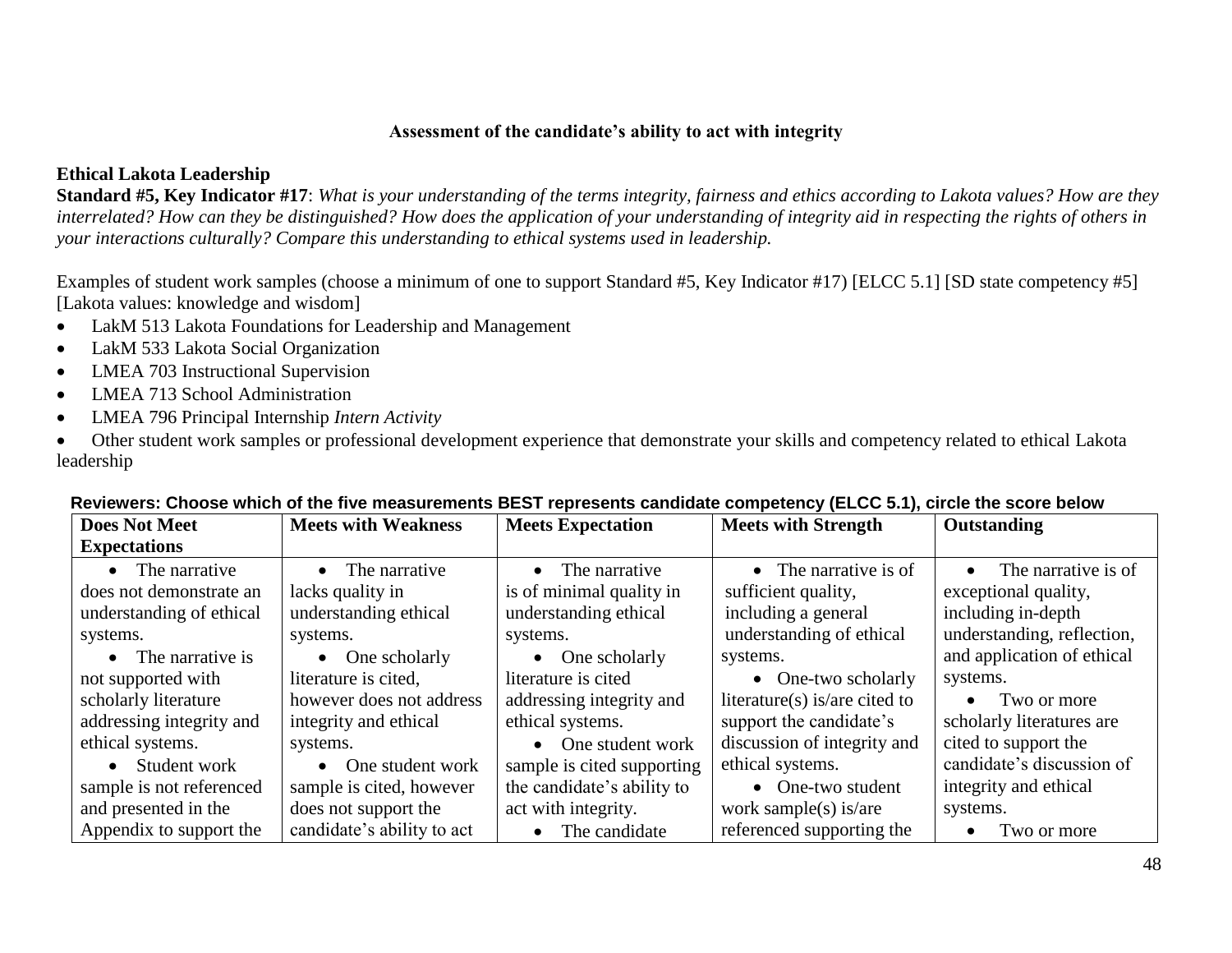| candidate's ability to act | with integrity.             | discusses confidentiality, | candidate's ability to act | student work samples are    |
|----------------------------|-----------------------------|----------------------------|----------------------------|-----------------------------|
| with integrity.            | The candidate               | dignity, and honest        | with integrity.            | referenced supporting the   |
| • The candidate            | discusses confidentiality,  | interactions as            | • The candidate            | candidate's ability to act  |
| does not effectively       | dignity, and honest         | indicated in ELCC 5.1.a.   | effectively discusses      | with integrity.             |
| discuss confidentiality,   | interactions, however       | Candidate                  | confidentiality, dignity,  | The candidate               |
| dignity, and honest        | does not make connection    | demonstrates an            | and honest interactions as | includes a thorough         |
| interactions as            | to the school system as     | understanding of the       | indicated in ELCC 5.1.a.   | discussion (supported       |
| indicated in ELCC 5.1.a.   | indicated in ELCC 5.1.a.    | terms integrity, fairness  | $\bullet$ Using Lakota     | by scholarly literature) of |
| $\bullet$ Using relevant   | Candidate<br>$\bullet$      | and ethics, using Lakota   | values; knowledge and      | confidentiality, dignity,   |
| Lakota values;             | demonstrate an              | values; knowledge and      | wisdom, the candidate      | and honest interactions as  |
| knowledge and wisdom,      | understanding of the        | wisdom                     | clearly demonstrates an    | indicated in ELCC 5.1.a.    |
| the candidate does not     | terms integrity, fairness   |                            | understanding of the terms | • Using Lakota              |
| demonstrate an             | and ethics, however does    |                            | integrity, fairness and    | values; knowledge and       |
| understanding of the       | not use Lakota values;      |                            | ethics.                    | wisdom, the candidate       |
| terms integrity, fairness  | knowledge and wisdom        |                            |                            | demonstrates a thorough     |
| and ethics.                |                             |                            |                            | understanding of the terms  |
|                            |                             |                            |                            | integrity, fairness and     |
|                            |                             |                            |                            | ethics.                     |
|                            | $\mathcal{D}_{\mathcal{L}}$ | 3                          |                            |                             |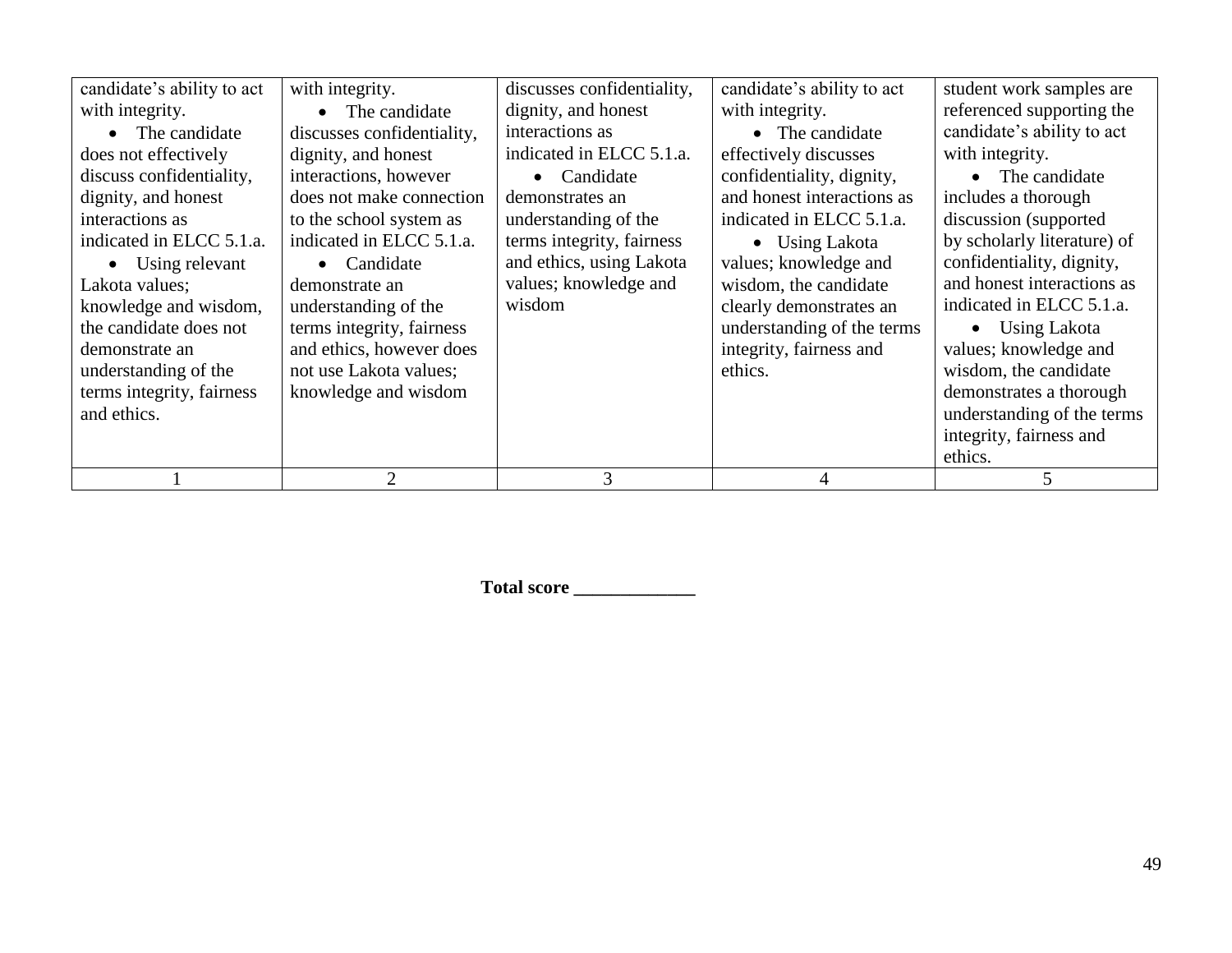#### **Assessment of the candidate's ability to act fairly**

#### **Ethical Lakota Leadership**

**Standard #5, Key Indicator #18:** *Describe the commonly recognized systems of ethical decision making available to the Lakota educational leader. How do these systems help in your interacting with others with fairness?*

Examples of student work samples (choose a minimum of one to support Standard #5, Key Indicator #18) [ELCC 5.2] [SD state competency #5] [Lakota values: knowledge and wisdom]

- LakM 513 Lakota Foundations for Leadership and Management
- LakM 533 Lakota Social Organization
- LMEA 703 Instructional Supervision
- LMEA 713 School Administration
- LMEA 796 Principal Internship *Intern Activity*
- Other student work samples or professional development experience that demonstrate your skills and competency related to ethical Lakota leadership

| <b>Does Not Meet</b>     | <b>Meets with Weakness</b> | <b>Meets Expectation</b>   | <b>Meets with Strength</b>    | Outstanding                   |
|--------------------------|----------------------------|----------------------------|-------------------------------|-------------------------------|
| <b>Expectations</b>      |                            |                            |                               |                               |
| • The narrative          | • The narrative            | • The narrative is         | • The narrative is of         | $\bullet$ The narrative is of |
| does not demonstrate     | lacks quality in           | of minimal quality in      | sufficient quality,           | exceptional quality,          |
| understanding of systems | understanding of systems   | understanding of systems   | including a reasonable        | including in-depth            |
| of ethical decision      | of ethical decision making | of ethical                 | depth of understanding        | understanding, reflection,    |
| making.                  | $\bullet$ One scholarly    | $\bullet$ One scholarly    | and application of            | and application of systems    |
| • The narrative is       | literature is cited,       | literature is cited        | strategies for improved       | of ethical decision making.   |
| not supported with       | however does not address   | addressing ethical         | instruction                   | Two or more<br>$\bullet$      |
| scholarly literature     | ethical decision making.   | decision making.           | • One-two scholarly           | scholarly literatures are     |
| addressing ethical       | $\bullet$ One student work | • One student work         | literature(s) is/are cited to | cited to support the          |
| decision making.         | sample is cited, however   | sample is cited supporting | support the candidate's       | candidate's discussion of     |
| Student work             | does not support the       | the candidate's ability to | discussion of ethical         | ethical decision making.      |

#### **Reviewers: Choose which of the five measurements BEST represents candidate competency (ELCC 5.2), circle the score below**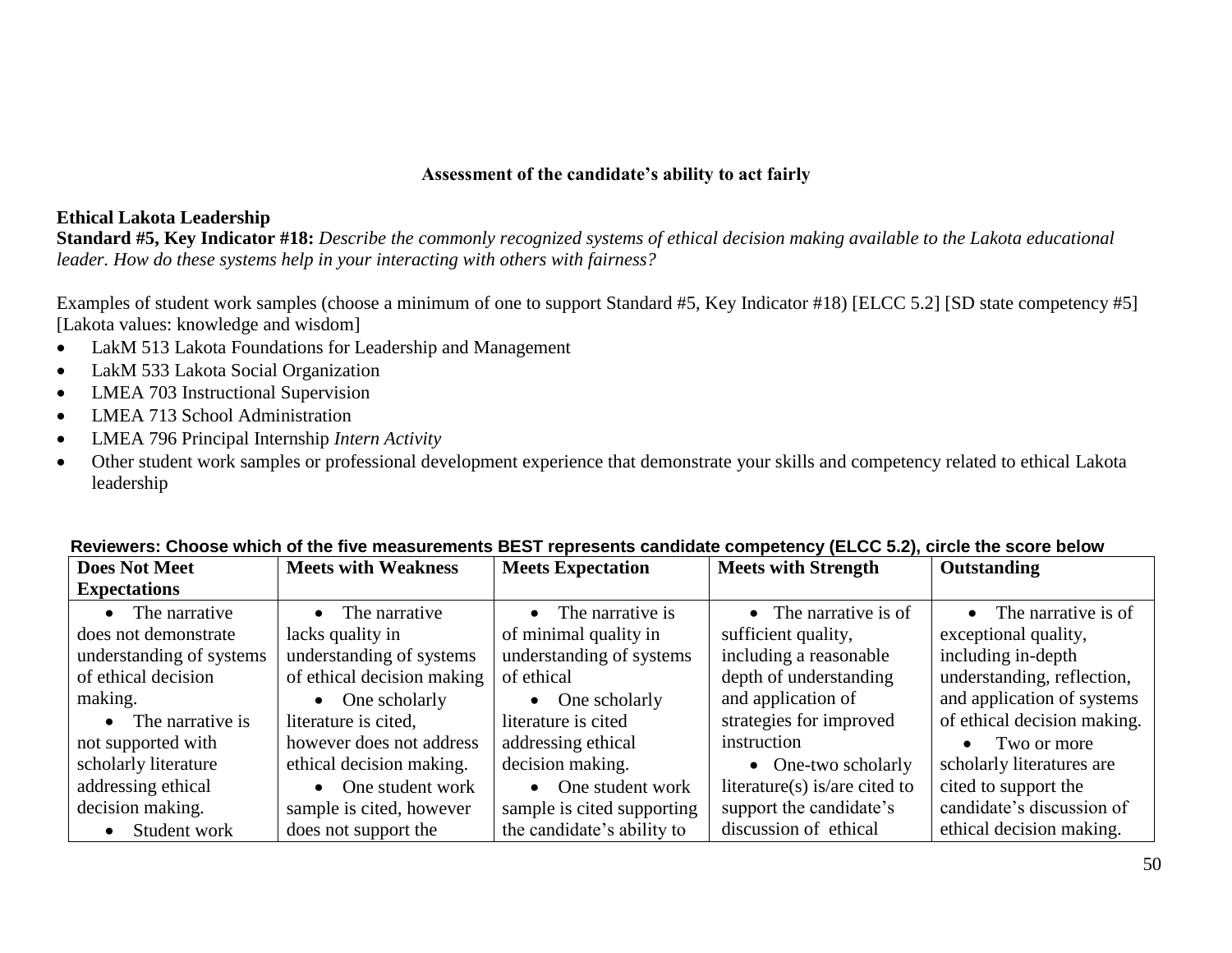|                            |                              | 3                            |                              | 5                              |
|----------------------------|------------------------------|------------------------------|------------------------------|--------------------------------|
| others.                    |                              |                              |                              |                                |
| interact fairly with       |                              |                              |                              | with others.                   |
| demonstrate the ability to |                              |                              | with others.                 | the ability to interact fairly |
| the candidate does not     |                              |                              | ability to interact fairly   | thoroughly demonstrates        |
| knowledge and wisdom,      |                              |                              | clearly demonstrates the     | and wisdom, the candidate      |
| Lakota values;             |                              |                              | and wisdom, the candidate    | Lakota values; knowledge       |
| $\bullet$ Referencing      | knowledge and wisdom         |                              | Lakota values; knowledge     | Using relevant<br>$\bullet$    |
| indicated in ELCC 5.2.a.   | reference Lakota values;     |                              | Using relevant<br>$\bullet$  | indicated in ELCC 5.2.a.       |
| considerations as          | however does not             | knowledge and wisdom         | indicated in ELCC 5.2.a.     | ethical considerations as      |
| diversity, and ethical     | interact fairly with others, | using Lakota values;         | ethical considerations as    | student diversity, and         |
| sensitivity to student     | demonstrates the ability to  | interact fairly with others, | student diversity, and       | impartiality, sensitivity to   |
| discuss impartiality,      | Candidate<br>$\bullet$       | demonstrates the ability to  | impartiality, sensitivity to | scholarly literature) of       |
| does not effectively       | indicated in ELCC 5.2.a.     | • Candidate                  | effectively discusses        | discussion (supported by       |
| The candidate              | student diversity as         | indicated in ELCC 5.2.a.     | • The candidate              | includes a thorough            |
| others.                    | not make connection to       | considerations as            | interact fairly with others. | The candidate                  |
| interact fairly with       | sensitivity, however does    | diversity, and ethical       | candidate's ability to       | interact fairly with others.   |
| candidate's ability to     | discusses impartiality,      | sensitivity to student       | referenced to support the    | candidate's ability to         |
| appendix to support the    | • The candidate              | discusses impartiality,      | work sample(s) is/are        | referenced to support the      |
| and presented in the       | interact fairly with others. | • The candidate              | $\bullet$ One-two student    | student work samples are       |
| sample is not referenced   | candidate's ability to       | interact fairly with others  | decision making              | Two or more                    |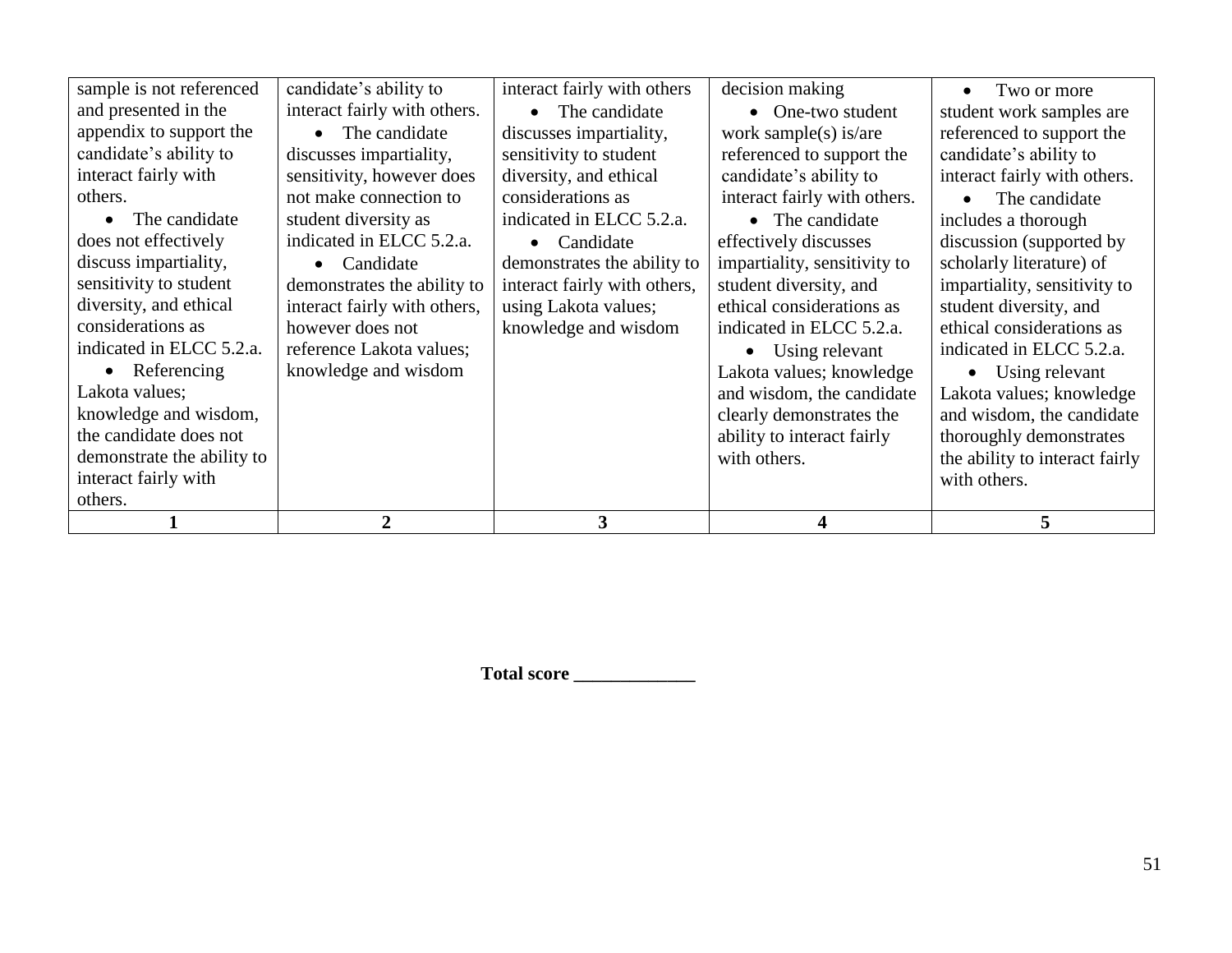#### **Assessment of the candidate's ability to act ethically**

#### **Ethical Lakota Leadership**

**Standard #5, Key Indicator #19**: *Describe moral based terms that may be used to enhance and clarify communicating ethical decisions. What is meant by a personal code of ethics? What is a professional code of ethics? Describe your own personal code as it compares or contrasts to the professional code for the organization supporting your area of interest i.e. AASA (American Association of School Administrators), NASSP (National Association of Secondary School Principals), and NAESP (National Association of Elementary School Principals).*

Examples of student work samples (choose a minimum of one to support Standard #5, Key Indicator #19) [ELCC 5.3] [Lakota values: knowledge and wisdom]

- LakM 513 Lakota Foundations for Leadership and Management
- LakM 533 Lakota Social Organization
- LMEA 703 Instructional Supervision
- LMEA 713 School Administration
- LMEA 796 Principal Internship *Intern Activity*
- Other student work samples or professional development experience that demonstrate your skills and competency related to ethical Lakota leadership

| <b>Does Not Meet</b>      | <b>Meets with Weakness</b> | <b>Meets Expectation</b>      | <b>Meets with Strength</b>    | Outstanding                   |
|---------------------------|----------------------------|-------------------------------|-------------------------------|-------------------------------|
| <b>Expectations</b>       |                            |                               |                               |                               |
| • The narrative           | • The narrative            | $\bullet$ The narrative is of | $\bullet$ The narrative is of | $\bullet$ The narrative is of |
| does not demonstrate an   | lacks quality in           | minimal quality in            | sufficient quality,           | exceptional quality,          |
| understanding of codes    | understanding of codes of  | understanding of codes of     | including a general           | including in-depth            |
| of ethics.                | ethics.                    | ethics                        | understanding of codes of     | understanding, reflection,    |
| • The narrative is        | $\bullet$ One scholarly    | One scholarly                 | ethics.                       | and application of systems    |
| not supported with        | literature is cited,       | literature is cited           | • One-two scholarly           | of codes of ethics.           |
| scholarly literature      | however does not address   | addressing ethical codes      | literatures are used to       | Two or more                   |
| addressing ethical codes. | ethical codes.             | One student work              | support the candidate's       | scholarly literatures are     |

#### **Reviewers: Choose which of the five measurements BEST represents candidate competency (ELCC 5.3), circle the score below**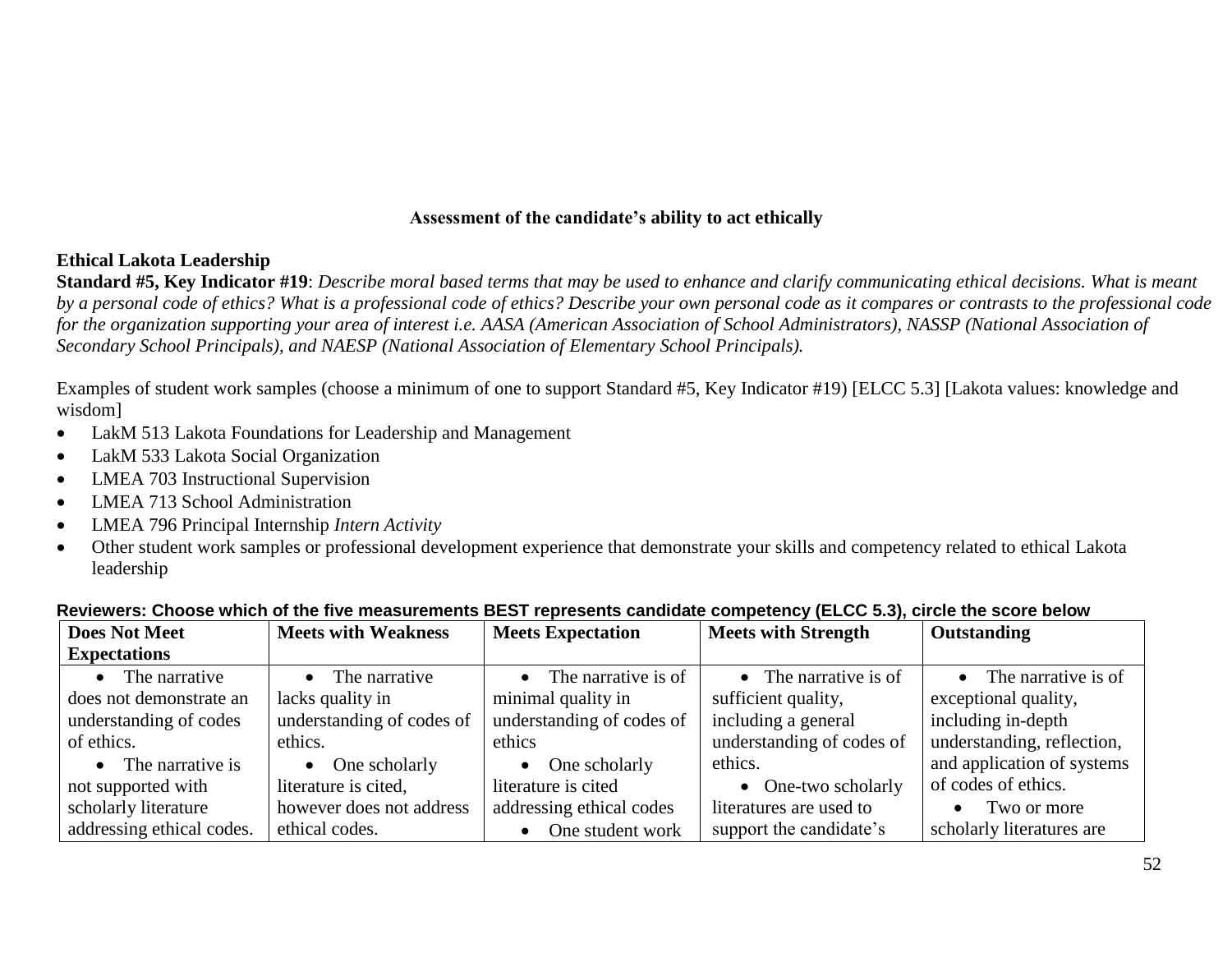| Student work<br>$\bullet$  | One student work<br>$\bullet$ | sample is referenced        | discussion of ethical         | used to support the          |
|----------------------------|-------------------------------|-----------------------------|-------------------------------|------------------------------|
| sample is not referenced   | sample is referenced,         | supporting the candidate's  | codes.                        | candidate's discussion of    |
| and presented in the       | however does not support      | ability to act with         | One student work<br>$\bullet$ | ethical codes.               |
| appendix to support the    | the candidate's ability to    | integrity                   | sample is referenced and      | Two or more                  |
| candidate's ability to act | act with integrity.           | The candidate               | presented in the appendix     | student work samples are     |
| with integrity.            | The candidate<br>$\bullet$    | discusses decision making   | to support the candidate's    | referenced to support the    |
| The candidate              | discusses decision making     | based on ethical and legal  | ability to act with           | candidate's ability to act   |
| does not effectively       | however does not involve      | principles as indicated in  | integrity.                    | with integrity.              |
| discuss decision making    | ethical and legal             | ELCC 5.3a                   | • The candidate               | The candidate                |
| based on ethical and       | principles as indicated in    | Candidate                   | effectively discusses         | includes a thorough          |
| legal principles as        | ELCC 5.3.a.                   | demonstrates the ability to | decision making based on      | discussion (supported by     |
| indicated in ELCC 5.3.a.   | Candidate                     | interact ethically with     | ethical and legal principals  | scholarly literature) of     |
| Using relevant             | demonstrates the ability to   | others, referencing Lakota  | as indicated in ELCC          | decision making based on     |
| Lakota values;             | interact ethically with       | values; knowledge and       | 5.3.a.                        | ethical and legal principals |
| knowledge and wisdom,      | others, however does not      | wisdom                      | Using relevant                | as indicated in ELCC         |
| the candidate does not     | reference Lakota values;      |                             | Lakota values; knowledge      | 5.3.a.                       |
| demonstrate the ability to | knowledge and wisdom          |                             | and wisdom, the candidate     | Using relevant               |
| interact ethically with    |                               |                             | clearly demonstrates the      | Lakota values; knowledge     |
| others.                    |                               |                             | ability to interact ethically | and wisdom, the candidate    |
|                            |                               |                             | with others.                  | thoroughly demonstrates      |
|                            |                               |                             |                               | the ability to interact      |
|                            |                               |                             |                               | ethically with others.       |
|                            |                               |                             |                               |                              |
|                            | $\overline{2}$                | 3                           |                               | 5                            |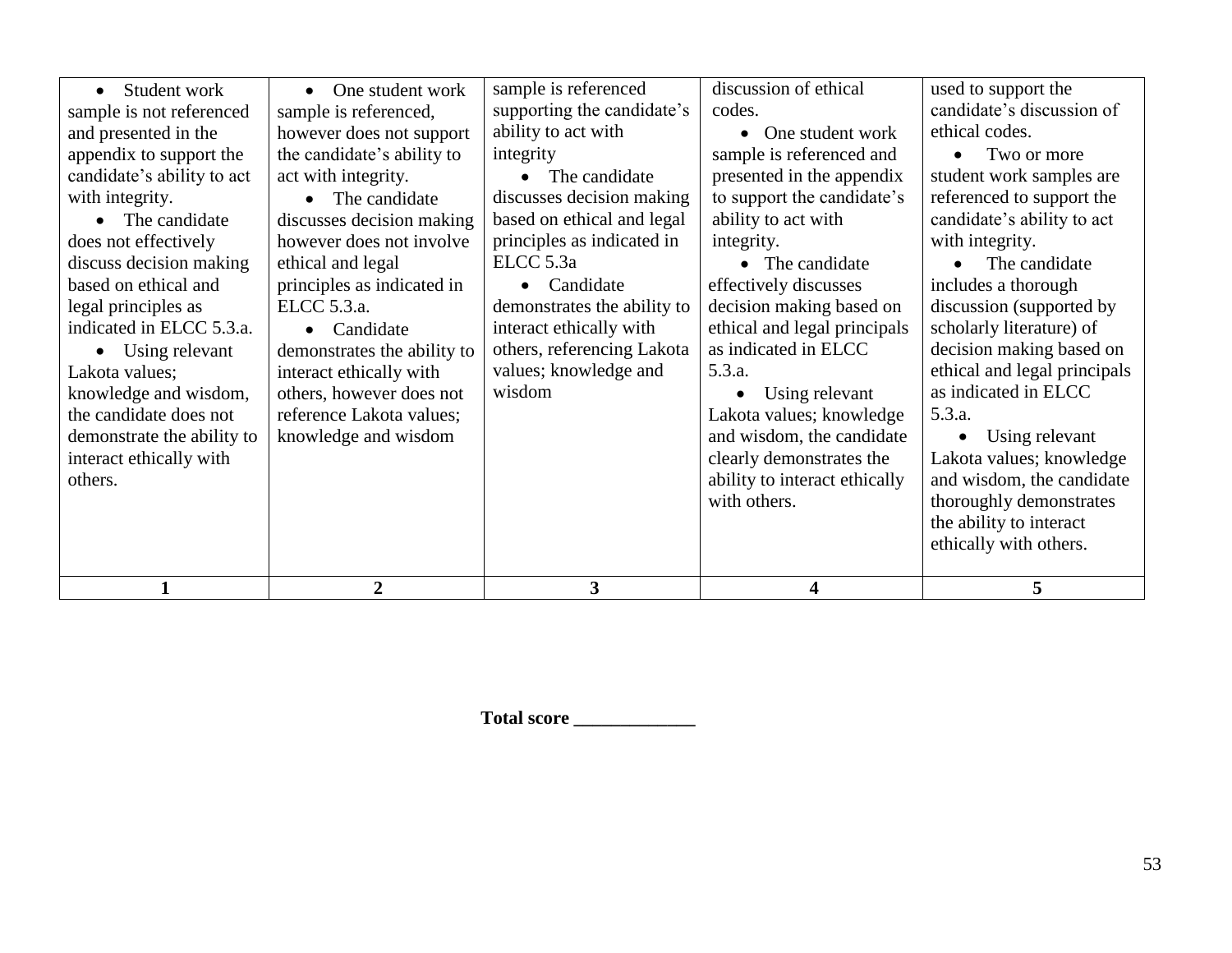#### **Assessment of the candidate's ability to understand the larger context**

#### **Contextual Lakota Leadership**

**Standard #6, Key Indicator #20:** *Develop a plan of action (based on scholarly literature and Lakota philosophy and belief system) for how to promote success within the political, social, economic, legal and cultural context for a variety of fiscally managed schools.*

Examples of student work samples (choose a minimum of one to support Standard #6, Key Indicator #20) [ELCC 6.1] [SD state competencies #1, #2, #3, #4, #5, #6, #7][Lakota values: knowledge and wisdom]

- LakM 513 Lakota Leadership and Management
- LakM 533 Lakota Social Organization
- LakM 603 Graduate Research, Writing and Statistics
- LakM 593 Establishing Lakota Sovereignty
- LMEA 713 School Administration
- LMEA 723 Counseling Theories
- LMEA 733 Curriculum Development
- LMEA 743 School Finance
- LMEA 603 School Law
- LMEA 796 Principal Internship
- Other student work samples or professional development experience that demonstrate your skills and competency related to contextual Lakota leadership

| <b>Does Not Meet</b><br><b>Expectation</b> | <b>Meets with Weakness</b> | <b>Meets Expectation</b> | <b>Meets with Strength</b> | Outstanding          |
|--------------------------------------------|----------------------------|--------------------------|----------------------------|----------------------|
| The narrative                              | The narrative              | The narrative is of      | The narrative is of        | The narrative is of  |
| does not demonstrate an                    | lacks quality in           | minimal quality in       | sufficient quality,        | exceptional quality, |

#### **Reviewers: Choose which of the five measurements BEST represents candidate competency (ELCC 6.1), circle the score below**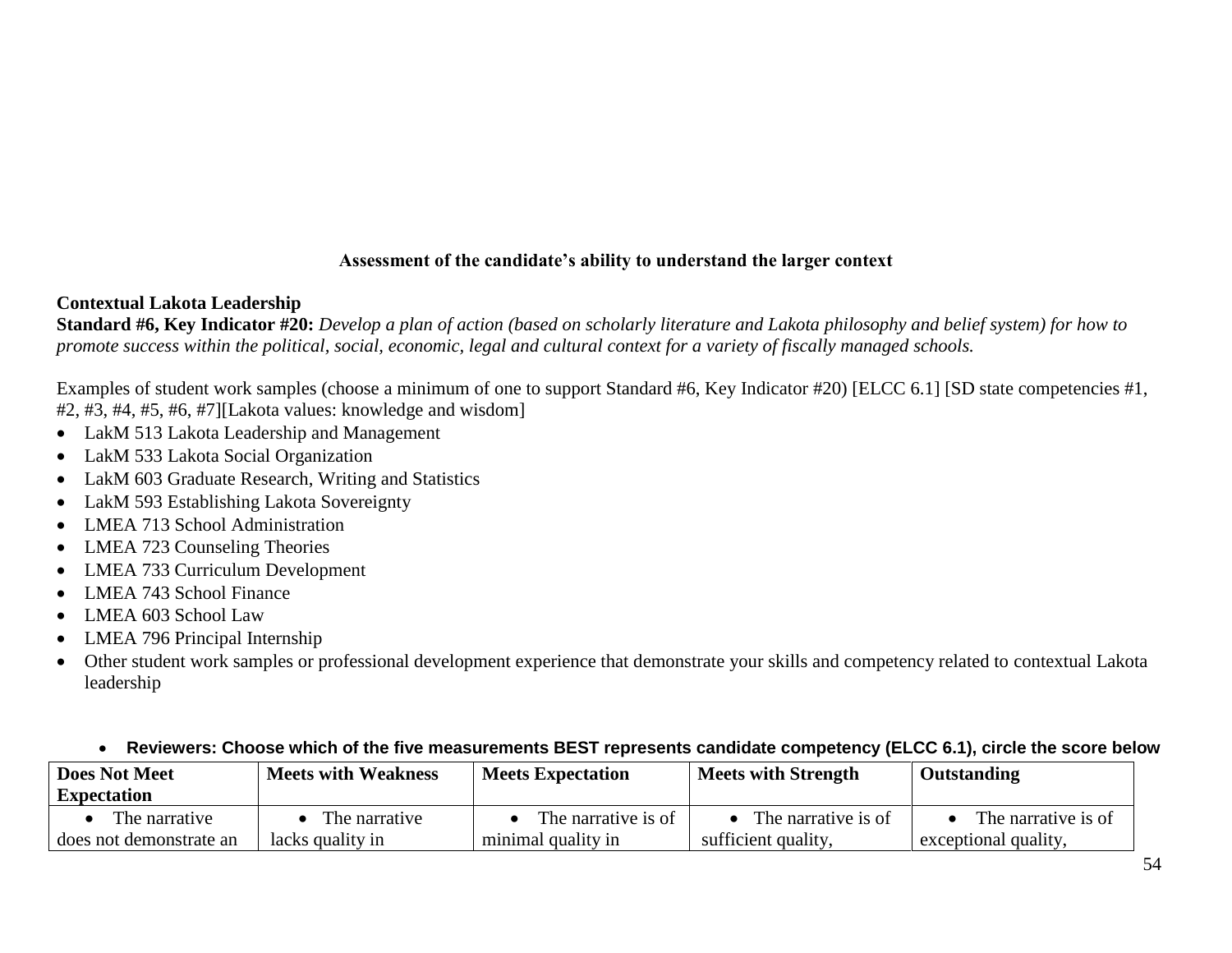| understanding of the          | understanding the larger   | understanding the larger   | including a reasonable      | including in-depth          |
|-------------------------------|----------------------------|----------------------------|-----------------------------|-----------------------------|
| larger context.               | context                    | context                    | depth of understanding of   | understanding of the key    |
| The narrative is<br>$\bullet$ | • One scholarly            | $\bullet$ One scholarly    | the key components for      | components for promoting    |
| not supported with            | literature is cited.       | literature is cited        | promoting success.          | success.                    |
| scholarly literature          | however does not discuss   | discussing the             | • One-two scholarly         | • Two or more               |
| understanding the larger      | the understanding of the   | understanding of the       | literatures are used to     | scholarly literatures are   |
| context.                      | larger context             | larger context             | support the candidate's     | used to support the         |
| Student work<br>$\bullet$     | • One student work         | • One student work         | ability to understand the   | candidate's ability to      |
| sample is not referenced      | sample is referenced,      | sample is referenced       | larger context.             | understand the larger       |
| to support the candidate's    | however does not support   | supporting the candidate's | • One student work          | context.                    |
| ability to understand the     | the candidate's ability to | ability to understand the  | sample is referenced to     | Two or more<br>$\bullet$    |
| larger context.               | understand the larger      | larger context             | support the candidate's     | student work samples are    |
| The candidate                 | context                    | • The candidate            | ability to understand the   | referenced to support the   |
| does not sufficiently         | • The candidate            | discusses how the legal    | larger context.             | candidate's ability to      |
| explain how the legal and     | discusses the legal and    | and political systems and  | • The candidate             | understand the larger       |
| political systems and         | political systems and      | institutional framework of | sufficiently explains how   | context.                    |
| institutional framework       | institutional framework    | schools have shaped a      | the legal and political     | • The candidate             |
| of schools have shaped a      | of schools however does    | school community, as       | systems and institutional   | provides an exceptional     |
| school and community,         | not make a connection to   | indicated in ELCC 6.1b     | framework of schools have   | explanation of how the      |
| indicated in ELCC 6.1b        | shaping a school and       | • The candidate            | shaped a school and         | legal and political systems |
| The candidate<br>$\bullet$    | community, as indicated    | demonstrates an            | community, indicated in     | and institutional           |
| does not demonstrate an       | in ELCC 6.1b               | understanding of the       | ELCC <sub>6.1b</sub>        | framework of schools have   |
| understanding of the          | The candidate              | policies, laws and         | The candidate<br>$\bullet$  | shaped a school and         |
| policies, laws and            | demonstrates an            | regulations enacted by     | clearly demonstrates an     | community, indicated in     |
| regulations enacted by        | understanding of the       | tribal, state, and federal | understanding of the        | ELCC <sub>6.1b</sub>        |
| tribal, state, and federal    | policies, laws and         | authorities that affect    | policies, laws and          | • The candidate             |
| authorities that affect       | regulations enacted by     | schools, as indicated in   | regulations enacted by      | has an extraordinary        |
| schools, indicated in 6.1d    | tribal, state, and federal | 6.1 <sub>d</sub>           | tribal, state, and federal  | understanding of the        |
| Candidate does                | authorities, however does  | Candidate                  | authorities that affect     | policies, laws and          |
| not demonstrate the           | not discuss how it affects | discusses the causes of    | schools, indicated in 6.1d  | regulations enacted by      |
| ability to analyze the        | schools, indicated in 6.1d | poverty and other          | • Candidate                 | tribal, state, and federal  |
| complex causes of             | • Candidate                | disadvantages and their    | demonstrates the ability to | authorities that affect     |
| poverty and other             | analyzes the causes of     | effects on families,       | analyze the complex         | schools, indicated in 6.1d  |
| disadvantages and their       | poverty and other          | communities, children and  | causes of poverty and other | • Candidate                 |
| effects on families,          | disadvantages however      | learning                   | disadvantages and their     | demonstrates an             |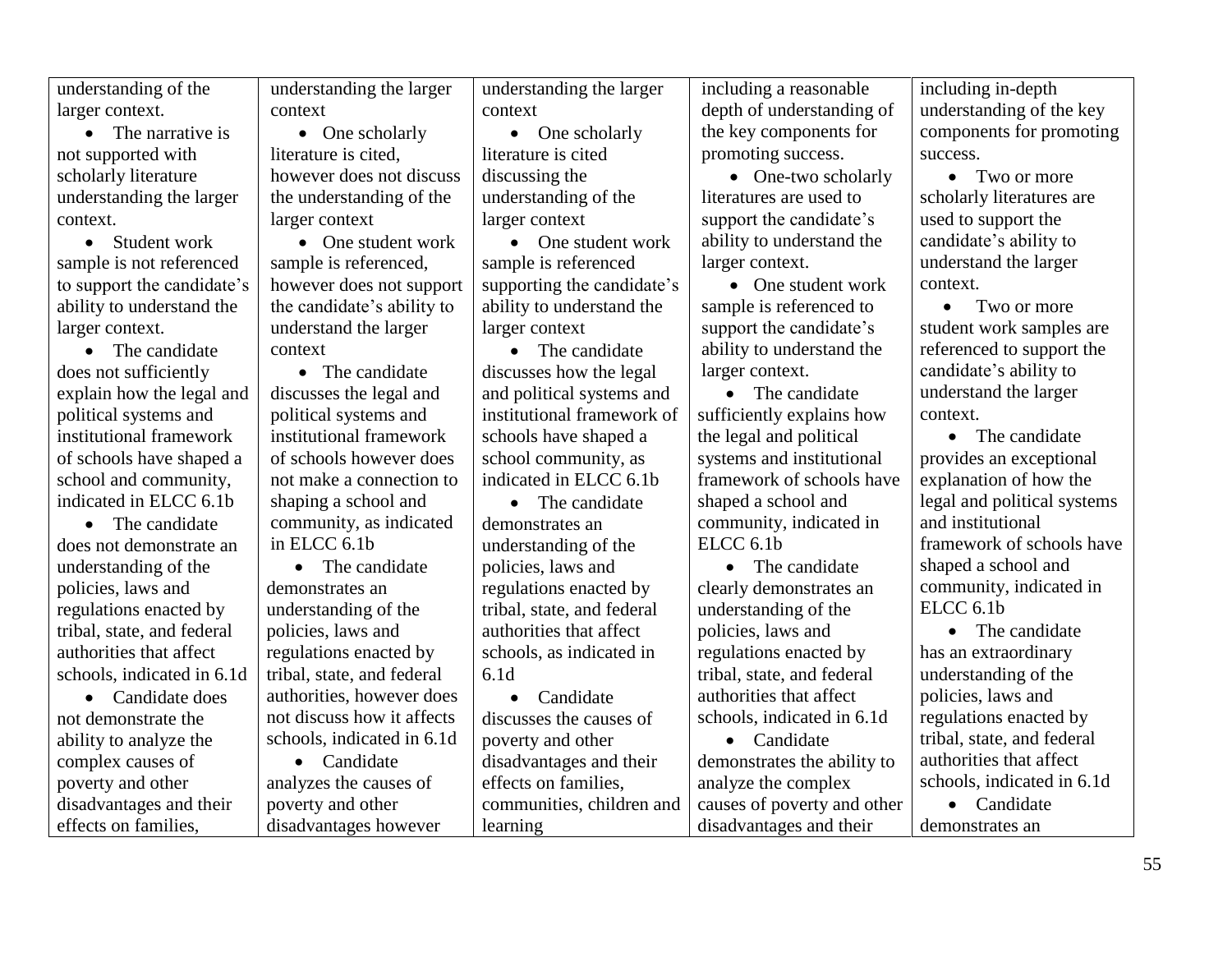| communities, children      | does not make a             | • Candidate                 | effects on families,         | exceptional ability to      |
|----------------------------|-----------------------------|-----------------------------|------------------------------|-----------------------------|
| and learning               | connection to their effects | demonstrates the ability to | communities, children and    | analyze the complex         |
| • Candidate does           | on families, communities,   | describe the economic       | learning                     | causes of poverty and other |
| not demonstrate the        | children and learning       | factors shaping a local     | Candidate<br>$\bullet$       | disadvantages and their     |
| ability to describe the    | • Candidate                 | community and the effects   | clearly demonstrates the     | effects on families,        |
| economic factors shaping   | demonstrates the ability to | economic factors have on    | ability to describe the      | communities, children and   |
| a local community and      | describe the economic       | local schools               | economic factors shaping a   | learning                    |
| the effects economic       | factors however does not    | • Candidate                 | local community and the      | • Candidate                 |
| factors have on local      | make connection to local    | demonstrates the ability to | effects economic factors     | demonstrates an             |
| schools                    | community and the effects   | explain various theories of | have on local schools        | exceptional ability to      |
| • Candidate does           | economic factors have on    | change and conflict         | • Candidate                  | describe the economic       |
| not demonstrate the        | local schools               | resolution and the          | clearly demonstrates the     | factors shaping a local     |
| ability to explain various | • Candidate                 | appropriate application of  | ability to explain various   | community and the effects   |
| theories of change and     | demonstrates the ability to | those models to specific    | theories of change and       | economic factors have on    |
| conflict resolution and    | explain various theories of | communities                 | conflict resolution and the  | local schools               |
| the appropriate            | change and conflict         | The candidate<br>$\bullet$  | appropriate application of   | • Candidate                 |
| application of those       | resolution however does     | discusses elements to       | those models to specific     | demonstrates an             |
| models to specific         | not apply those models to   | developing a plan of        | communities.                 | exceptional ability to      |
| communities.               | specific communities.       | action for promoting        | • The candidate              | explain various theories of |
| The candidate<br>$\bullet$ | • The candidate             | school success for a        | clearly demonstrates the     | change and conflict         |
| does not demonstrate the   | discusses a plan of action  | variety of fiscally         | ability to develop a plan of | resolution and the          |
| ability to develop a plan  | for how to promote school   | managed schools using       | action for how to promote    | appropriate application of  |
| of action for how to       | success for a variety of    | Lakota values; knowledge    | school success for a variety | those models to specific    |
| promote school success     | fiscally managed schools,   | and wisdom,                 | of fiscally managed          | communities.                |
| for a variety of fiscally  | however does not use        |                             | schools, using Lakota        | The candidate               |
| managed schools using      | Lakota values; knowledge    |                             | values; knowledge and        | demonstrates an             |
| Lakota values;             | and wisdom.                 |                             | wisdom                       | exceptional ability to      |
| knowledge and wisdom,      |                             |                             |                              | develop a plan of action    |
|                            |                             |                             |                              | for how to promote school   |
|                            |                             |                             |                              | success for a variety of    |
|                            |                             |                             |                              | fiscally managed schools    |
|                            |                             |                             |                              | using Lakota values;        |
|                            |                             |                             |                              | knowledge and wisdom        |
| $\mathbf{1}$               | $\overline{2}$              | $\overline{3}$              | $\overline{4}$               | 5                           |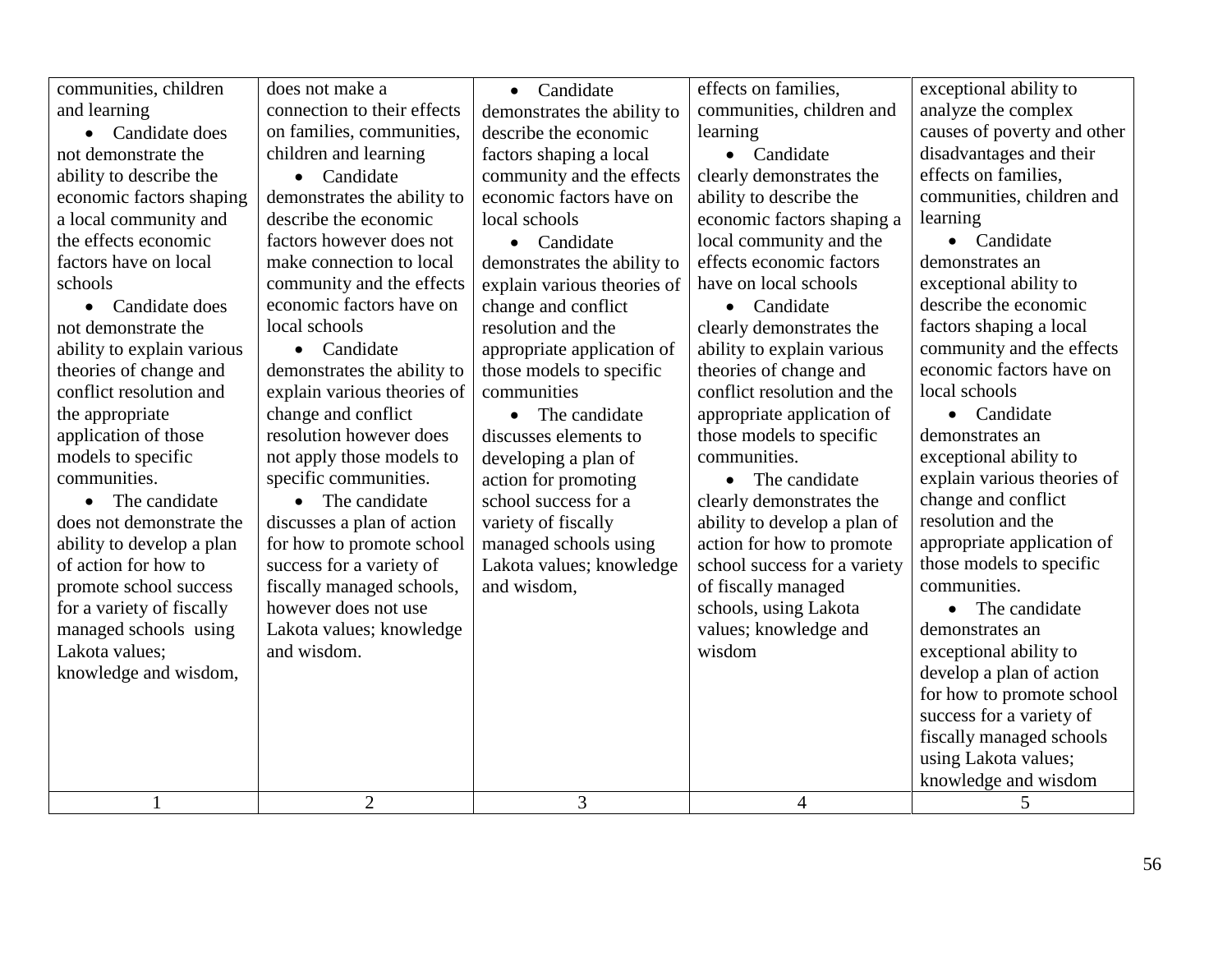#### **Assessment of the candidate's ability to respond to the larger context**

#### **Contextual Lakota Leadership**

**Standard #6, Key Indicator #21**: *Describe the major areas of inquiry that guide education law and provide key components for school policy making. What are the primary Constitutional tests for deciding education law conflicts in the area of students' rights?*

Examples of student work samples (choose a minimum of one to support Standard #6, Key Indicator #21) [ELCC 6.2] [Lakota values: knowledge and wisdom]

- LakM 513 Lakota Leadership and Management
- LakM 533 Lakota Social Organization
- LMEA 713 School Administration
- LMEA 723 Counseling Theories
- LMEA 603 School Law
- LMEA 753 Advanced Educational Psychology
- LMEA 796 Principal Internship *Intern Activity*
- Other student work samples or professional development experience that demonstrate your skills and competency related to contextual Lakota leadership

| <b>Does Not Meet</b>    | <b>Meets with Weakness</b> | <b>Meets Expectation</b> | <b>Meets with Strength</b> | Outstanding          |
|-------------------------|----------------------------|--------------------------|----------------------------|----------------------|
| <b>Expectation</b>      |                            |                          |                            |                      |
| The narrative           | The narrative              | The narrative is of      | The narrative is of        | The narrative is of  |
| does not demonstrate an | lacks quality in           | minimal quality in       | sufficient quality,        | exceptional quality. |

#### **Reviewers: Choose which of the five measurements BEST represents candidate competency (ELCC 6.2), circle the score below**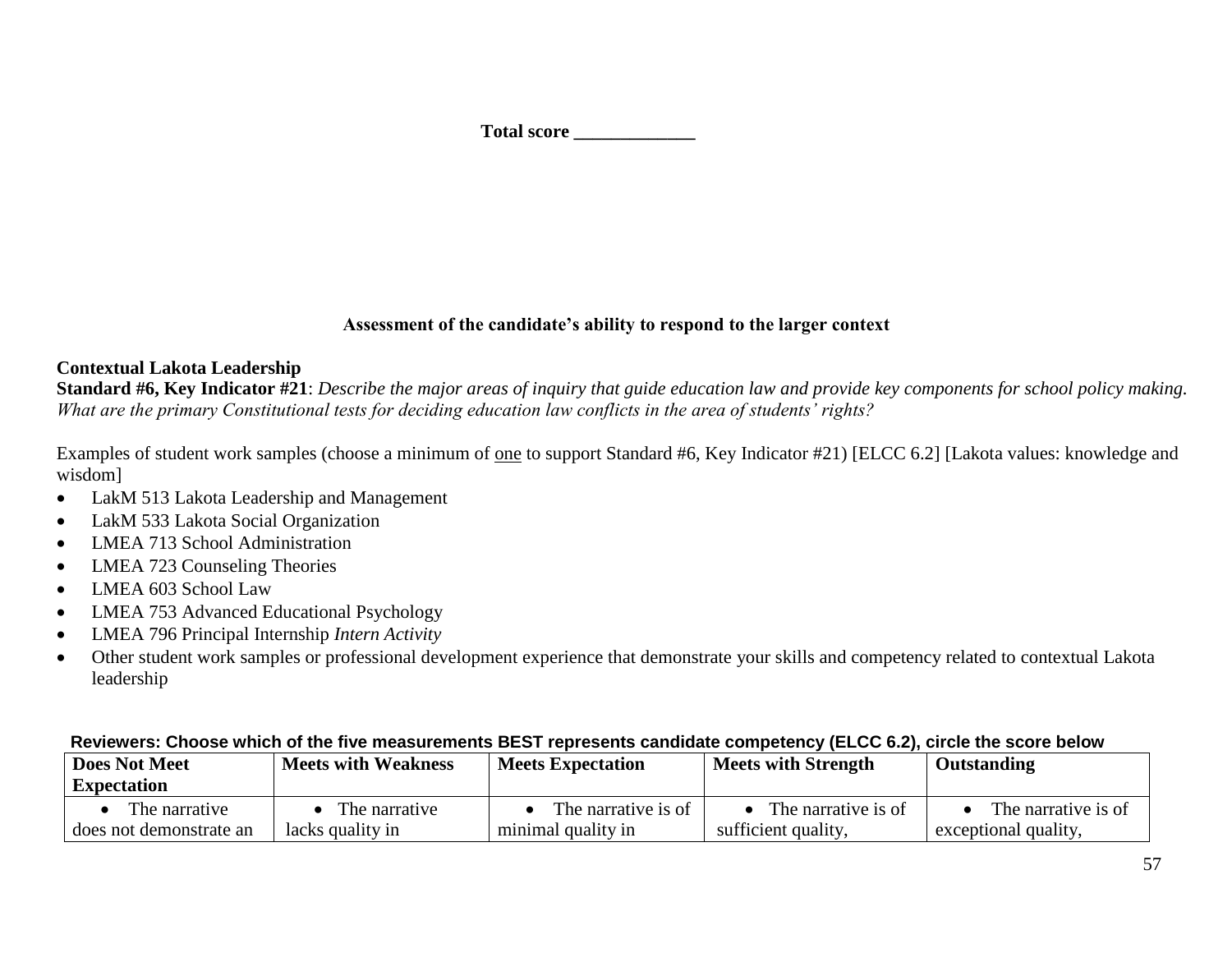| understanding of the key   | understanding of key       | understanding of key legal | including a reasonable      | including in-depth         |
|----------------------------|----------------------------|----------------------------|-----------------------------|----------------------------|
| legal components           | legal components guiding   | components guiding         | depth of understanding of   | understanding of the key   |
| guiding policy making.     | policy making              | policy making              | the key legal components    | legal components guiding   |
| The narrative is           | $\bullet$ One scholarly    | $\bullet$ One scholarly    | guiding policy making.      | policy making.             |
| not supported with         | literature is cited,       | literature is cited to     | • One-two scholarly         | Two or more                |
| scholarly literature       | however does not address   | support the candidate's    | literatures are used to     | scholarly literatures are  |
| addressing the larger      | the larger context         | ability to respond to the  | support the candidate's     | used to support the        |
| context.                   | • One student work         | larger context             | ability to respond to the   | candidate's ability to     |
| • Student                  | sample is referenced,      | One student work           | larger context.             | respond to the larger      |
| work sample is not         | however does not support   | sample is referenced       | • One-two student           | context.                   |
| referenced to support the  | the candidate's ability to | supporting the candidate's | work sample is referenced   | Two or more<br>$\bullet$   |
| candidate's ability to     | respond to the larger      | ability to respond to the  | supporting the candidate's  | student work samples are   |
| respond to the larger      | context                    | larger context             | ability to respond to the   | referenced and presented   |
| context.                   | • The candidate            | • The candidate            | larger context.             | in the appendix to support |
| • The candidate            | discusses communicating    | discusses communicating    | • The candidate             | the candidate's ability to |
| does not demonstrate the   | with members of a school   | with members of a school   | clearly demonstrates the    | respond to the larger      |
| ability to communicate     | community concerning       | community concerning       | ability to communicate      | context.                   |
| with members of a          | issues and potential       | issues and potential       | with members of a school    | • The candidate            |
| school community           | changes, however does      | changes in the             | community concerning        | provides an exceptional    |
| concerning trends, issues, | not demonstrate            | environment in which the   | trends, issues, and         | discussion of systems for  |
| and potential changes in   | responding to the larger   | school operates, as        | potential changes in the    | communication with         |
| the environment in which   | context, as indicated in   | indicated in 6.2a          | environment in which the    | members of a school        |
| the school operates, as    | 6.2a                       | • The candidate            | school operates, as         | community concerning       |
| indicated in 6.2.a.        | The candidate<br>$\bullet$ | discusses education law or | indicated in 6.2.a.         | trends, issues, and        |
| • The candidate            | discusses education law    | key components for         | • The candidate             | potential changes in the   |
| does not demonstrate the   | or key components for      | school policy making,      | demonstrates the ability to | environment in which the   |
| ability to discuss         | school policy making,      | using Lakota values;       | discuss education law or    | school operates, as        |
| education law or key       | however does not use       | knowledge and wisdom       | key components for school   | indicated in 6.2.a.        |
| components for school      | Lakota values;             |                            | policy making, using        | The candidate<br>$\bullet$ |
| policy making, using       | knowledge and wisdom       |                            | Lakota values; knowledge    | demonstrates an            |
| Lakota values;             |                            |                            | and wisdom,                 | exceptional ability to     |
| knowledge and wisdom,      |                            |                            |                             | discuss education law or   |
|                            |                            |                            |                             | key components for school  |
|                            |                            |                            |                             | policy making, using       |
|                            |                            |                            |                             | Lakota values; knowledge   |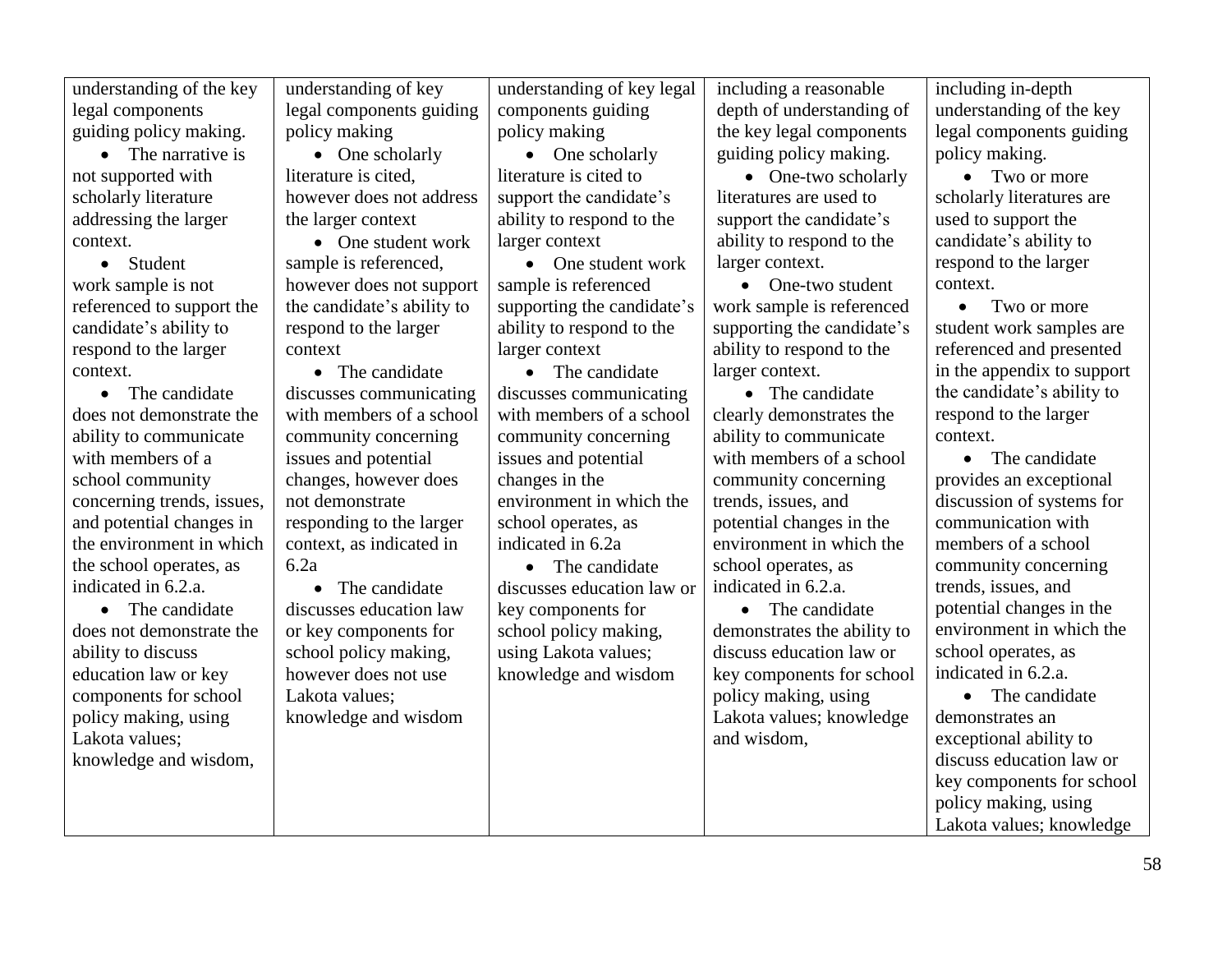|  |  | ano<br>sdom<br>. . |
|--|--|--------------------|
|  |  |                    |

Total score

#### **Assessment of the candidate's ability to influence the larger context**

#### **Contextual Lakota Leadership**

**Standard #6, Key Indicator #22**: *What current issues and policy solutions in education law might be used to communicate with school stakeholders for the improvement of the school community?*

Examples of student work samples (choose a minimum of one to support Standard #6, Key Indicator #21)[ELCC 6.3] [Lakota values: knowledge and wisdom]

- LakM 513 Lakota Leadership and Management
- LakM 533 Lakota Social Organization
- LakM 593 Establishing Lakota Sovereignty
- LMEA 713 School Administration
- LMEA 723 Counseling Theories
- LMEA 743 School Finance
- LMEA 753 Advanced Educational Psychology
- LMEA 773 Survey Design
- LMEA 603 School Law
- LMEA 796 Principal Internship *Intern Activity*
- Other student work samples or professional development experience that demonstrate your skills and competency related to contextual Lakota leadership

#### **Reviewers: Choose which of the five measurements BEST represents candidate competency (ELCC 6.3), circle the score below**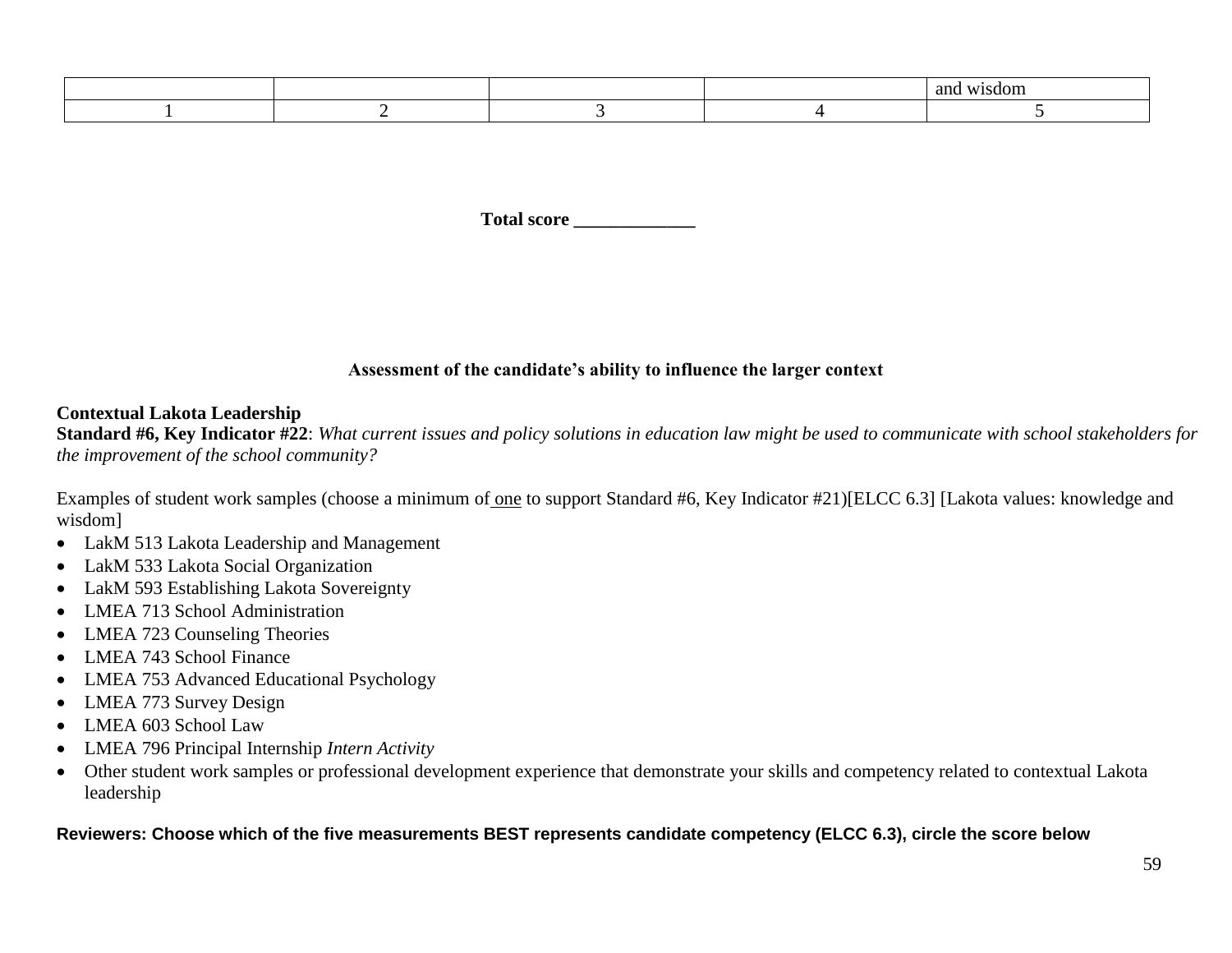| <b>Does Not Meet</b>       | <b>Meets with Weakness</b> | <b>Meets Expectation</b>         | <b>Meets with Strength</b>    | Outstanding                    |
|----------------------------|----------------------------|----------------------------------|-------------------------------|--------------------------------|
| <b>Expectation</b>         |                            |                                  |                               |                                |
| • The narrative            | • The narrative            | The narrative is of<br>$\bullet$ | $\bullet$ The narrative is of | $\bullet$ The narrative is of  |
| does not demonstrate       | lacks quality in           | minimal quality in               | sufficient quality, including | exceptional quality,           |
| understanding of the       | understanding of the       | understanding of the             | a reasonable depth of         | including in-depth             |
| relevant current issues in | relevant current issues in | relevant current issues in       | understanding of the          | understanding of the           |
| education law and          | education law and          | education law and                | relevant current issues in    | relevant current issues in     |
| connected policy           | connected policy           | connected policy                 | education law and             | education law and              |
| solutions                  | solutions                  | solutions                        | connected policy solutions.   | connected policy solutions     |
| • The narrative is         | $\bullet$ One scholarly    | One scholarly<br>$\bullet$       | • One-two scholarly           | • Two or more                  |
| not supported with         | literature is cited,       | literature is cited to           | literatures are used to       | scholarly literatures are      |
| scholarly literature       | however does not           | support the candidate's          | support the candidate's       | used to support the            |
| addressing the larger      | address the larger context | ability to influence the         | ability to influence the      | candidate's ability to         |
| context.                   | • One student work         | larger context                   | larger context.               | influence the larger context.  |
| • Student work             | sample is referenced,      | • One student work               | $\bullet$ One-two student     | • Two or more                  |
| sample is not referenced   | however does not           | sample is referenced to          | work sample is referenced     | student work samples are       |
| to support the             | support the candidate's    | support the candidate's          | and presented in the          | referenced to support the      |
| candidate's ability to     | ability to influence the   | ability to influence the         | appendix to support the       | candidate's ability to         |
| influence the larger       | larger context             | larger context                   | candidate's ability to        | influence the larger context.  |
| context.                   | • The candidate            | The candidate                    | influence the larger context. | The candidate<br>$\bullet$     |
| The candidate              | discusses improved         | discusses engaging               | • The candidate               | provides an exceptional        |
| does not demonstrate the   | school policies and laws,  | students, parents, and           | demonstrates the ability to   | discussion of strategies for   |
| ability to engage          | however does not           | other members of the             | engage students, parents,     | engaging students, parents,    |
| students, parents, and     | demonstrate the ability to | community in advocating          | and other members of the      | and other members of the       |
| other members of the       | engage students, parents,  | for adoption of improved         | community in advocating       | community in advocating        |
| community in               | and other members of the   | policies and laws, as            | for adoption of improved      | for adoption of improved       |
| advocating for adoption    | community, as indicated    | indicated in 6.3a                | policies and laws, as         | policies and laws, as          |
| of improved policies and   | in ELCC 6.3a               | • The candidate                  | indicated in 6.3.a.           | indicated in 6.3.a.            |
| laws, as indicated in      | • The candidate            | discusses policies and           | • The candidate               | • The candidate                |
| ELCC 6.3.a.                | discusses school policies  | programs that promote            | clearly discusses policies    | provides an exceptional        |
| • The candidate            | and programs, however      | equitable learning               | and programs that promote     | discussion of policies and     |
| does not discuss policies  | does not demonstrate the   | opportunities for all            | equitable learning            | programs that promote          |
| and programs that          | ability promote equitable  | students, as indicated in        | opportunities and success     | equitable learning             |
| promote equitable          | learning opportunities for | ELCC 6.3c                        | for all students, as          | opportunities and success      |
| learning opportunities     | all students, as indicated | The candidate                    | indicated in 6.3.c.           | for all students, as indicated |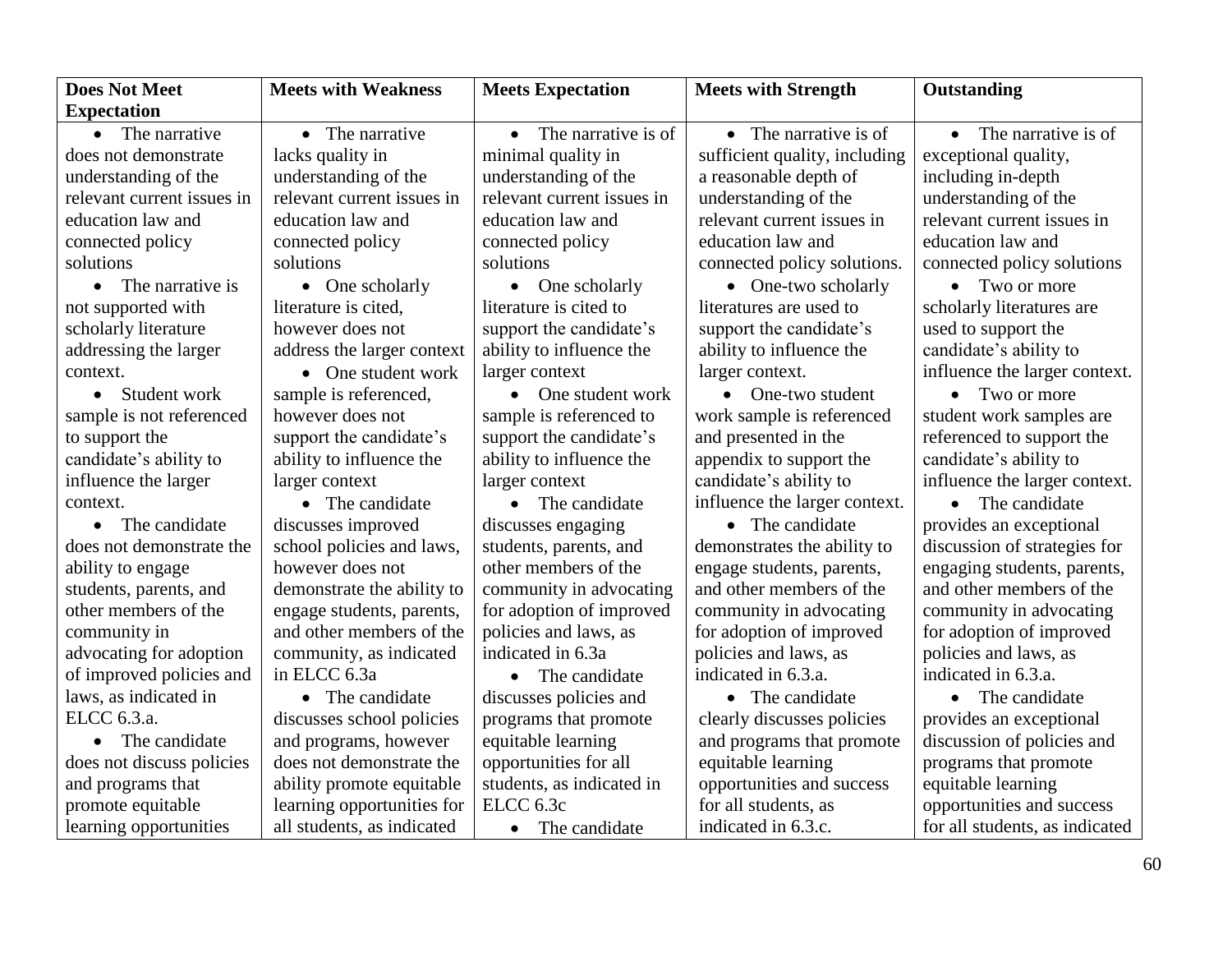| and success for all<br>students, as indicated in<br>ELCC 6.3.c.<br>• The candidate<br>does not demonstrate the<br>ability to discuss current<br>issues or policy<br>solutions with school<br>stakeholders using<br>Lakota values;<br>knowledge and wisdom | in ELCC 6.3c<br>The candidate<br>$\bullet$<br>demonstrates the ability<br>to discuss current issues<br>or policy solutions with<br>school stakeholders,<br>however does not use<br>Lakota values;<br>knowledge and wisdom | discusses current issues<br>or policy solutions with<br>school stakeholders using<br>Lakota values;<br>knowledge and wisdom | • The candidate<br>clearly demonstrates the<br>ability to discuss current<br>issues or policy solutions<br>with school stakeholders<br>using Lakota values;<br>knowledge and wisdom | in 6.3.c.<br>Using relevant<br>Lakota values; knowledge<br>and wisdom, the candidate<br>demonstrates an<br>exceptional ability to<br>discuss current issues or<br>policy solutions with school<br>stakeholders. |
|-----------------------------------------------------------------------------------------------------------------------------------------------------------------------------------------------------------------------------------------------------------|---------------------------------------------------------------------------------------------------------------------------------------------------------------------------------------------------------------------------|-----------------------------------------------------------------------------------------------------------------------------|-------------------------------------------------------------------------------------------------------------------------------------------------------------------------------------|-----------------------------------------------------------------------------------------------------------------------------------------------------------------------------------------------------------------|
|                                                                                                                                                                                                                                                           |                                                                                                                                                                                                                           |                                                                                                                             |                                                                                                                                                                                     |                                                                                                                                                                                                                 |